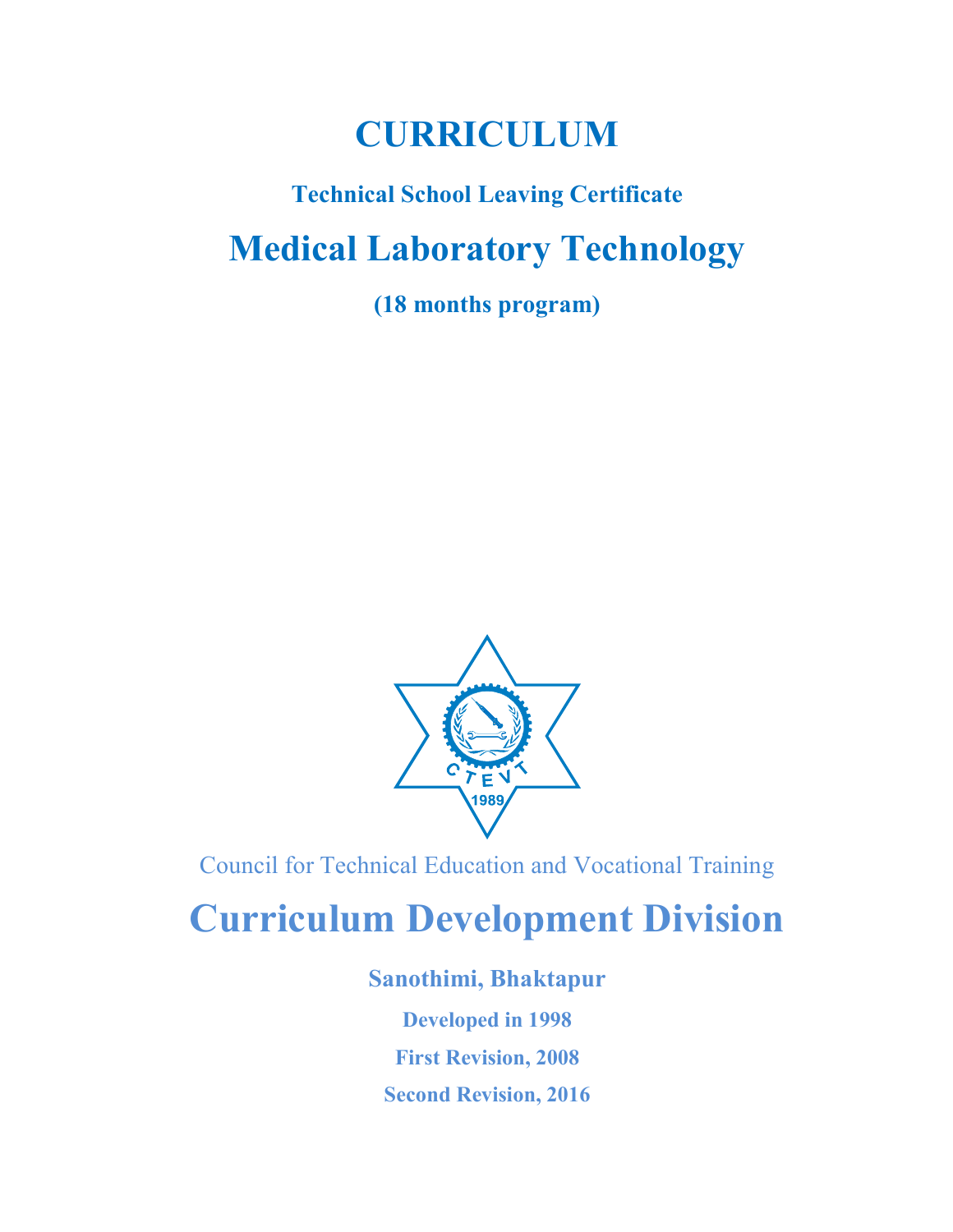## **Table of Contents**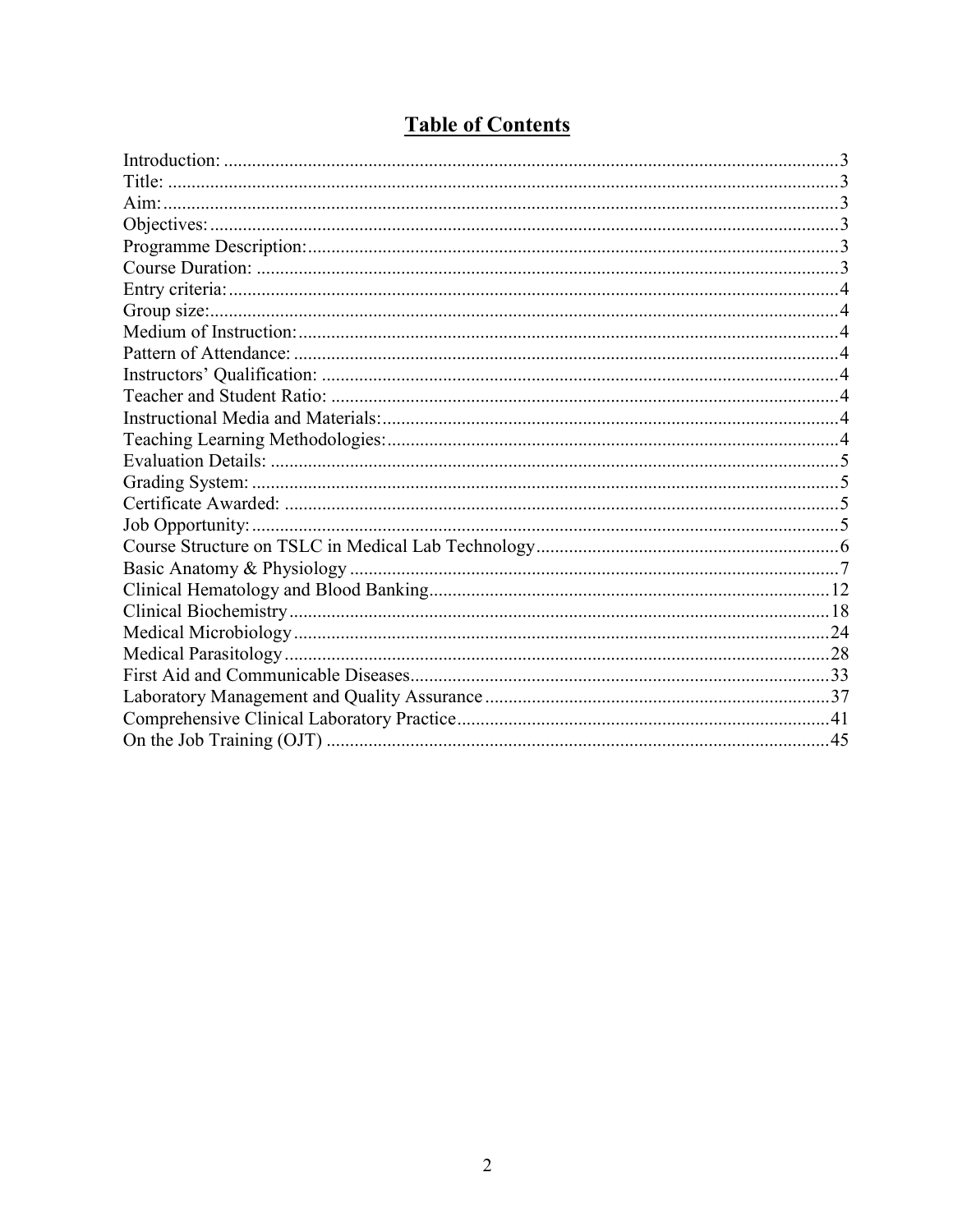#### Introduction:

Nepal Government, Ministry of Education implemented the letter grading system in SLC from 2072 B.S. The door of TSLC programme is open for those students who have appeared in SLC exam and achieved any GPA and any grade in each subject. Focusing on such students the curriculum of TSLC of 29 months and 15 months have been converted into 18 months to create uniformity among different TSLC programme.

This curriculum is designed to produce basic level human resources in the field of human health laboratory services equipped with knowledge, skills and attitude necessary for this level of technicians so as to meet the demand of such technician in the country.

#### Title:

The title of the programme is TSLC in Medical Laboratory Technology

#### Aim:

The aim of the programme is to produce health lab assistant to provide health laboratory services to the people through established health institutions by performing all routine and some special laboratory procedures independently and accurately.

### Objectives:

After completing this curricular program, the students will be able to:

- familiarize with medical laboratory procedures and practices applicable in diagnosing human health disorders
- perform basic haematological tests
- carryout clinical biochemical tests
- perform medical microbiological tests
- perform medical parasitological tests
- familiarize with communicable diseases
- assist to manage laboratory

### Programme Description:

This programme is based on the job required to be performed by a health lab assistant. This course intends to provide knowledge and skills about medical laboratory procedures. It especially, provides the knowledge and skills focussing on various medical laboratory tests such as haematological tests, biochemical tests, microbiological tests and parasitological tests as provisioned by the government of Nepal. It also deals with blood banking, first aid and communicable diseases.

#### Course Duration:

This course will be completed within 18 months (40 hrs/week  $X$  39 weeks a year = 1560 hrs.) class plus 6 months (40 hrs/week  $X$  24 weeks = 960 hrs. on the job training (OJT).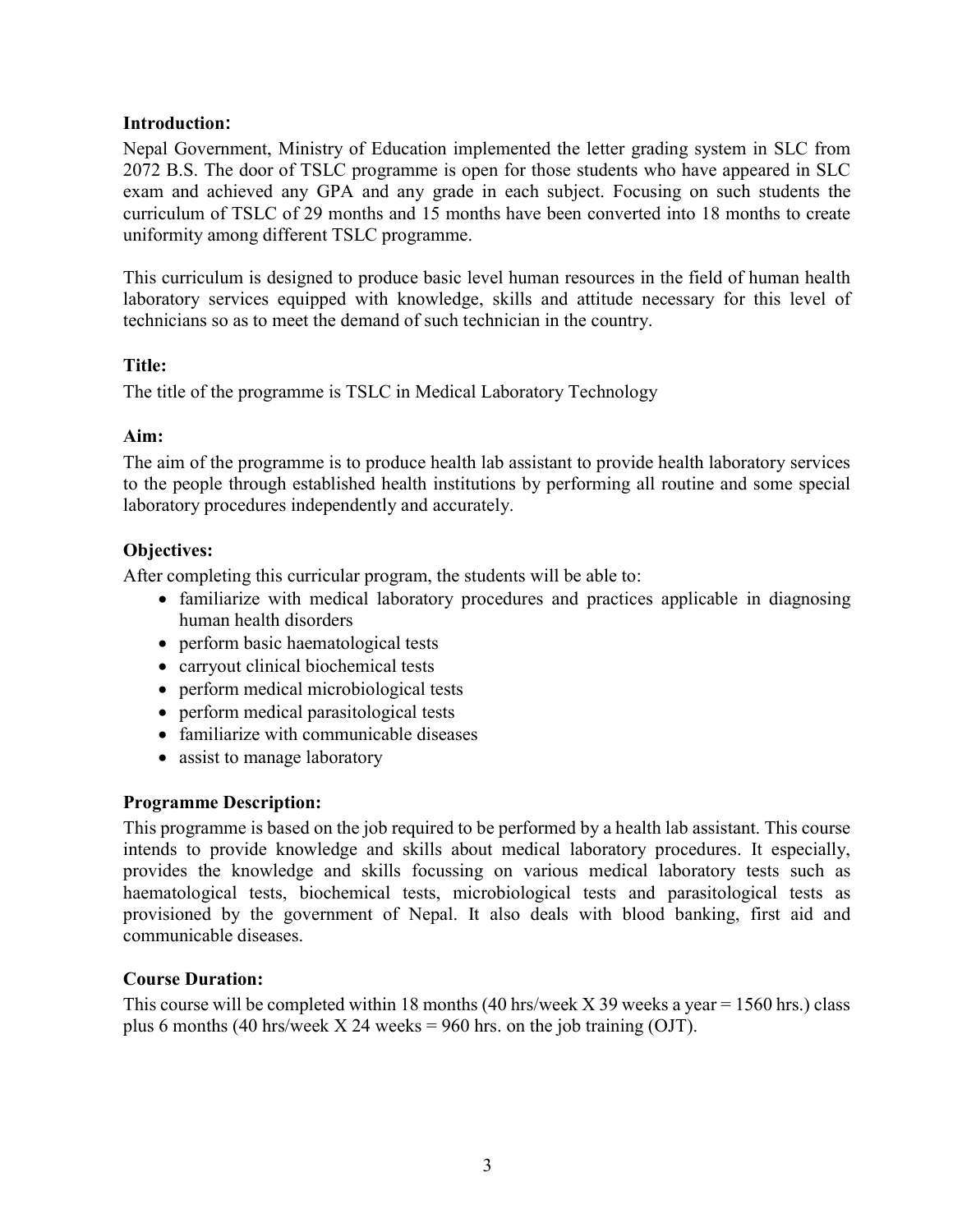### Entry criteria:

Individuals with following criteria will be eligible for this program:

- SLC with any grade and any GPA (Since 2072 SLC).
- SLC appeared (Before 2072 SLC)
- Pass entrance examination administered by CTEVT

#### Group size:

The group size will be maximum 40 (forty) in a batch.

### Medium of Instruction:

The medium of instruction will be in English and/or Nepali language.

#### Pattern of Attendance:

The students should have minimum 90% attendance in theory classes and practical/performance to be eligible for internal assessments and final examinations.

#### Instructors' Qualification:

- $\triangleright$  Instructors should have bachelor degree in Medical Lab Technology (BMLT) or PCL in Medical Lab Technology with minimum 5 years practical based experiences.
- $\triangleright$  The demonstrator should have PCL in Medical Lab Technology with minimum 2 years practical based experiences.
- $\triangleright$  Good communicative/instructional skills

#### Teacher and Student Ratio:

- $\triangleright$  Overall at institutional level: 1:10
- $\triangleright$  Theory: 1:40
- $\triangleright$  Practical: 1:10
- $\triangleright$  Minimum 75% of the teachers must be fulltime

### Instructional Media and Materials:

The following instructional media and materials are suggested for the effective instruction, demonstration and practical.

- $\triangleright$  Printed media materials (assignment sheets, handouts, information sheets, procedure sheets, performance check lists, textbooks, newspaper etc.).
- $\triangleright$  Non-projected media materials (display, models, photographs, flip chart, poster, writing board etc.).
- $\triangleright$  Projected media materials (multimedia/overhead transparencies, slides etc.).
- Audio-visual materials (films, videodiscs, videotapes etc.).
- Computer-based instructional materials (computer-based training, interactive video etc.)

### Teaching Learning Methodologies:

The methods of teaching for this curricular program will be a combination of several approaches such as;

- Theory: lecture, discussion, assignment, group work, question-answer.
- $\triangleright$  Practical: demonstration, observation, simulation, guided practice and self-practice.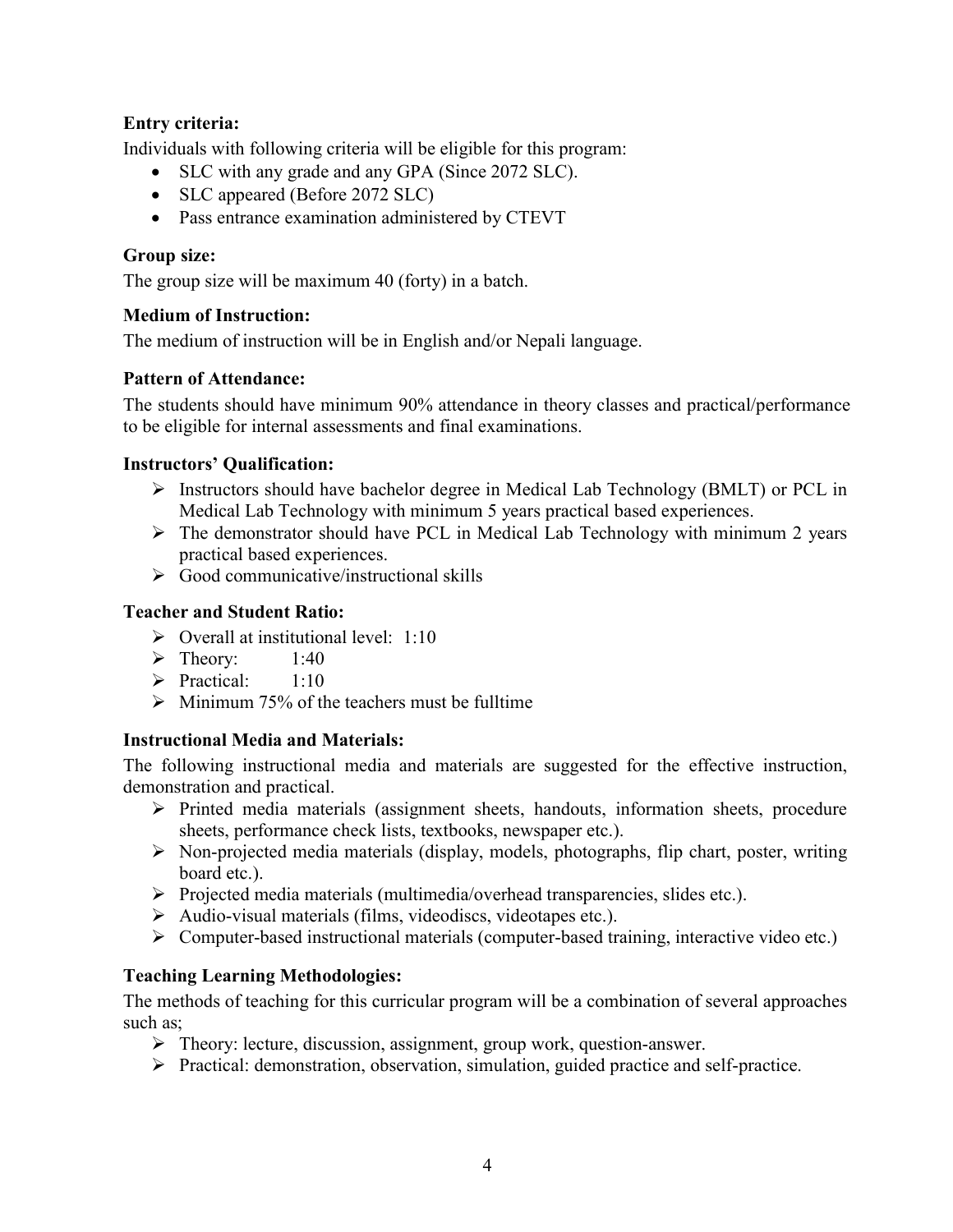#### Evaluation Details:

 The marks distribution for theory and practical tests will be as per the marks given in the course structure of this curriculum for each subject. Ratio of internal and final evaluation is as follows:

| DJ J. | <b>Particulars</b><br><b>Internal</b><br>Assessment |     | <b>Final Exam</b> | Pass % |  |
|-------|-----------------------------------------------------|-----|-------------------|--------|--|
| . .   | Theory                                              | 50% | 50%               | 40%    |  |
| ـ ـ   | Practical                                           | 50% | 50%               | 60%    |  |

- There will be three internal assessments and one final examination in each subject. Moreover, the mode of assessment and examination includes both theory and practical or as per the nature of instruction as mentioned in the course structure.
- Every student must pass in each internal assessment to appear the final exam.
- Continuous evaluation of the students' performance is to be done by the related instructor/ trainer to ensure the proficiency over each competency under each area of a subject specified in the curriculum.
- The on-the-job training is evaluated in 500 full marks. The evaluation of the performance of the student is to be carried out by the three agencies; the concerned institute, OJT provider industry/organization and the CTEVT Office of the Controller of Examinations. The student has to score minimum 60% for successful completion of the OJT.

#### Grading System:

The grading system will be as follows:

| Grading         | <b>Overall marks</b>        |
|-----------------|-----------------------------|
| Distinction     | 80% or above                |
| First division  | $75\%$ to below $80\%$      |
| Second division | $65\%$ to below $75\%$      |
| Third division  | Pass aggregate to below 65% |

#### Certificate Awarded:

The council for technical education and vocational training will award certificate in "Technical School Leaving Certificate in Medical Laboratory Technology" to those graduates who successfully complete the requirements as prescribed by the curriculum.

#### Job Opportunity:

The graduate will be eligible for the position equivalent to Non-gazetted 2nd class/level 4 (technical) as Health Lab Assistant or as prescribed by the Public Service Commission. The graduate is eligible for registration with the Nepal Health Professional Council in the grade as mentioned in the NHPC Act.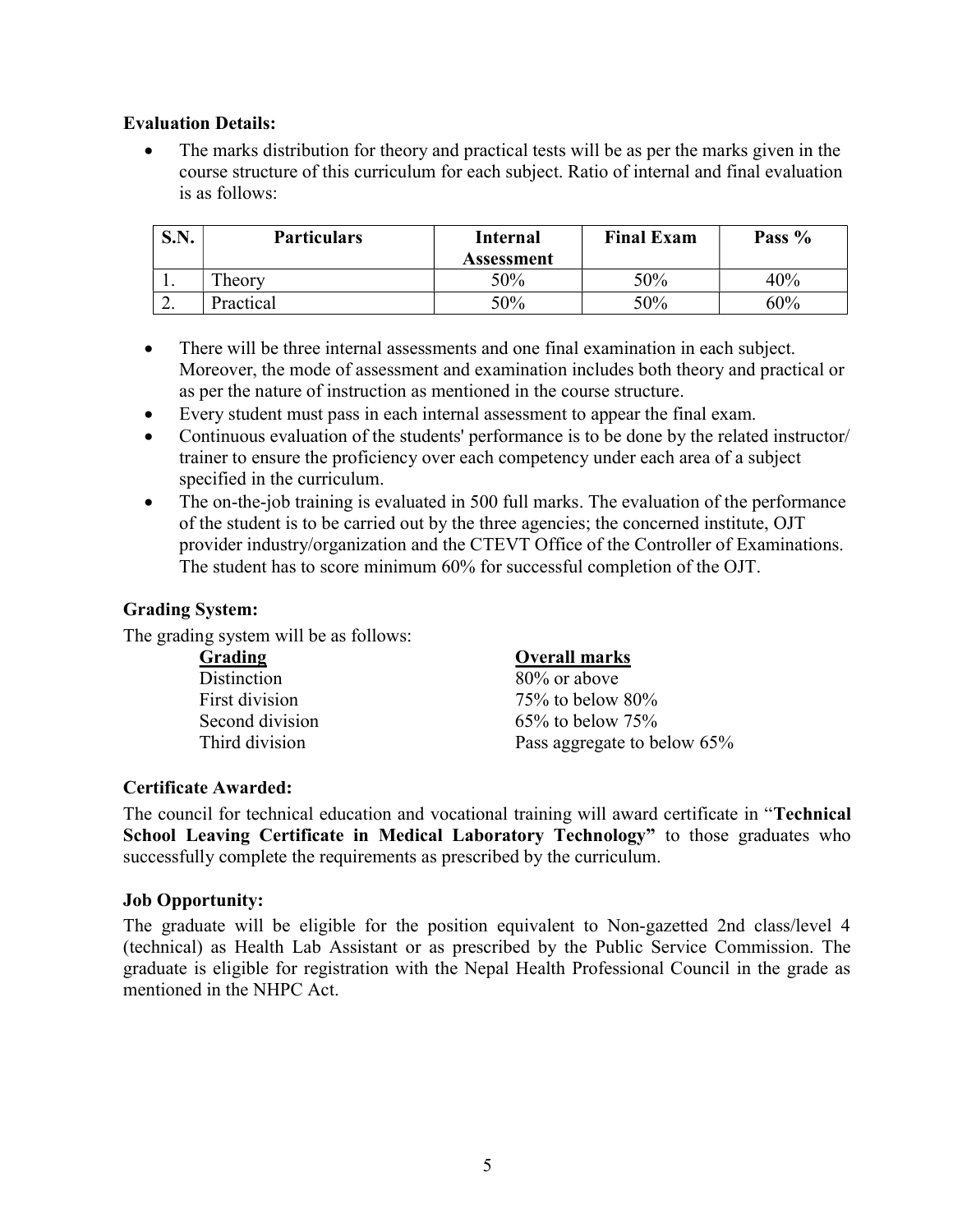|                                                         | <b>TOLU III MEURAL LAD TECHNOLOGY</b> |               |                |                                                    |     |              |    |           |              |  |  |
|---------------------------------------------------------|---------------------------------------|---------------|----------------|----------------------------------------------------|-----|--------------|----|-----------|--------------|--|--|
|                                                         |                                       |               |                | <b>Theory &amp; Practical</b><br><b>Full Marks</b> |     |              |    |           |              |  |  |
|                                                         |                                       |               | <b>Hours</b>   | hours                                              |     |              |    |           |              |  |  |
| S. N                                                    | <b>Subjects</b>                       | <b>Nature</b> | /Week          | T                                                  | P   | <b>Total</b> | T  | ${\bf P}$ | <b>Total</b> |  |  |
|                                                         |                                       |               |                |                                                    |     | $(T+P)$      |    |           |              |  |  |
| 1.                                                      | Basic Anatomy and                     | $T+P$         | $\overline{2}$ | 78                                                 |     | 78           | 50 | $\theta$  | 50           |  |  |
|                                                         | Physiology                            |               |                |                                                    |     |              |    |           |              |  |  |
| 2.                                                      | Hematology and Blood                  | $T+P$         | 6              | 78                                                 | 156 | 234          | 50 | 100       | 150          |  |  |
|                                                         | <b>Banking</b>                        |               |                |                                                    |     |              |    |           |              |  |  |
| 3.                                                      | <b>Clinical Biochemistry</b>          | $T+P$         | 6              | 78                                                 | 156 | 234          | 50 | 100       | 150          |  |  |
| 4.                                                      | Medical Microbiology                  | $T+P$         | 6              | 78                                                 | 156 | 234          | 50 | 100       | 150          |  |  |
| 5.                                                      | <b>Medical Parasitology</b>           | $T+P$         | 6              | 78                                                 | 156 | 234          | 50 | 100       | 150          |  |  |
| 6.                                                      | First Aid and                         | $T+P$         | 3              | 78                                                 | 39  | 117          | 50 | 30        | 80           |  |  |
|                                                         | Communicable Diseases                 |               |                |                                                    |     |              |    |           |              |  |  |
| 7.                                                      | Laboratory Management                 | $T+P$         | $\overline{4}$ | 78                                                 | 78  | 156          | 50 | 50        | 100          |  |  |
|                                                         | and Quality Assurance                 |               |                |                                                    |     |              |    |           |              |  |  |
| 8.                                                      | Comprehensive Clinical                | $\mathbf{P}$  | $\overline{7}$ | $\theta$                                           | 273 | 273          |    | 170       | 170          |  |  |
|                                                         | Laboratory Practice (In               |               |                |                                                    |     |              |    |           |              |  |  |
|                                                         | clinical laboratory/                  |               |                |                                                    |     |              |    |           |              |  |  |
|                                                         | Hospital setting)                     |               |                |                                                    |     |              |    |           |              |  |  |
| 40<br>546<br>1014<br>1560<br>650<br><b>Total</b><br>350 |                                       |               |                |                                                    |     |              |    | 1000      |              |  |  |

## Course Structure

## $TSTC$  in Medical Lab Technology

### On the Job Training

| <b>Subject</b>              | <b>Nature of Instruction</b> | <b>Duration</b><br>(Hrs.) | <b>Full marks</b> |
|-----------------------------|------------------------------|---------------------------|-------------------|
| On -the -Job Training (OJT) | Practical                    | 960 (6 months)            | 500               |
| <b>Grand total</b>          |                              | 2520                      | 1500              |

 $T = Theory, P = Practical$ 

### NOTE:

It is mandatory that classes for Applied Integrated Science should be carried out prior to Hematology and blood banking, Clinical Biochemistry, Medical Microbiology and Medical Parasitology.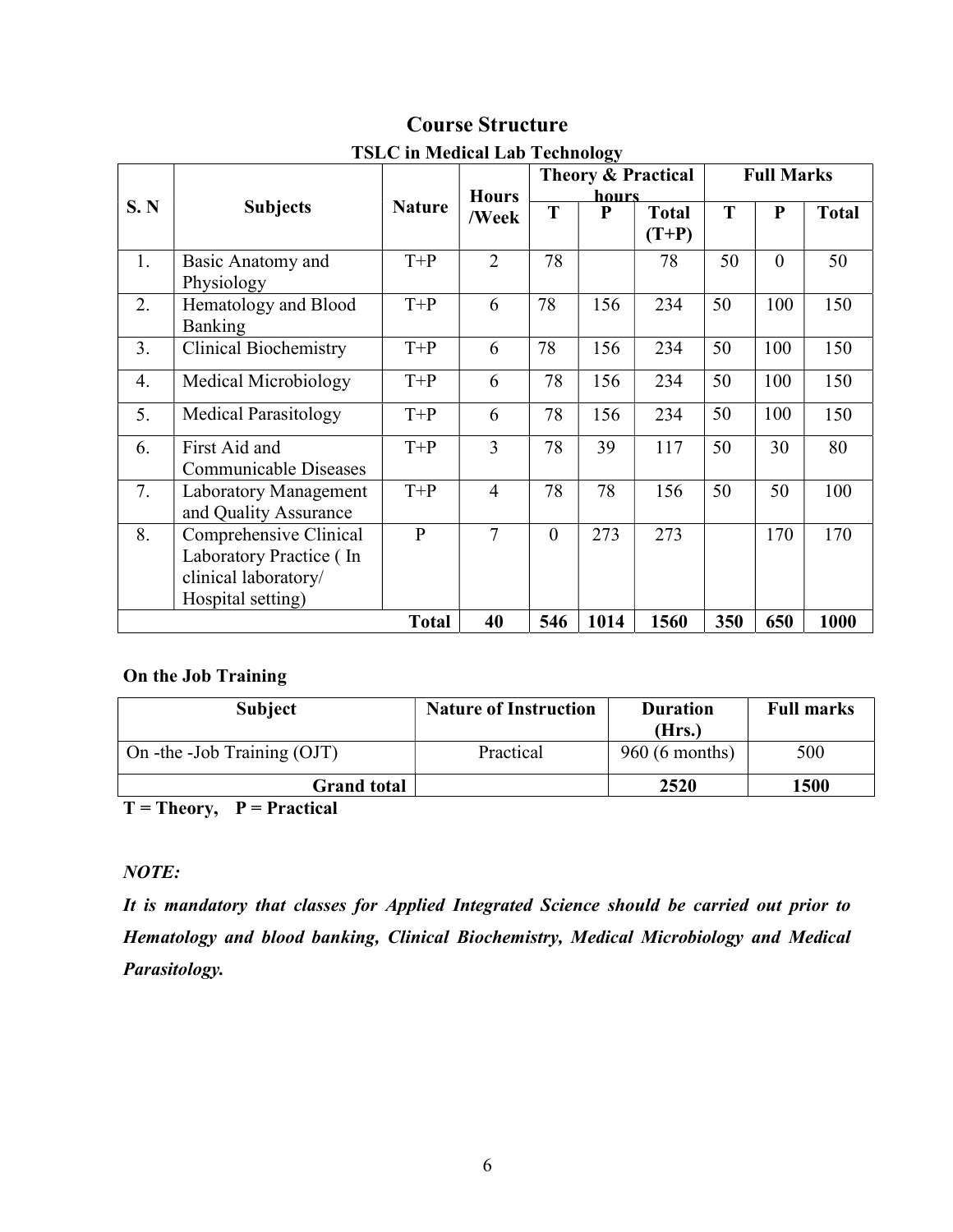## Basic Anatomy & Physiology

 Total: 2 hours /week Theory: 2 hours/week Practical: 0 hours/week

#### Course description:

This curriculum is designed to produce health laboratory personnel equipped with the basic knowledge and skills of anatomy and physiology which will help them to make a correlation in the field of medical laboratory science.

#### Course objectives:

After completion of this course students will be able to:

- 1. provide a basic knowledge of anatomy and physiology
- 2. Understand about anatomy and physiology of human body
- 3. Correlate the abnormal mechanism of the body in diseased condition.

#### Course Contents:

#### Unit 1: Basic terminologies; Types and Structure of cells and tissues [6 hrs]

- 1.1. Terminologies on anatomy and physiology
- 1.2. Introduction of cell
- 1.2.1. Types and Structure of cells
- 1.3. Cell organelles and their functions
- 1.4. Introduction of tissue
- 1.2.2. Types of tissues and their location
- 1.5. Observation of model/chart of a human cell.

#### Unit 2: Human Digestive system [10 hrs]

- 2.1. Structure and function of:
	- 2.1.1. Oral cavity,
	- 2.1.2. Pharynx,
	- 2.1.3. Oesophagus,
	- 2.1.4. Stomach,
	- 2.1.5. Small intestine,
	- 2.1.6. Large intestine
- 2.2. Accessory organs of Digestive system (Salivary gland, Pancreas and Liver)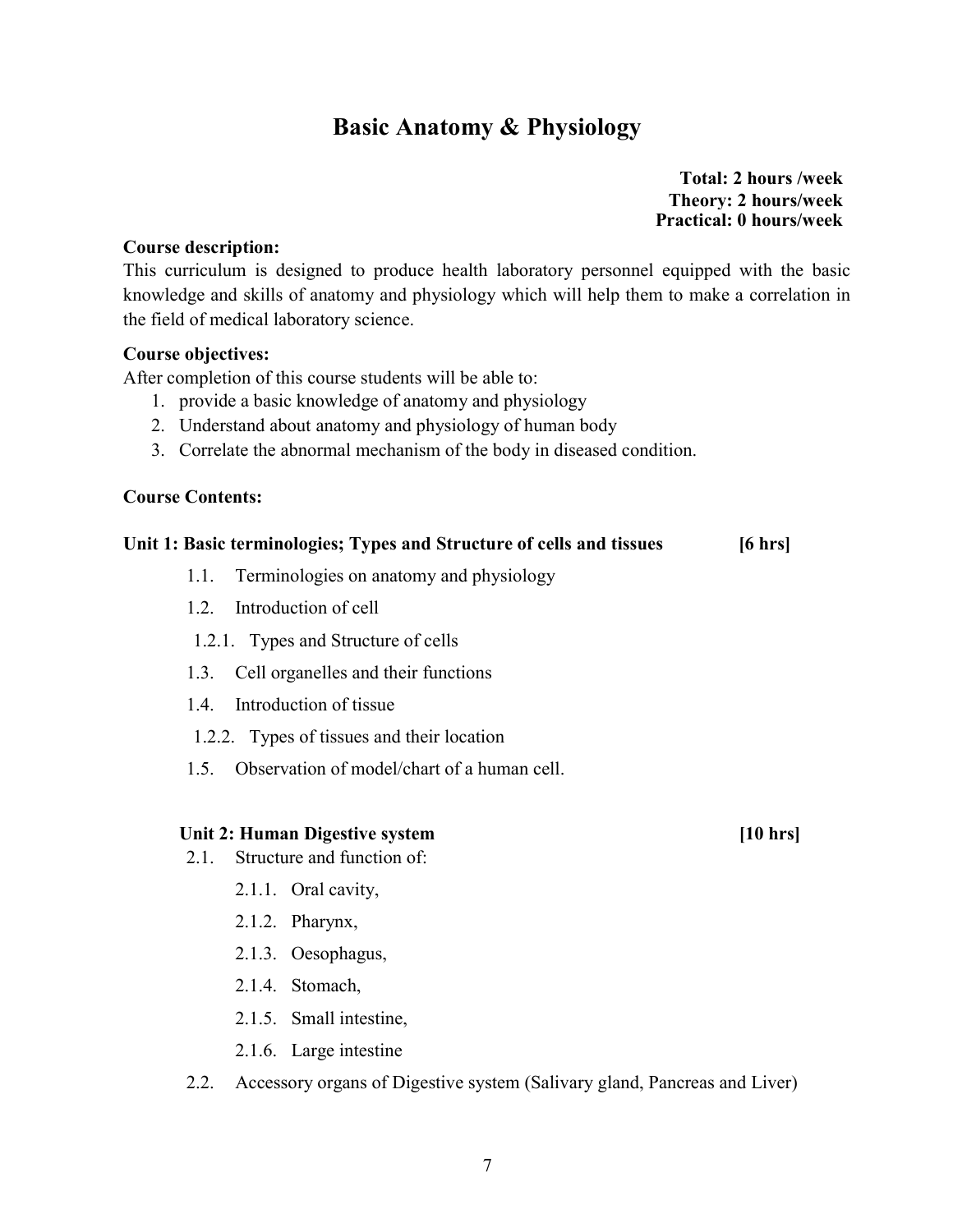- 2.3. Digestion and absorption of carbohydrate, protein and lipids
- 2.4. List of Gastrointestinal disorders
- 2.5. Observation of digestive tract model/chart.
- 2.6. Observation of model/chart of teeth

#### Unit 3: Human Respiratory system [6 hrs]

- 3.1. Basic concepts of structure and functions of respiratory system
- 3.2. Structure and function of nasal cavity, larynx, pharynx, trachea bronchi, alveoli and lungs.
- 3.3. Types of respiration
- 3.4. Physiology of respiration.
- 3.5. Pleural fluid
- 3.6. List of respiratory diseases.
- 3.7. Observation of respiratory tract model/chart

#### Unit 4: Human Renal system [6 hrs]

- 4.1. Basic concepts of structure and functions of the renal system
- 4.2. Structure and function of Kidney, ureters, urinary bladder, urethra.
- 4.3. Physiology of Urine formation and composition of urine.
- 4.4. List of renal diseases
- 4.5. Observation of model/chart of urinary system

#### Unit 5: Human Circulatory system [12 hrs]

- 5.1. Basic concept of structure and functions of circulatory system
- 5.2. Structure of Heart
- 5.3. Circulation of blood
- 5.4. Cardiac cycle
- 5.5. Blood pressure
- 5.6. Structure of Veins, Arteries, and capillaries
- 5.7. Functions of blood and its components
- 5.8. Introduction to haemopoiesis
- 5.9. Haemostasis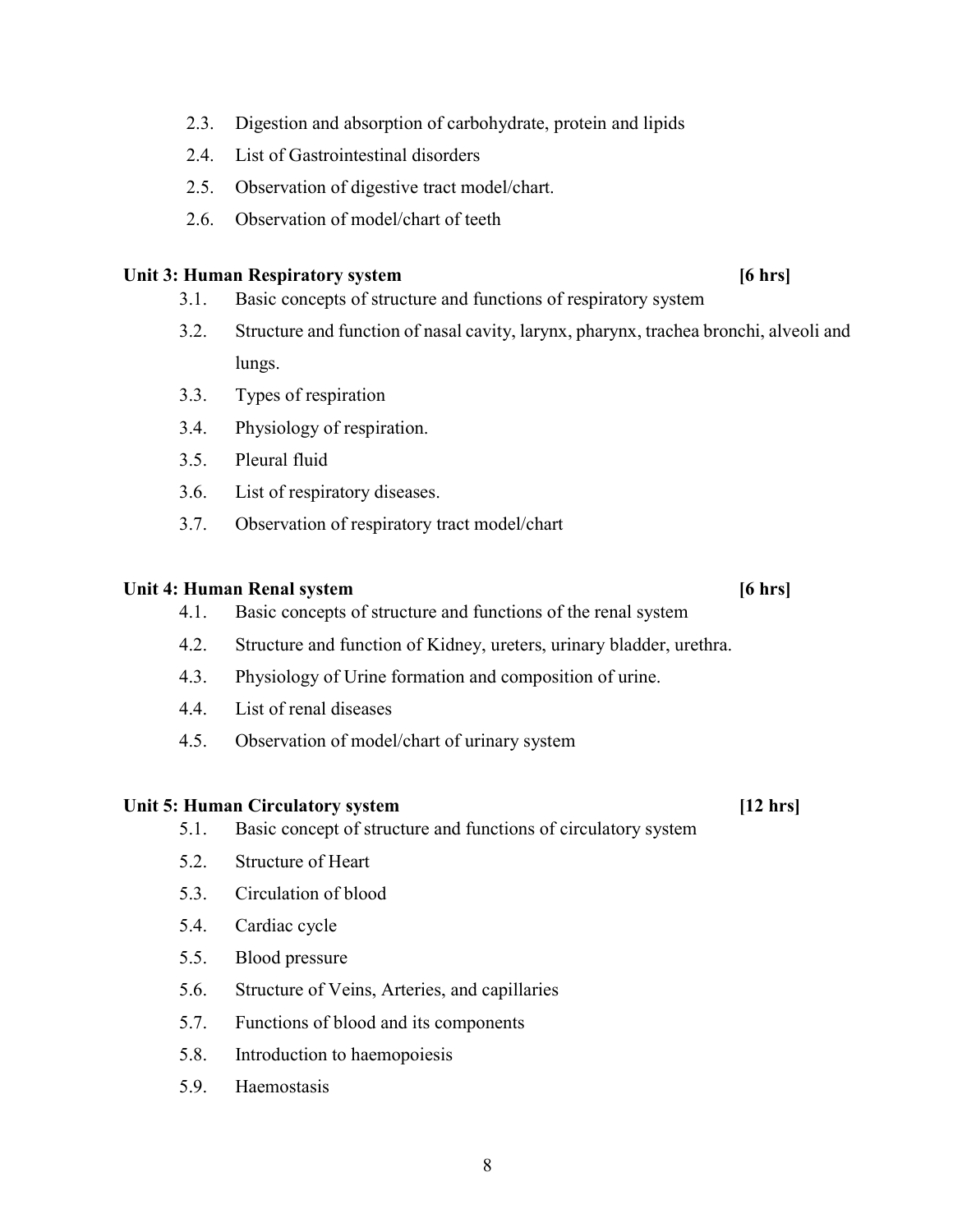- 5.10. List of cardiac diseases
- 5.11. Observation of model/chart of heart
- 5.12. Observation of normal blood cells.

#### Unit 6: Human skeletal system [5 hrs]

- 6.1. Basic concept of structure and functions of human skeleton system
- 6.2. Bone and their functions
- 6.3. Classification of bones with examples
	- a. Bones of Axial skeleton
	- b. Bones of Appendicular skeleton
- 6.4. Joints, their functions and types.
- 6.5. Synovial fluid
- 6.6. Observation of skeleton model/chart.

#### Unit 7: Human muscular system [5 hrs]

- 7.1. Basic concepts of structure and functions of human muscular system
- 7.2. Introduction to muscle tissue
	- 7.2.1. Voluntary muscle
	- 7.2.2. Involuntary muscle
	- 7.2.3. Cardiac muscle
- 7.3. List Muscles proteins and their functions

#### Unit 8: Human lymphatic system [5 hrs]

- 8.1. Basic concepts of structure and functions of lymphatic system
- 8.2. Lymphatic vessels and lymph nodes
- 8.3. Spleen, Thymus and Tonsils
- 8.4. Circulation of lymph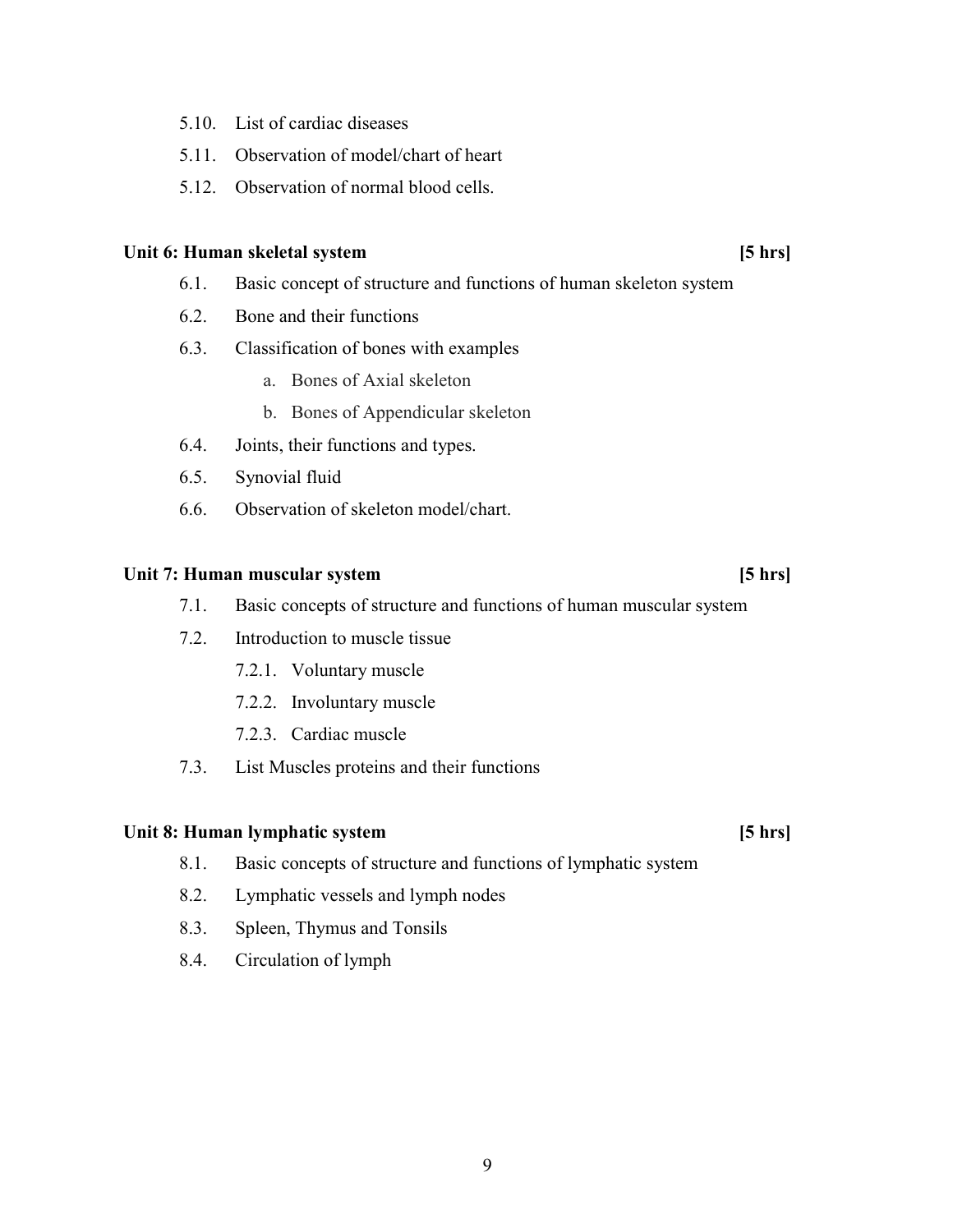#### Unit 9: Human nervous system [5 hrs]

- 9.1. Basic concepts of structure and functions of nervous system:
- 9.2. Neurons and their types
	- 9.2.1. Central nervous system
	- 9.2.2. Peripheral nervous system
	- 9.2.3. Autonomous nervous system
- 9.3. Lumbar puncture, CSF and its circulation
- 9.4. List of CNS disorders
- 9.5. Observation of model/chart of nervous system (brain, spinal cord)

#### Unit 10: Human reproductive system [7 hrs]

- 10.1. Basic concepts of structure and functions of reproductive system
- 10.2. Structure and function of Male and female reproductive organs
- 10.3. Menstruation cycle and fertilization
- 10.4. Semen collection and analysis
- 10.5. List the hormones of reproductive system

#### Unit 11: Human endocrine system [5 hrs]

- 11.1. Basic concepts of structure and functions of human endocrine system
- 11.2. List of hormones secreted by: Pituitary gland, Thyroid gland, Adrenal gland, Parathyroid gland, Pancreas, gonads.

#### Unit 12: Human special sense organs [6 hrs]

- 12.1. Introduction of special sense organs of human body
- 12.2. Structure and function of eye, ear, nose, tongue and skin

Note: Students should maintain anatomy practical file covering all the above mentioned systems.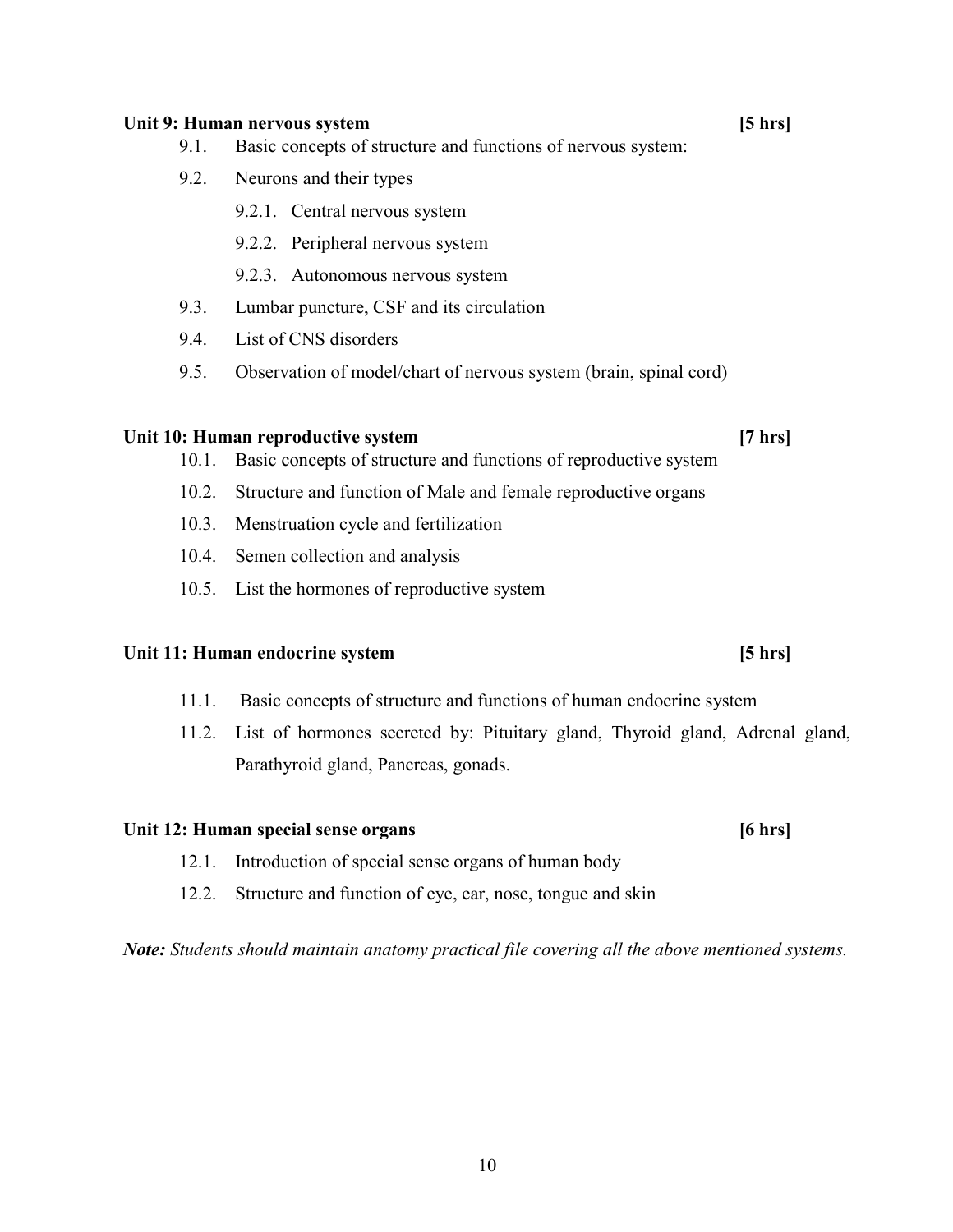#### References:

- 1. Anne Waugh, Allison Grant (2014), Ross and Wilson Anatomy Physiology in Health and Illness, Churchill Livingstone, Elsevier
- 2. B.D. Chaurasia (2015), Chaurasia's Human Anatomy (Volume 1, 2 and 3), 6th edition, CBS Publishers and Distributors.
- 3. Arthur Guyton, John E. Hall, Guyton and Hall Textbook of Medical Physiology, 12<sup>th</sup> edition, Elsevier.
- 4. Dr. C. K. Singh (2015), Principles of Anatomy and Physiology, 2<sup>nd</sup> edition, Highland Publication.
- 5. Tilak Pathak, R.K. Bhandari (2068), A handbook of Anatomy and Physiology and Medical Laboratory Technology, VidyarthiPustakBhandar.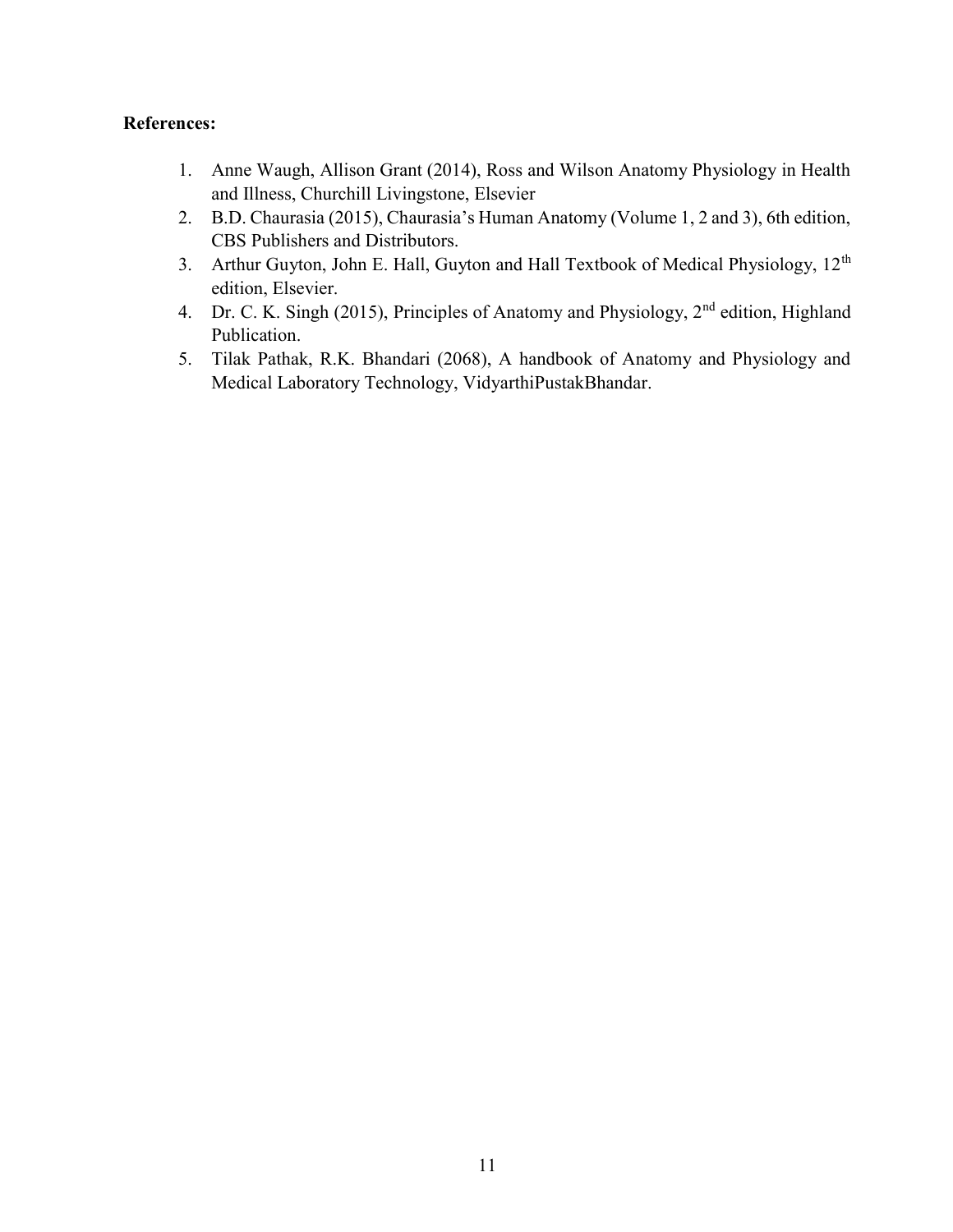## Clinical Hematology and Blood Banking

 Total: 6 hours/week Theory: 2 hours/week Practical:4 hours/week

#### Course description:

This course is designed to provide knowledge of hematopoiesis and function of blood. This course also provides skills on enumeration and identification of blood cells and knowledge about the conditions leading to alteration of normal values in health and in disease.

#### Course objectives:

After completion of this course students will be able to:

- 1. Describe the basic concepts of hematology: hematopoiesis, composition and function of blood.
- 2. Explain the basic knowledge on collection and processing of blood samples, morphology of the cells including abnormal cells, enumeration and identification of blood cells, normal values, and clinical significance of the hematological tests.
- 3. Carry out basic hematological tests
- 4. Know the basic knowledge on blood banking and its related tests

#### Course Contents:

#### Theory

#### Unit 1: Basic Hematology [2 hrs]

- 1.1. Introduction, scope, importance , history
- 1.2. Terminology and role of hematology in Clinical medicine,

#### Unit 2: Hematological Instrumentation [10 hrs]

- 2.1. Haemocyometers: Different Types of haemocytometers.
- 2.2. Neubauer counting chamber: structure, use and care, observation of chamber under microscope and calculation of WBC, RBC and platelet count (multiplication factor).
- 2.3. DLC counter handling, care, and use.
- 2.4. Centrifuge- general and hematocrit, uses, care and precaution during handling, Separation, preservation and storage of plasma.
- 2.5. Colorimeter/Hemoglobinometer: Cuvette, Filter introduction, care, handling and use, practice to properly handle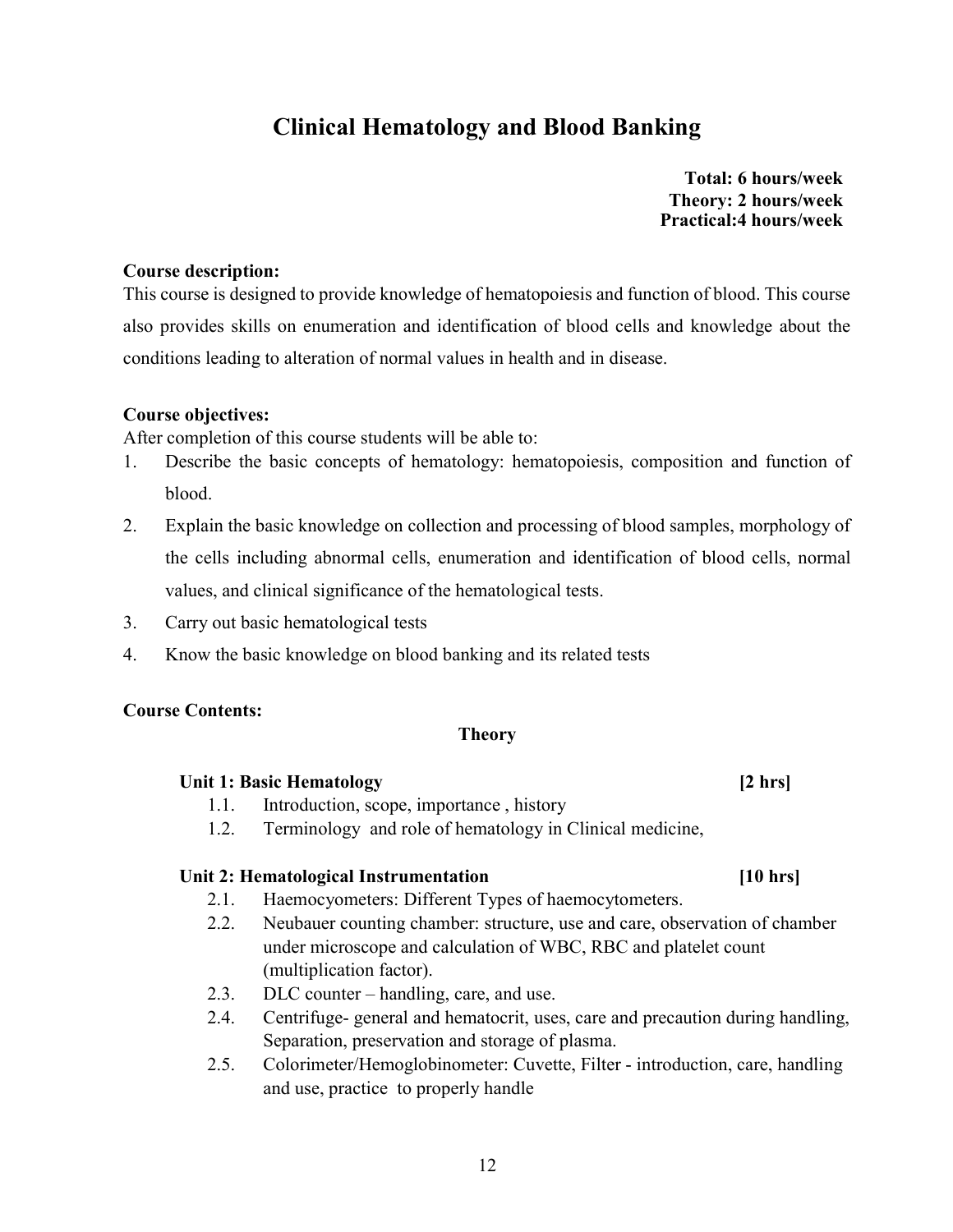- 2.6. Pipettes- Graduated pipette , WBC and RBC pipettes, Micropipettes introduction, care, proper handling (practice) and use
- 2.7. Microscope- introduction, care, handling and use (focus), observation of objects (smear)
- 2.8. Sahli's set- care, handling and use.
- 2.9. Wintrobe and Westergren ESR tubes and racks: care, handling and use.
- 2.10. Introduction, handling, cleaning, care and use of glassware and accessories:- Test tubes and Racks, Glass slide, Spreader, Beaker, Volumetric flask, Measuring Cylinder, Reagent bottle (Brown), Dropper, Capillary tube, Blood sample container (vials), Sealer, Timer, Pencil /marker, Graph paper, Calculator.
- 2.11. Practice of proper handling and cleaning of glass ware.
- 2.12. Be familiar with or basic knowledge about automation in hematology and short note on coulter counter

### Unit 3: Blood and its Composition **Example 2** Hrs

- 3.1. Definition, types, Function, properties of blood
- 3.2. Plasma and its composition
- 3.3. Difference between plasma and serum
- 3.4. Normal value of blood cells and its components

#### Unit 4: Hematopoiesis **Example 2018 CONSERVING EXAMPLE 2018 THE EXAMPLE 2018 CONSERVING EXAMPLE 2019 CONSERVING EXAMPLE 2019**

- 4.1. Definition: Stem cell, Multipotent cells and unipotent cells
- 4.2. Steps and morphology of Erythropoiesis,Leukopoiesis, Thrombopoiesis
- 4.3. Factors affecting hematopoiesis

### Unit 5: Morphology of blood cells [4 Hrs]

- 5.1. Normal and abnormal shape and size of red blood cells (anisocytosis, poikilocytosis, normocyte, macrocyte, microcyte, nucleated red blood cells, reticulocytes, normochromic, hypochromic etc.)
- 5.2. Normal and abnormal morphological features of WBC and platelets.
- 5.3. Normal values and clinical significance of blood cells and its components

### Unit 6: Blood Collection technique [4 hrs]

- 6.1. Concept in selection of blood sample collection sites, aseptic technique during collection (swabbing), proper handling and disposal of needle/syringe, lancet (sharps).
- 6.2. Technique of venous blood sample collection, list of materials and chemicals required, procedure, sources of error and precautions.
- 6.3. Techniques of capillary blood sample collection: Site (Ear lobe, finger and heel) List of materials and chemicals required, procedure, sources of error and precautions.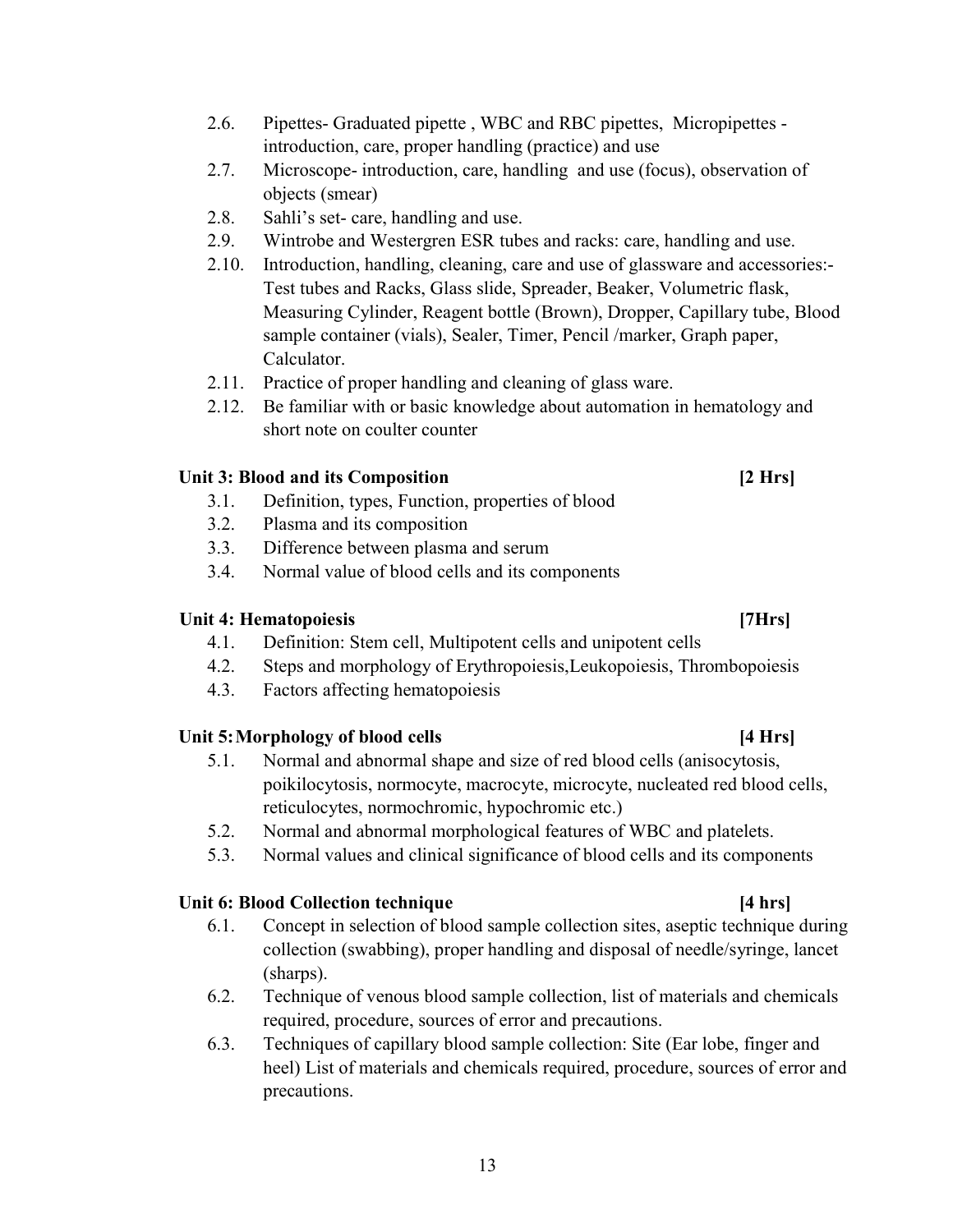- 6.4. Use of capillary and arterial blood sample
- 6.5. Vacutainer set; procedure for collecting of blood by vacutainer system and its advantages

#### Unit 7: Anticoagulants [3 hrs]

- 7.1. Definition of anticoagulants and their types.
- 7.2. Different anticoagulants used in haematology laboratory and blood banking (EDTA, oxalate, heparin, citrate, CPDA, ACD), their mode of action, advantages and disadvantages.

#### Unit 8: Hematological diluting fluid, Stain and solution [4 hrs]

- 8.1. Chemical/reagent and solutions used in hematology laboratory for different tests; use, storage, sources of error and precautions during handling.
	- 8.1.1. Types of WBC diluting fluids, composition and mode of action of Turk's fluid
	- 8.1.2. Types of RBC diluting fluids, composition and mode of action of Dacie's formal citrate solution
	- 8.1.3. Types of Platelet diluting fluids, composition and mode of action of 1% Ammonium oxalate
	- 8.1.4. Introduction, principle and compositions of Drabkin's fluid.
	- 8.1.5. Preparation and uses of N/10 HCl
- 8.2. Stains used in the hematology laboratory, their preparation, material requirement, mechanism of action, types, composition, source of error and precautions
	- 8.2.1. Romanowskystains: Wright's stain, Leishman's stain, May-Grunwald stain, Giemsa stain, field's stain
	- 8.2.2. Buffer used in Romanowsky stains and their preparation, importance of pH;
	- 8.2.3. Supravital Vital stains; New Methylene blue or Brillant Creysl blue

#### Unit: 9 Preparation of blood smear and staining [4 hrs]

- 9.1. Ideal thick and thin blood smear: Introduction, principle, list of materials and chemicals required, procedure, uses, sources of error and precautions (fixation and preservation)
- 9.2. Technique of staining of smear (thick and thin smear); Introduction, principle, list of materials and chemicals required, procedure, sources of error and precautions by Romanowsky stain.
- 9.3. Blood smear preparation for haemoparasite, list of blood parasites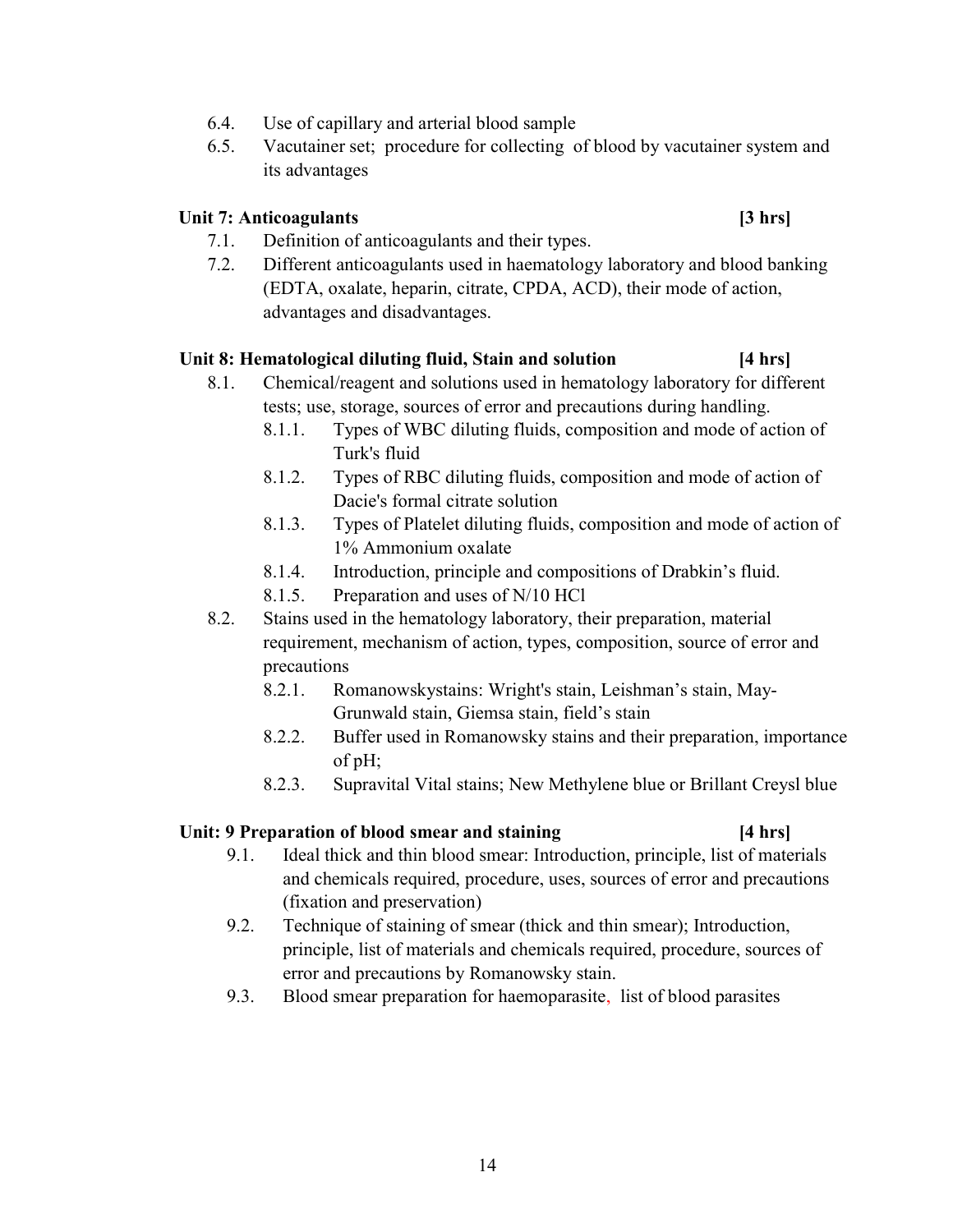#### Unit: 10 Cell count [8 hrs]

- 10.1. Introduction, principle, list of materials required, procedure, reference range, precautions, Sources of error and interpretation of the results during cell count
	- 10.1.1. Differential Leukocyte Count (DLC); definition and causes of Neutrophilia, Neutropenia, Lymphopenia, Lymphocytosis, Eosinophilia etc.
	- 10.1.2. Total leukocyte count (TLC); Basic concept of leukocytosis, leucopenia, leukemia, physiological and pathological variations.
	- 10.1.3. RBC count ; Pathological conditions: Anemia and Polycythemia
	- 10.1.4. Platelet count; Thrombocytosis and thrombocytopenia.
	- 10.1.5. Basic knowledge on reticulocyte count and absolute eosinophil count

### Unit: 11 Anaemia and its lab diagnosis [6 hrs]

- 11.1. Definition, and lab test used in diagnosis of anaemia
- 11.2. Haemoglobin : introduction, types and basic structure
- 11.3. Introduction, principle, list of materials and chemicals required procedure, reference range, precaution, demerits and merit and sources of error
	- 11.1.1. Estimation of Hemoglobin by Sahli's method:
	- 11.1.2. Estimate Hemoglobin concentration by colorimetric (cyanmethaemoglobin) method:
- 11.4. Prepare hemoglobin standard curve: Introduction, principle, list of materials and chemicals required, procedure, and precautions and uses in lab

### Unit 12: ESR, PCV and Red cell Indices [7 hrs]

- 12.1. Introduction, principle, list of materials and chemicals required procedure, precautions and sources of error of the test. Different methods, reference range and pathological conditions
	- 12.1.1. Packed cell volume estimation(PCV) :
	- 12.1.2. Erythrocyte sedimentation rate (ESR) : Wintrobe and Westergren method:
- 12.2. Calculation of erythrocyte indices and its uses

### Unit 13: Blood coagulation and Clotting factor [5 hrs]

- 13.1. Definition of coagulation and enlist blood clotting factors
- 13.2. Bleeding Time and Clotting Time (BT/CT): Introduction, principle, list of materials and chemicals required, different methods, procedure, reference range, precautions and sources of error of the test.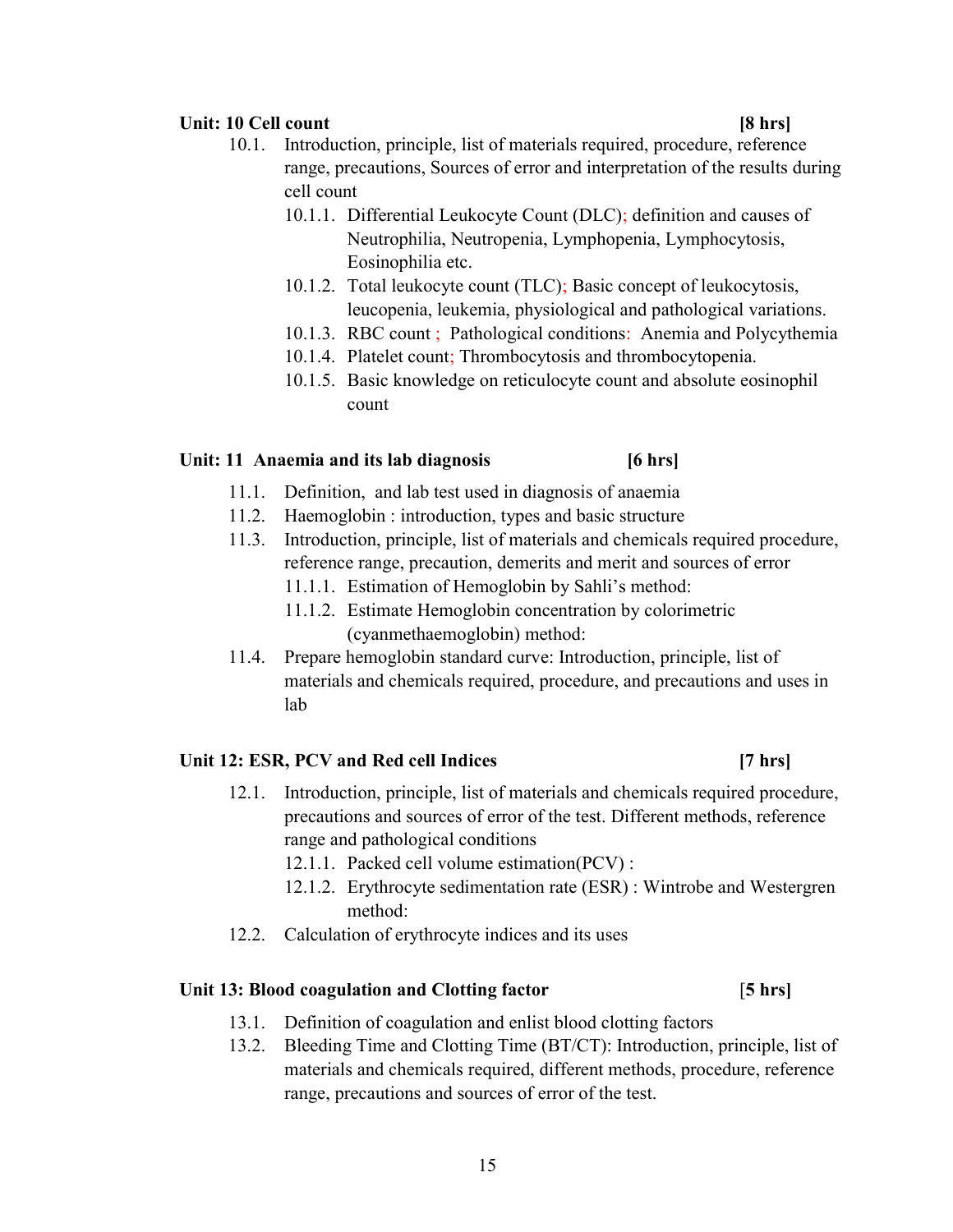### Unit 14: Blood bank and its related tests [12 hrs]

- 14.1. Blood banking: Introduction to blood bank, donor and recipient, selection of blood donor, basic concept of screening of blood bags (different tests).
- 14.2. Basic concept of blood bag and method of collection of blood, precaution during blood collection.
- 14.3. ABO and Rhesus blood groups: Introduction, Antigen, antibody, ABO and Rh system, Anti sera, Principle of ABO grouping and Rh Typing.
- 14.4. Blood grouping method- slide and tube; procedure and interpretation. List of materials and chemicals required, procedure, sources of error and precautions.
- 14.5. Define compatibility test and Coomb's test
- 14.6. Basic knowledge of Blood cell components and use in blood bank
- 14.7. Basic knowledge of Blood transfusion reactions

### Practical: [156 hours]

### List of Task/Skill/exercise

- 1. Observe and list different instruments used in hematology laboratory.
- 2. List the chemicals/reagents and solutions used in hematology laboratory
- 3. Observe operation of coulter counter
- 4. Collect blood sample by venous technique and capillary technique
- 5. Observe vacutainer system of blood collection
- 6. Prepare different chemicals/reagents and solutions used in hematology laboratory
- 7. Prepare WBC, RBC and Platelet diluting fluid
- 8. Prepare Wright's stain and Giemsa stain
- 9. Prepare Buffer used in Romanowsky stain
- 10. Prepare Anticoagulants vial and tubes
- 11. Prepare blood smear and stain
- 12. Prepare blood film/smear: thin and thick smears and
- 13. Perform dehaemoglobinization of thick smear
- 14. Stain smear using Wright and Giemsa stain
- 15. Identify the blood cells
- 16. Observe morphology of red blood cells, leukocytes and platelets
- 17. Perform Differential LeukocyteCount (DLC)
- 18. Perform Total leukocyte count (TLC)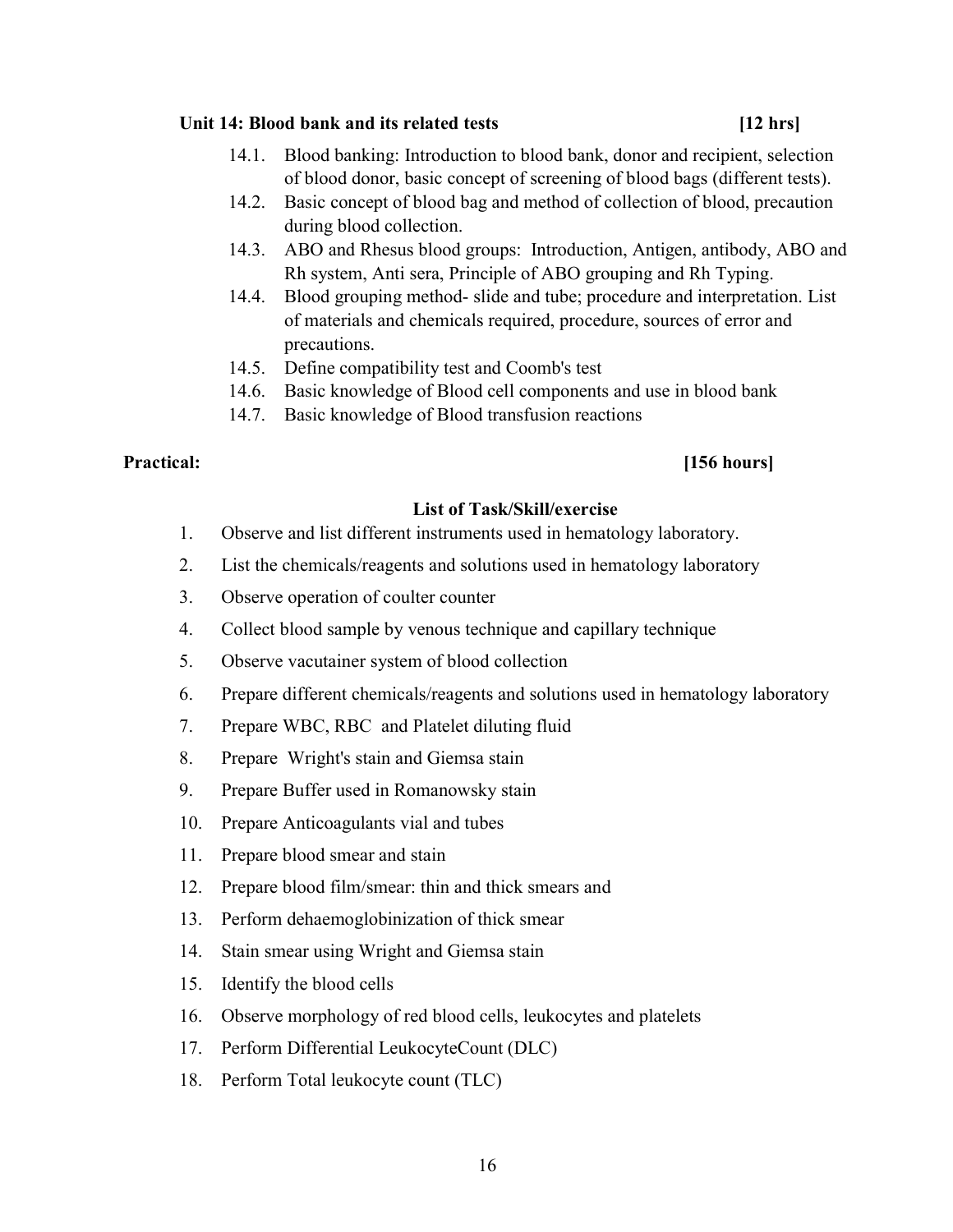- 19. Perform RBC count
- 20. Perform Platelet count
- 21. Estimate Hemoglobin concentration by colorimetric (cyanme thaemoglobin) and Sahli's method
- 22. Plot Hemoglobin standard curve
- 23. Perform Erythrocyte sedimentation rate (ESR); Wintrobe's and Westerngren method
- 24. Perform Packed cell volume (PCV)
- 25. Calculate erythrocyte indices
- 26. Perform Bleeding time by Duke's and Ivy method.
- 27. Perform Clotting Time by Capillary and Tube method
- 28. Perform ABO Blood grouping and Rhesus typing
- 29. Perform cleaning of Glassware,
- 30. Perform cleaning of work surface/work bench.

### References:

- 1. Parajuli, Keshab, & Ghimire Prakash, (2072),A Text Book of Clinical Pathology (Laboratory Practical Hematology), 4<sup>rd</sup> edition Vidhyarthi Pustak Bhandar, Bhotahity, Kathmandu.
- 2. Manual of basic Technique for a health laboratory, Author WHO 1980 , Geneva
- 3. Dr. Maxwell m. Wintribe and John p. Greer ,  $13<sup>th</sup>$  edition, Clinical Hematology, Maxwell, M Wintrobe. Wilter Publisher
- 4. Monica Cheesbrough, (2007), District Laboratory Practice in Tropical Countries, and Part I, second and third edition Cambridge University Press.
- 5. Mukherjee, Kanai L (2010).Medical Laboratory Technology, A Procedure Manual for Routine Diagnostic Tests, Volume I, Volume II and Volume III, 4<sup>th</sup> edition Tata McGraw-Hill Publishing company , New Delhi
- 6. National Public Health Laboratory (1999), Standard Operating Procedure Manual on Bacteriology and Parasitology, Author, Teku, Kathmandu.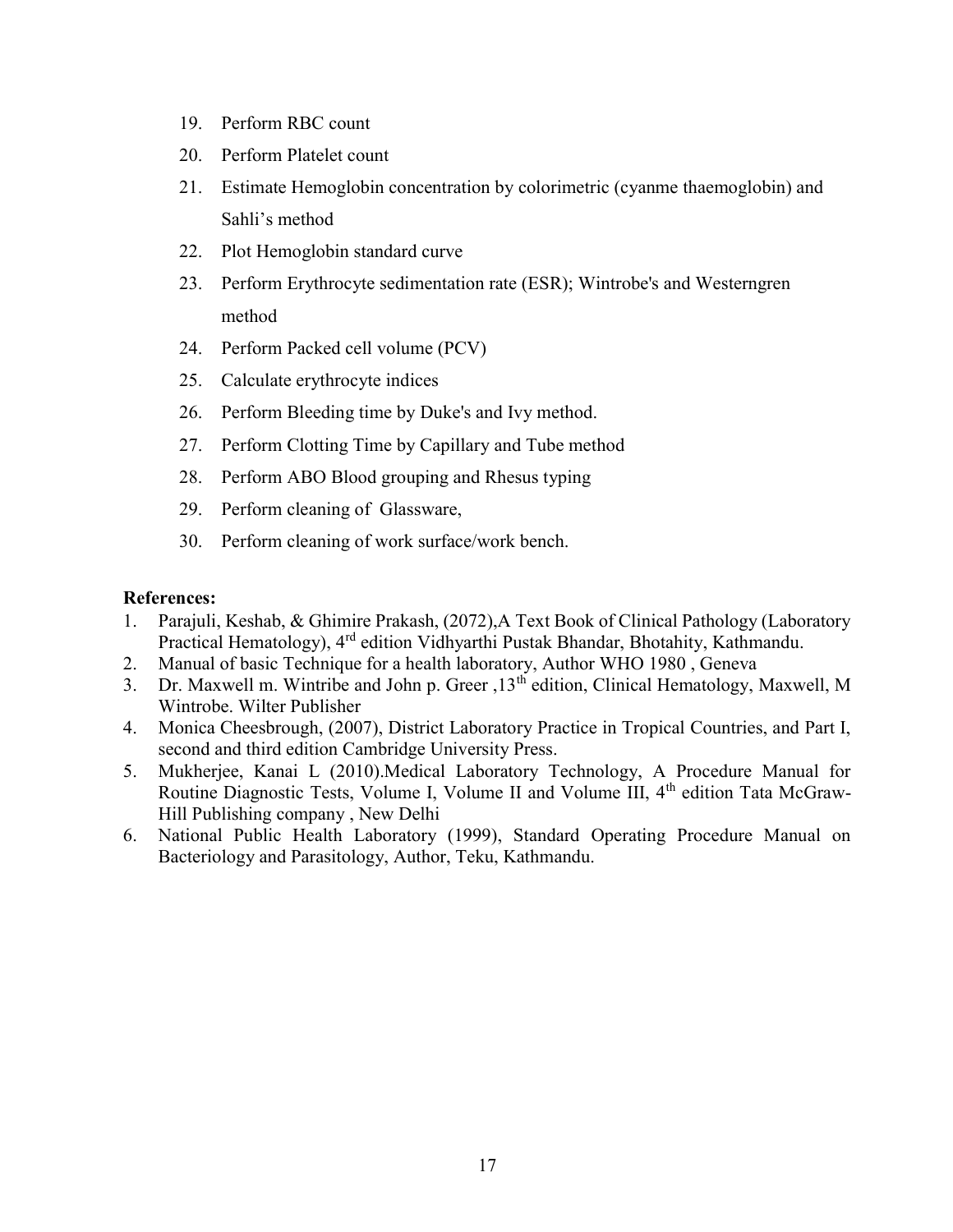## Clinical Biochemistry

 Total: 6 hours /week Theory: 2 hours/week Practical: 4 hours/week

#### Course description:

This course is designed to provide students to develop knowledge and skill of clinical biochemical test procedures to improve skillful hands. The course provides students to explain various topics of basic science, various clinical biochemical tests, equipment, chemicals/reagents and kits used in clinical biochemistry. The course also provides knowledge and technique to prepare simple reagents, and assist to maintain quality control program in the laboratory.

#### Course objectives:

After completion of this course students will be able to:

- 1. Collect blood samples appropriately for various biochemical tests in clinical biochemistry.
- 2. Perform the various clinical biochemical tests from blood and body fluids samples.
- 3. Describe various equipment, glassware and chemical/reagents used in clinical biochemistry and respective uses.
- 4. Follow quality control assessment in clinical chemistry analysis.

#### Course Contents:

### **Theory**

| Unit 1: |     | <b>Introduction of Biochemistry</b><br>$2$ Hrs                                                                                                                       |         |  |  |  |  |
|---------|-----|----------------------------------------------------------------------------------------------------------------------------------------------------------------------|---------|--|--|--|--|
|         | 1.1 | Definition, scope, role of clinical biochemistry in medicine                                                                                                         |         |  |  |  |  |
|         | 1.2 | List of different instruments used in Biochemistry                                                                                                                   |         |  |  |  |  |
| Unit 2: |     | <b>Basic Chemistry</b>                                                                                                                                               | [5 Hrs] |  |  |  |  |
|         | 2.1 | Basic concept on atom, atomic number, atomic weight, Molecules,<br>weight, elements, compounds, valency, ionic and non-ionic bond,<br>radicals and equivalent weight |         |  |  |  |  |
|         | 2.2 | Basic Concept of Acid, Base, Salt, Hydrogen ion concentration,<br>Oxidation and reduction                                                                            |         |  |  |  |  |
|         | 2.3 | Unit of measurement<br>Basic Concept of Metric System, S.I unit, IU, mEq and<br>2.3.1.<br>Somagyiunit                                                                |         |  |  |  |  |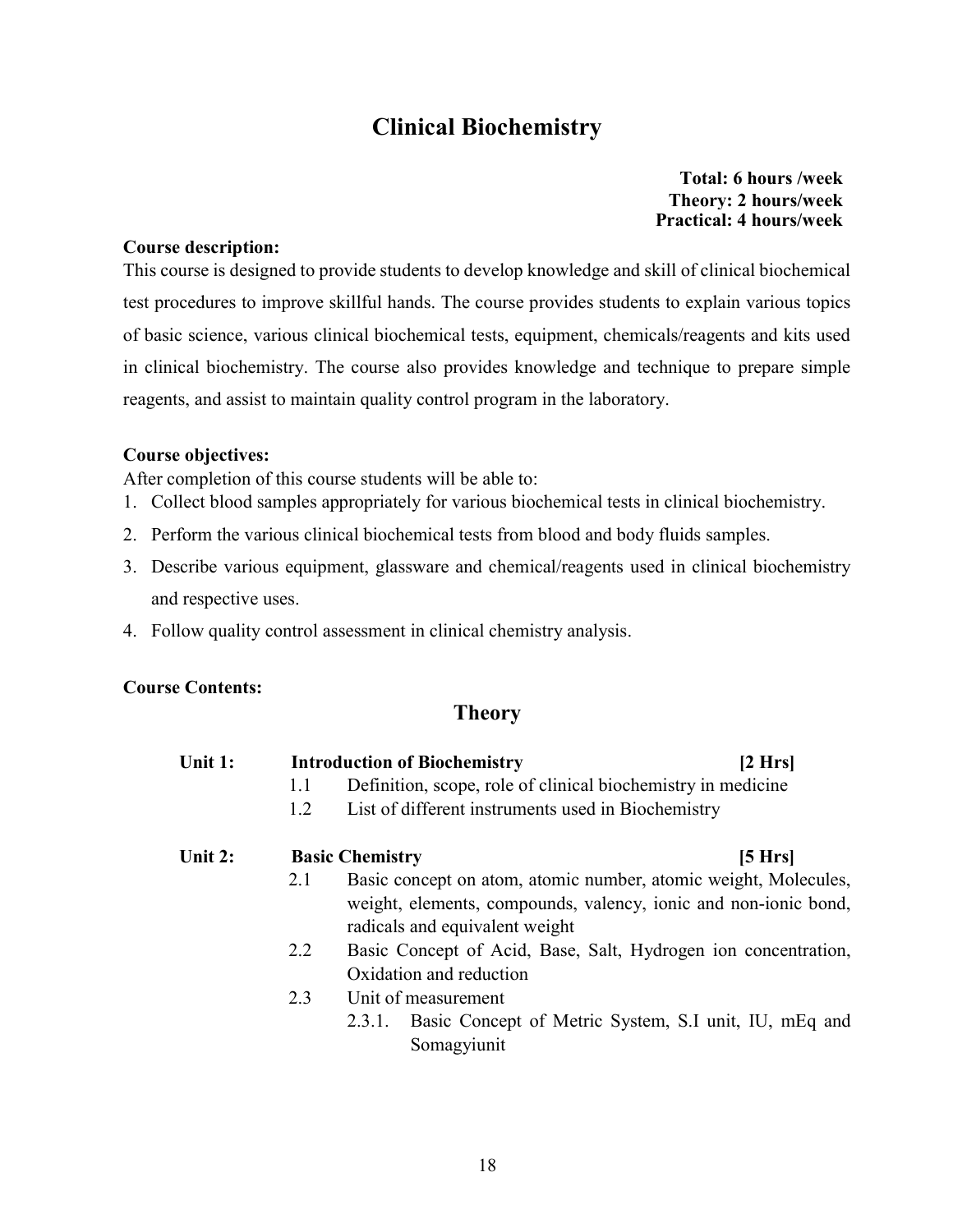### Unit 3: Definition, preparation, storage and stability of different solutions

#### $[2 Hrs]$

3.1 Normal, Molar, Percentage(V/V, W/V), saturated, unsaturated, buffer solution

#### Unit 4: Instrumentation [11 Hrs]

- 4.1 Colorimeter and Spectrophotometer
	- 4.1.2 Definition, Principle, Function, Operating procedures and maintenance
	- 4.1.3 Definition of Blank, Standard, Control and Test
	- 4.1.4 Beer and Lambert's Law
	- 4.1.5 Reading of absorbance and Calculation of concentration
	- 4.1.6 Preparation and importance of Standard Curve
	- 4.1.7 Basic concept of semi auto analyzer
- 4.2 Definition, principle, Function, Operating procedures and maintenance
	- 4.2.1 Water Bath
	- 4.2.2 Refrigerator
	- 4.2.3 Distillation plant
	- 4.2.4 Hot Air Oven
	- 4.2.5 Centrifuge
	- 4.2.6 Balance
	- 4.2.7 pH meter

#### Unit 5: Cleaning of Glassware [1Hr]

- 5.1. Universal precautions
- 5.2. Method of Cleaning
- 5.3. Preparation of Dichromate solution

#### Unit 6: Carbohydrates [6 Hrs]

- 6.1 Introduction, Definition, Classification (Mono, Di, Poly ) and sources
- 6.2 Metabolism (Digestion and absorption)
- 6.3 Define and importance Glycolysis, TCA cycle, Glycogenolysis, Glycogenesis, Gluconeogenesis
- 6.4 Different Methods of Glucose estimation
- 6.5 Glucose Tolerance Test (GTT)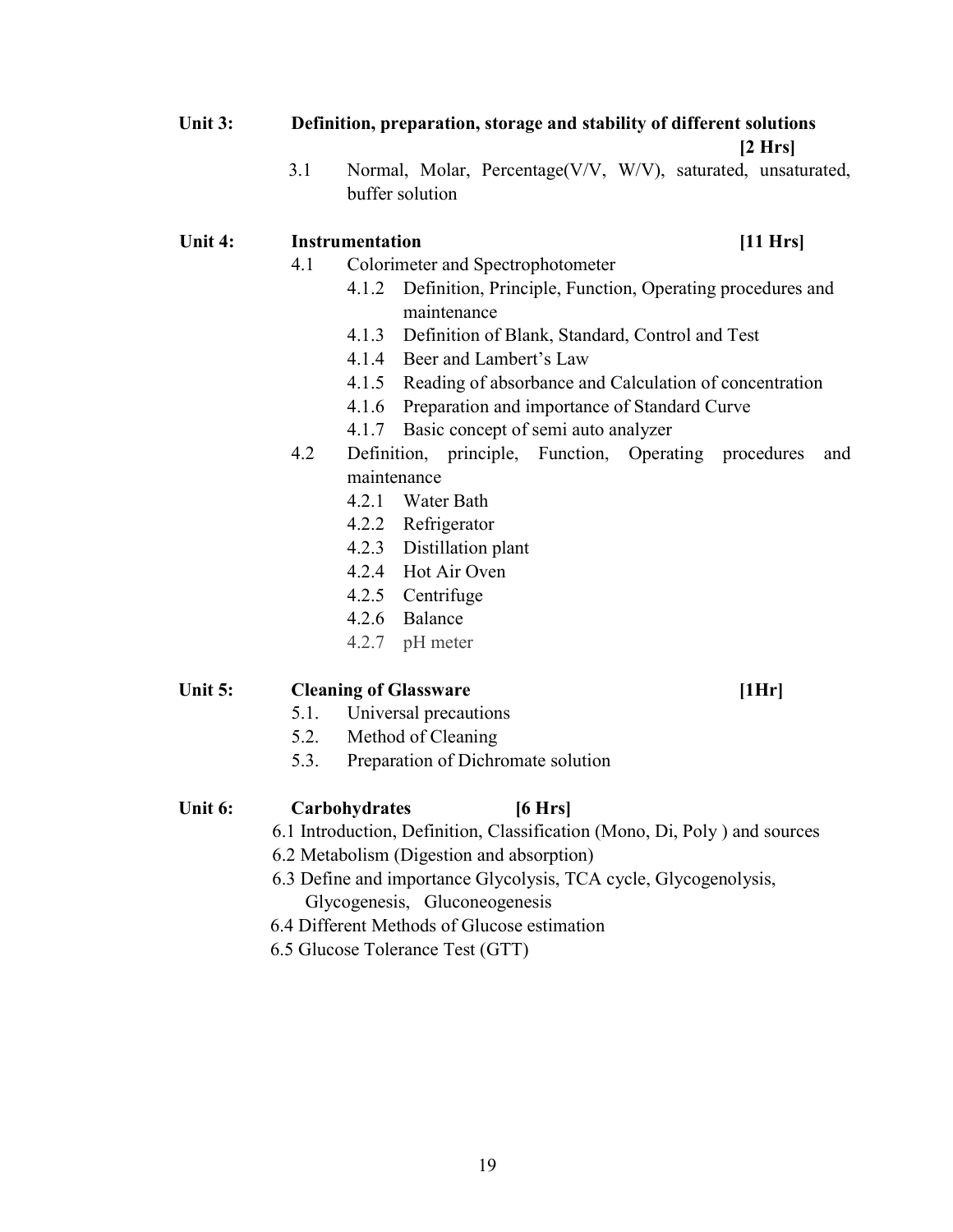| Unit 7:         | [3 Hrs]<br><b>Protein and Amino acids</b> |                                                                                                                                               |         |  |  |  |
|-----------------|-------------------------------------------|-----------------------------------------------------------------------------------------------------------------------------------------------|---------|--|--|--|
|                 | 7.1.                                      | Introduction, Definition, Classification and sources                                                                                          |         |  |  |  |
|                 | 7.2.                                      | Metabolism (Digestion and absorption)                                                                                                         |         |  |  |  |
|                 | 7.3.                                      | Introduction to Urea Cycle and significance                                                                                                   |         |  |  |  |
| Unit 8:         | <b>Lipids</b>                             |                                                                                                                                               | [4 Hrs] |  |  |  |
|                 | 8.1.                                      | Introduction, Definition, Classification and sources                                                                                          |         |  |  |  |
|                 | 8.2.                                      | Metabolism (Digestion and absorption)                                                                                                         |         |  |  |  |
|                 | 8.3.                                      | Basic concept of Lipid Profile (Cholesterol, Triglycerides,<br>Chylomicron, HDL,LDL, VLDL)                                                    |         |  |  |  |
| Unit 9:         | <b>Enzyme</b>                             |                                                                                                                                               | [5 Hrs] |  |  |  |
|                 | 9.1                                       | Introduction, Definition, Classification and sources                                                                                          |         |  |  |  |
|                 | 9.2                                       | Factors affecting enzyme activity                                                                                                             |         |  |  |  |
|                 | 9.3                                       | Isoenzymes : LDH, CK, ALP                                                                                                                     |         |  |  |  |
|                 | 9.4                                       | Clinical application of Enzymes                                                                                                               |         |  |  |  |
| <b>Unit 10:</b> |                                           | <b>Hormones and Electrolytes</b>                                                                                                              | [3 Hrs] |  |  |  |
|                 | 10.1.                                     | Introduction and Clinical Significance of Hormones                                                                                            |         |  |  |  |
|                 | 10.2.                                     | Introduction and Clinical Significance of Electrolytes (Na+, K+)                                                                              |         |  |  |  |
| <b>Unit 11:</b> |                                           | <b>Collection of Blood Sample for biochemical tests</b>                                                                                       | [3 Hrs] |  |  |  |
|                 | 11.1.                                     | Introduction, Patient identification, preparation, procedure,<br>labeling, Preservation, transportation, precautions and source of<br>errors. |         |  |  |  |
| <b>Unit 12:</b> |                                           | <b>Blood Glucose Estimation</b>                                                                                                               | [4 Hrs] |  |  |  |
|                 | 12.1.                                     | Principle, Materials required, reagent preparation, procedure,                                                                                |         |  |  |  |
|                 |                                           | Precautions, interpretation and reference range                                                                                               |         |  |  |  |
|                 |                                           | O-Toluidine method<br>12.1.1.                                                                                                                 |         |  |  |  |
|                 |                                           | GOD-POD method<br>12.1.2.                                                                                                                     |         |  |  |  |
| <b>Unit 13:</b> |                                           | <b>Blood Urea Estimation</b>                                                                                                                  | [2 Hrs] |  |  |  |
|                 | 13.1.                                     | Principle, Materials required, reagent preparation, procedure,                                                                                |         |  |  |  |
|                 |                                           | precautions, Interpretation and reference range.                                                                                              |         |  |  |  |
|                 |                                           | Diacetyl Monoxime Method (DAM)<br>13.1.1.                                                                                                     |         |  |  |  |
|                 |                                           | Enzymatic Method<br>13.1.2.                                                                                                                   |         |  |  |  |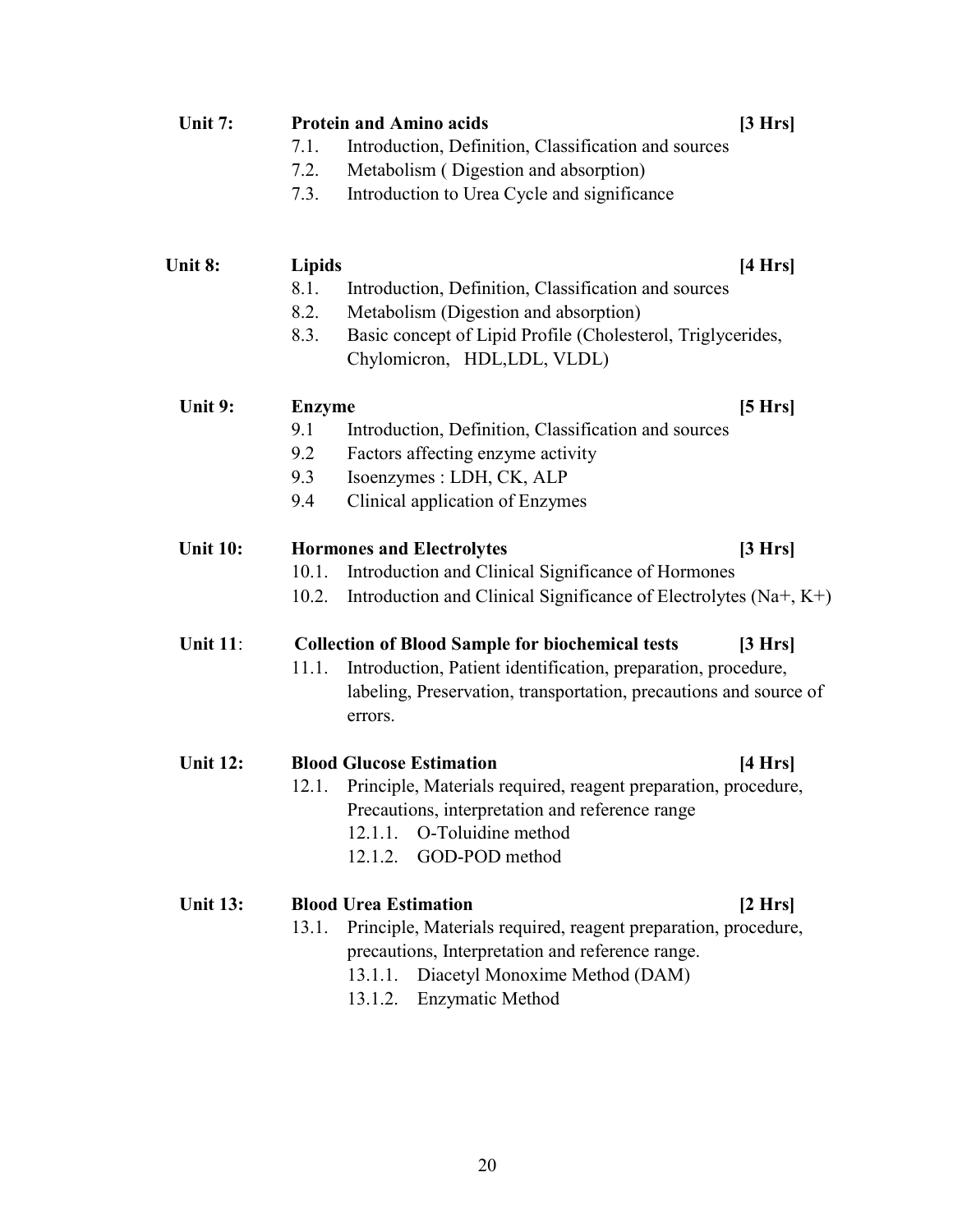| <b>Unit 14:</b> |       |         | <b>Serum Creatinine Estimation</b>                               | [2 Hrs] |
|-----------------|-------|---------|------------------------------------------------------------------|---------|
|                 | 14.1. |         | Principle, Materials required, reagent preparation, procedure,   |         |
|                 |       |         | Precautions, Interpretation and reference ranges.                |         |
|                 |       | 14.1.1. | Alkaline Picrate Method (Jaffe's Reaction)                       |         |
| <b>Unit 15:</b> |       |         | <b>Serum Amylase Estimation</b>                                  | [2 Hrs] |
|                 | 15.1  |         | Principle, materials required, reagent preparation, procedure,   |         |
|                 |       |         | Precautions, interpretation and reference ranges.                |         |
|                 |       | 15.1.1  | <b>Starch Iodine Method</b>                                      |         |
|                 |       | 15.1.2  | Calculation of Amylase Activity                                  |         |
| <b>Unit 16:</b> |       |         | <b>Serum Uric Acid Estimation</b>                                | [3 Hrs] |
|                 | 16.1  |         | Introduction to Uric Acid.                                       |         |
|                 | 16.2  |         | Principle, materials required, reagent preparation, procedure,   |         |
|                 |       |         | Precautions, interpretation and reference ranges.                |         |
|                 | 16.3  |         | Phosphotungstic Method (Knowledge of refluxing)                  |         |
|                 | 16.4  |         | <b>Enzymatic Method</b>                                          |         |
| <b>Unit 17:</b> |       |         | <b>Estimation of Serum Bilirubin</b>                             | [4 Hrs] |
|                 | 17.1  |         | Introduction, formation and metabolism of Bilirubin              |         |
|                 | 17.2  |         | Principle, materials required reagent preparation, procedure,    |         |
|                 |       |         | Precautions, interpretation and reference ranges.                |         |
|                 |       | 17.2.1  | Malloy and Evelyn Method                                         |         |
|                 |       | 17.2.2  | Jendrasik Groff's method                                         |         |
| <b>Unit 18:</b> |       |         | <b>Urine Chemistry and Sample Collection</b>                     | [3 Hrs] |
|                 | 18.1  |         | Constituents of normal and abnormal urine                        |         |
|                 | 18.2  |         | Concept of Renal threshold and GFR                               |         |
|                 | 18.3  |         | Different types of urine sample: Random, timed collection, early |         |
|                 |       | morning |                                                                  |         |
|                 | 18.4  |         | Storage, preservation and transportation                         |         |
| <b>Unit 19:</b> |       |         | Preparation of reagent and solutions for urine biochemical test  |         |
|                 |       |         |                                                                  | [2Hrs]  |
|                 | 19.1  |         | Preparation and uses of :                                        |         |
|                 |       | 19.1.1. | Benedict's reagent                                               |         |
|                 |       |         | 19.1.2. 3% Sulphosalicyclic acid (SSA)                           |         |
|                 |       | 19.1.3. | 3% Acetic acid                                                   |         |
|                 |       | 19.1.4. | Rothera's reagent                                                |         |
|                 |       | 19.1.5. | Fauchet's reagent                                                |         |
|                 |       | 19.1.6. | Ehrlich's reagent                                                |         |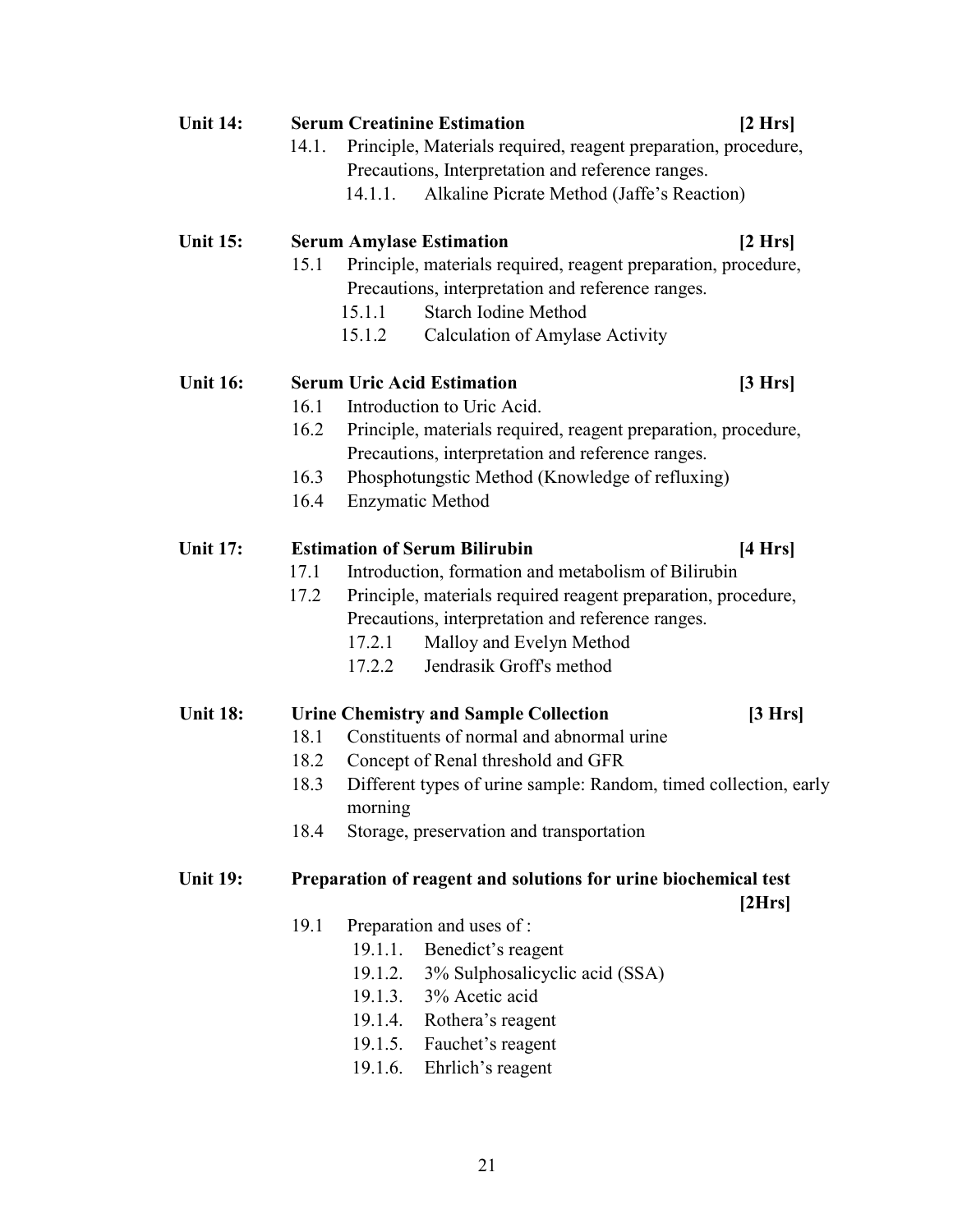| <b>Unit 20:</b> | Perform Urine sugar test by Benedict's and strip method<br>[1 Hr]<br>Principle, procedure, interpretation, materials required and<br>20.1. |  |  |  |  |
|-----------------|--------------------------------------------------------------------------------------------------------------------------------------------|--|--|--|--|
|                 | precautions                                                                                                                                |  |  |  |  |
|                 | 20.1.1.<br>Benedict's Method:                                                                                                              |  |  |  |  |
|                 | Strip Method (Uristix, multistix)<br>20.1.2.                                                                                               |  |  |  |  |
|                 |                                                                                                                                            |  |  |  |  |
| <b>Unit 21:</b> | Perform Urine protein test<br>[2Hrs]                                                                                                       |  |  |  |  |
|                 | 21.1<br>Principle, procedure, interpretation, materials required and                                                                       |  |  |  |  |
|                 | precautions                                                                                                                                |  |  |  |  |
|                 | 21.1.1<br>Heat and Acetic acid method                                                                                                      |  |  |  |  |
|                 | 21.1.2<br>Strip method(Uristix, Multistix)                                                                                                 |  |  |  |  |
|                 | Sulphosalicylic Method<br>21.1.3                                                                                                           |  |  |  |  |
| <b>Unit 22:</b> | Perform Acetone Test in Urine (Rothera's Method)<br>[2 Hrs]                                                                                |  |  |  |  |
|                 | Basic concept of ketone bodies<br>22.1                                                                                                     |  |  |  |  |
|                 | 22.2<br>Principle, procedure,<br>interpretation, materials<br>required<br>and                                                              |  |  |  |  |
|                 | precautions                                                                                                                                |  |  |  |  |
|                 |                                                                                                                                            |  |  |  |  |
| <b>Unit 23:</b> | Perform Bile pigment and Bile salts in urine<br>[2 Hrs]                                                                                    |  |  |  |  |
|                 | Basic concept of Bile pigments and bile salts<br>23.1.                                                                                     |  |  |  |  |
|                 | Principle, procedure, interpretation, materials required and<br>23.2.                                                                      |  |  |  |  |
|                 | precautions                                                                                                                                |  |  |  |  |
| <b>Unit 24:</b> |                                                                                                                                            |  |  |  |  |
|                 | Perform Urobilinogen test<br>[2 Hrs]<br>Basic concept of urobilinogen<br>24.1.                                                             |  |  |  |  |
|                 |                                                                                                                                            |  |  |  |  |
|                 | Principle, procedure, interpretation, materials required and<br>24.2.<br>precautions                                                       |  |  |  |  |
|                 |                                                                                                                                            |  |  |  |  |
| <b>Unit 25:</b> | <b>Perform Chyle in Urine</b><br>[2Hrs]                                                                                                    |  |  |  |  |
|                 | Basic concept of chyluria and Organic solvent<br>25.1                                                                                      |  |  |  |  |
|                 | Principle, procedure, interpretation, materials required and<br>25.2                                                                       |  |  |  |  |
|                 | precautions                                                                                                                                |  |  |  |  |

22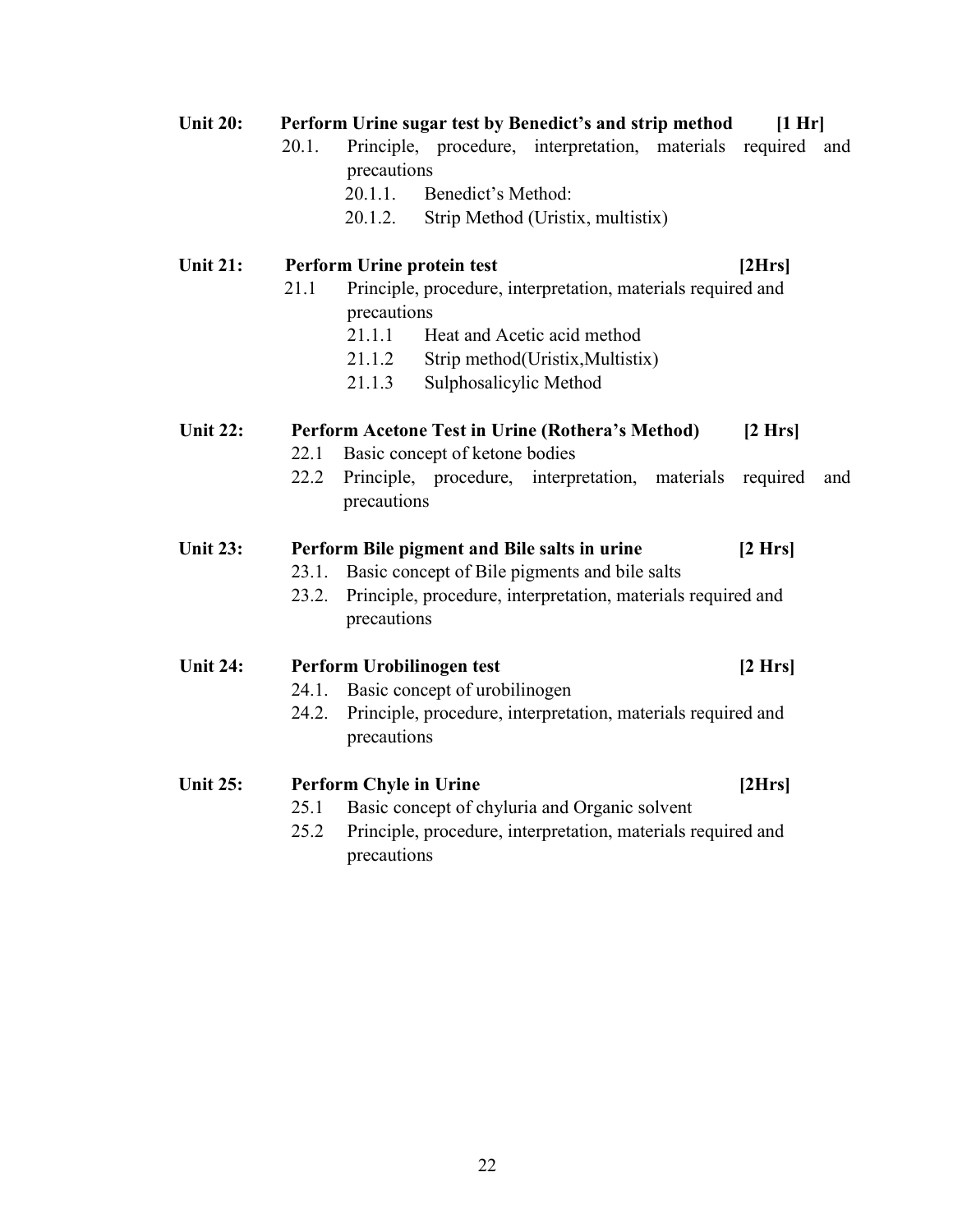## Practical: [156 hours]

- 1. Observation of Clinical Biochemistry laboratory
- 2. Collect blood samples for biochemical tests
- 3. Perform basic mathematical calculation:
	- Molecular weight
	- Equivalent weight
	- Conversion to mole, mill mole, gram and milli gram
- 4. Prepare different solutions accurately, labeling and storage
	- Normal solution
	- Molar solution
	- Percentage solution
	- Saturated solution
	- Buffer solution
- 5. Observe different instruments and list their uses.
- 6. Demonstrate colorimeter, spectrophotometer, semi auto analyzer
- 7. List organ function test: LFT, RFT, Lipid profile
- 8. Estimate blood glucose by O-toluidine method
- 9. Estimate blood glucose by GOD-POD method
- 10. Estimate blood urea by DAM and enzymatic method
- 11. Prepare standard curve (glucose, Urea) and calculate concentration
- 12. Estimate serum uric acid by enzymatic method
- 13. Estimate serum creatinine by alkaline picrate method(Jaffe's reaction)
- 14. Estimate Serum Bilirubin
- 15. Estimate serum amylase
- 16. Prepare Benedict's, Sulphosalicylic acid, acetic acid, Rothera's, Fouchet's and Ehrlich's reagent.
- 17. Perform urine sugar test by Benedict's and strip method
- 18. Perform urine protein (Heat and acetic acid, Sulphosalicylic and strip method)
- 19. Perform acetone test by Rothera's Method
- 20. Perform Bile pigment, bile salts, urobilinogen in urine.

### References:

- 1. Dr. keshav Parajuli, Dr. Prakash Ghimire (2070), Practical Clinical Biochemistry, Vidhyarthi Pustak Bhandar, Bhotahiti, Ktm.
- 2. Praful B. Godkar, Darshan P. Godkar, Textbook of Medical Laboratory Technology, 2<sup>nd</sup> Edition, Bhalani Publishing House, Mumbai.
- 3. Monica Cheesbrough, (2007), District Laboratory Practice in Tropical Countries, and Part II, second and third edition Cambridge University Press.
- 4. National Public Health Laboratory (1999), Standard Operating Procedure Manual, Author, Teku, Kathmandu.
- 5. Satyanarayan (2007), A text book of clinical Biochemistry, Books and allied (P) ltd.
- 6. Standard Operating Procedure Manual on Bacteriology and Parasitology, 1999, National Public Health Laboratory, Teku, Kathmandu.
- 7. Standard Operating Procedure Manual on Biochemistry and Biochemistry, 1999, National Public Health Laboratory, Teku, Kathmandu.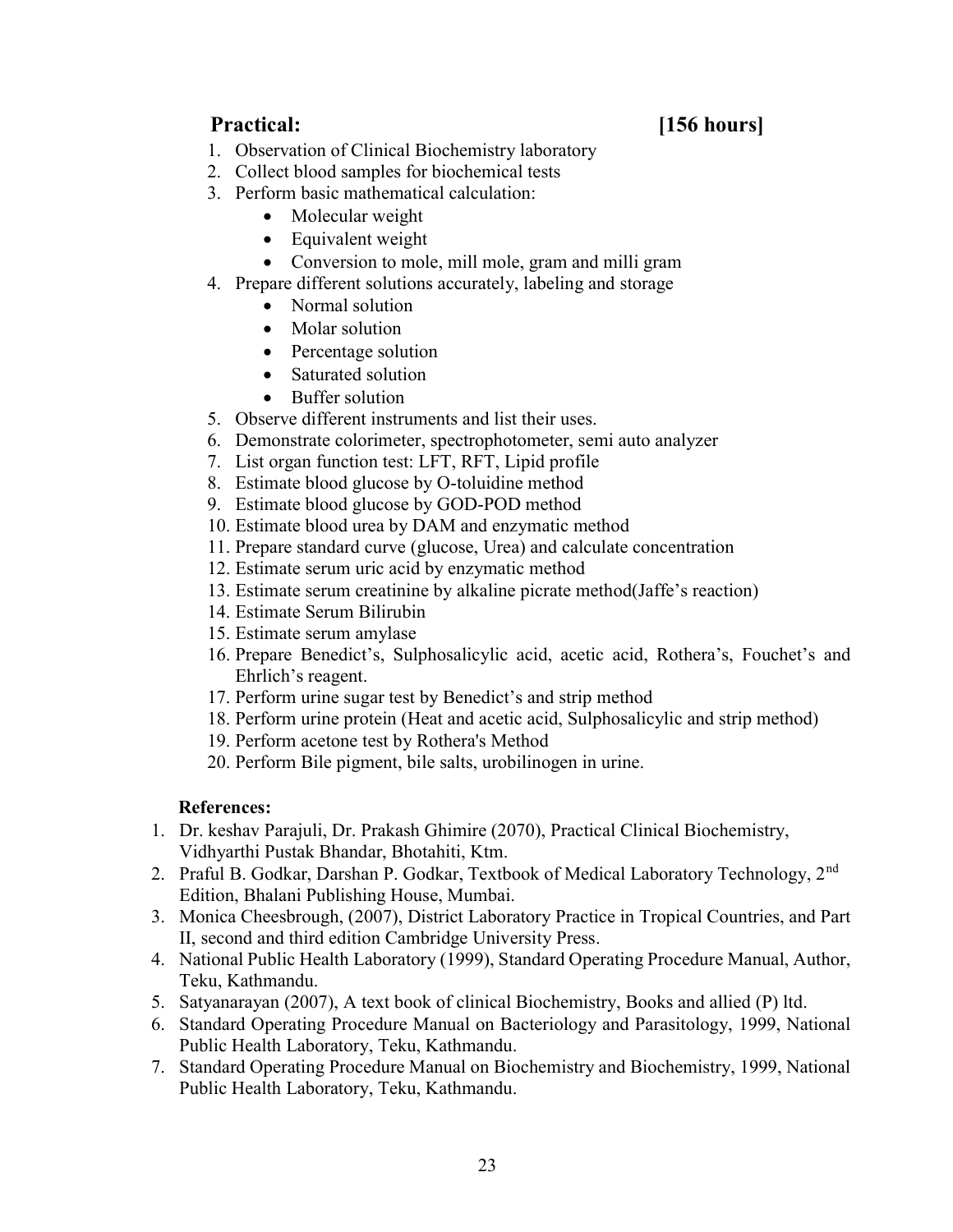## Medical Microbiology

 Total: 6hours /week Theory: 2 hours/week Practical: 4hours/week

#### Course Description:

This course is designed to provide a basic concept of microbiology and microorganisms. This course provides basic knowledge on serology, pathogenic microorganisms and their identification by the process of staining, culture and serology. It provides basic knowledge on sterilization, culture media and antibiotic sensitivity profiles.

### Course Objectives:

At the end of the course, the students will be able to:

- 1. Describe microorganism- bacteria, virus and fungi
- 2. Collect and process different types of microbiological/serological specimens.
- 3. Perform routine laboratory tests including staining, both cultural and non-cultural techniques, antimicrobial sensitivity test and serological test
- 4. Describe sterilization and disinfection methods.

#### Course Contents:

Theory [78 Hours]

#### Unit 1: Introductory Microbiology [8Hrs]

- 1.1 Introduction, definition and scope of microbiology and medical microbiology
- 1.2 Definition of the terms- Pathogenic/nonpathogenic, beneficial/harmful, commensals, normal flora, opportunistic, symbionts, carrier, infection/ nosocomial infection, exogenous/endogenous.
- 1.3 Introduction, definition and major characteristics of microorganisms
- 1.4 Classification on the basis of cell type (prokaryotes and eukaryotes), system and different groups

### Unit 2: Instrumentation: [10 Hrs]

- 2.1 List of instrument used in microbiology
- 2.2 Principle, parts, working procedure, and maintenance of:
	- 2.2.1. Microscope
	- 2.2.2. Incubator
	- 2.2.3. Hot air oven
	- 2.2.4. Autoclave
	- 2.2.5. Safety cabinet

#### Unit 3: Sterilization and Disinfection **contains the Contract of Stephen Contract Contract Contract Contract Contract Contract Contract Contract Contract Contract Contract Contract Contract Contract Contract Contract Contr**

- 3.1 Introduction
- 3.2 Methods of sterilization- physical, chemical and mechanical
- 3.3 Introduction and preparation of disinfectant (static and cidal) and antiseptics, Lysol, cresol and hypochlorite solution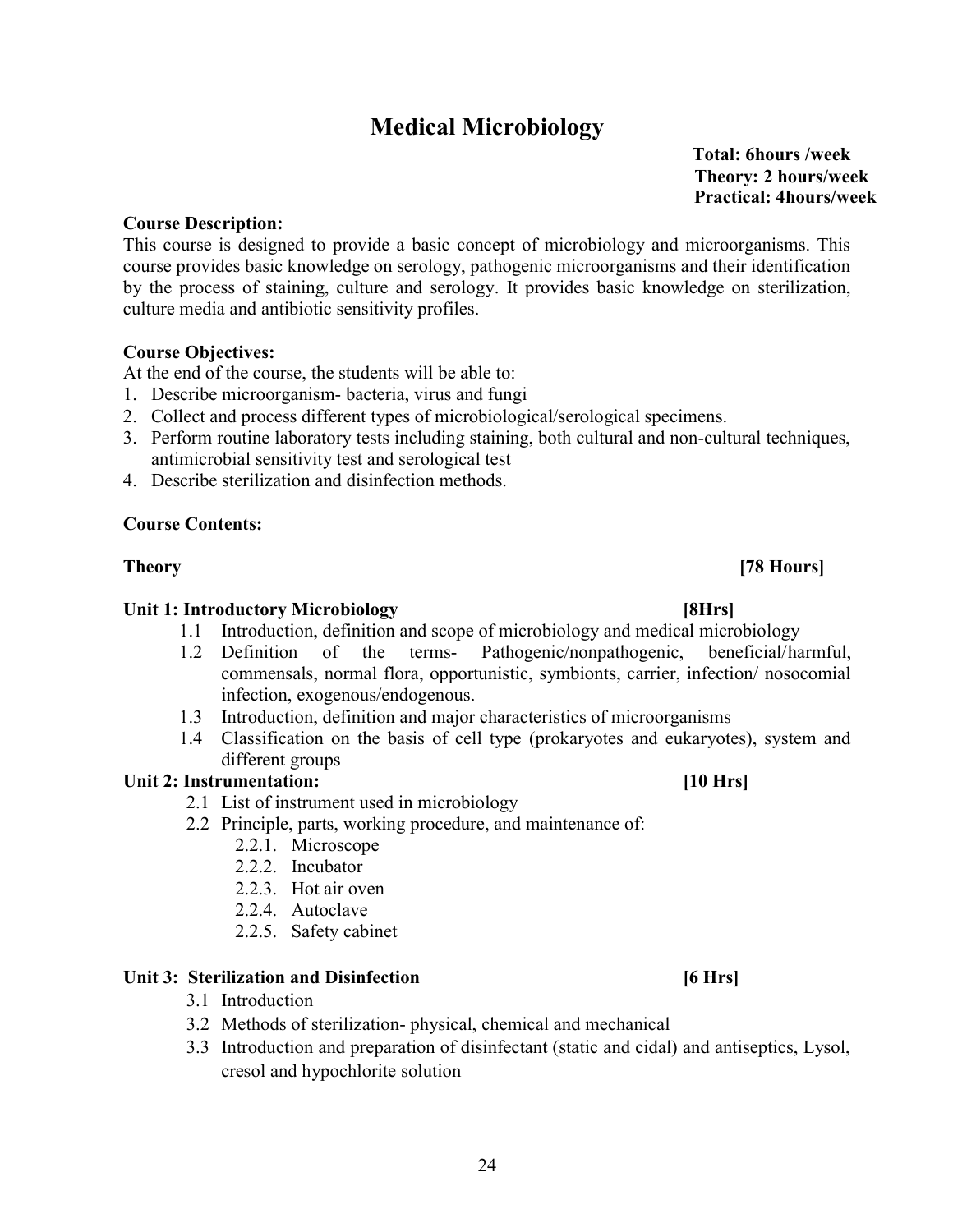### Unit 4: Bacteriology [15Hrs]

- 4.1 Morphology and classification of Bacteria
	- 4.1.1 Basic cell structure of bacteria (cell wall, cell membrane, cytoplasm, ribosome, mesosome, nuclear chromatin, plasmid, pili, flagella, capsule and spore
	- 4.1.2 Morphological classification of bacteria (cocci, bacilli, vibrio, spirilla and spirochetes)
- 4.2 Bacterial growth: Introduction, growth and factors affecting growth -nutrition, pH, moisture, oxygen requirement, time, temperature
- 4.3 Normal habitat and examples of possible pathogenic, commensal and normal flora
- 4.4 List of motile and non motile, common spore forming and capsule forming bacteria

### Unit 5: Sample collection for microbiological tests [3 hrs]

- 5.1 Importance of proper sample collection
- 5.2 Types of sample, method, time and ideal sample (sputum, urine, blood, pus, body fluid, skin scraping, hair, nail)
- 5.3 Importance and use of sample container
- 5.4 Importance of proper labeling (name, age, sex, ID, patient history, indoor/outdoor, number, date and time of collection)

### Unit 6: Bacteriological Procedures [15 hrs]

- 6.1 Staining
	- 6.1.1 Types of staining: Simple, negative, differential and special
	- 6.1.2 Introduction, principle, materials required, procedure, result interpretation, precautions of:
		- Gram's staining (along with list of gram positive and negative bacteria)
		- Ziehl-Neelson staining for AFB
- 6.2 Culture media and its types-
	- Basic, enriched, selective, differential, enrichment
	- solid, semi solid, liquid,
	- transport and biochemical media
- 6.3 Preparation of culture media- principle, composition, procedure and precaution of:
	- 6.3.1 Nutrient agar, Blood agar, Chocolate agar, Macconkey agar, BHI broth, Mueller Hinton agar, biochemical media, transport media basic concept on Culture technique
	- 6.3.2 Type and quality of samples: urine blood pus throat swab
	- 6.3.3 Technique :- stabbing, streaking, louon culture, pour plate

### Unit 7: Fungi  $[6 \text{ Hrs}]$

- 7.1 Introduction and definition of the terminologies- fungi, mycology, medical mycology, mycoses, thallus, hypha, mycelium, germ tube, shape and size of fungi
- 7.2 Classification of fungi
- 7.3 Classification of Fungal diseases (mycosis)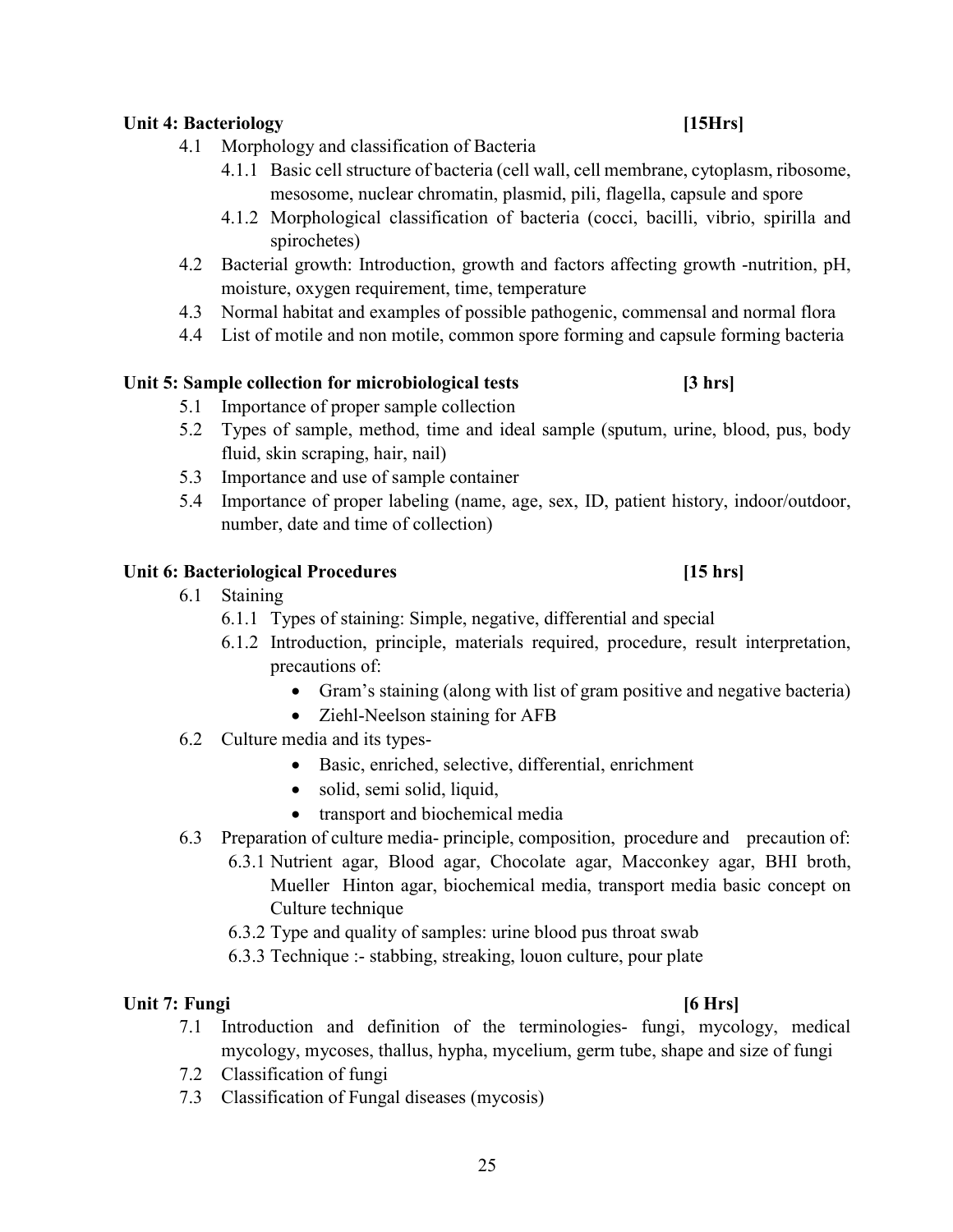#### 7.4 KOH Preparation

#### Unit 8: Virus [5 Hrs]

- 8.1 General characters
- 8.2 Morphology of virus-shape and size, capsid, protein core, nucleic acid, virion
- 8.3 Classification of virus: based on shape and Nucleic acid
- 8.4 List of Common viral diseases and causative agents

#### Unit 9: Immunology [10Hrs]

- 9.1 Definition of the terms- immunity, antigen, antibody, antigen-antibody reactions (agglutination, precipitation, flocculation, ELISA, CFT, ICT)
- 9.2 Serological tests: Introduction, principle, procedure, interpretation, clinical significance of:
	- 9.1.1. VDRL test
	- 9.1.2. ASO test
	- 9.1.3. RA factor test
	- 9.1.4. Widal test
	- 9.1.5. CRP test
	- 9.1.6. Rapidtest: HIV, HBsAg, HCV
	- 9.1.7. Tuberculin skin test (Mantoux)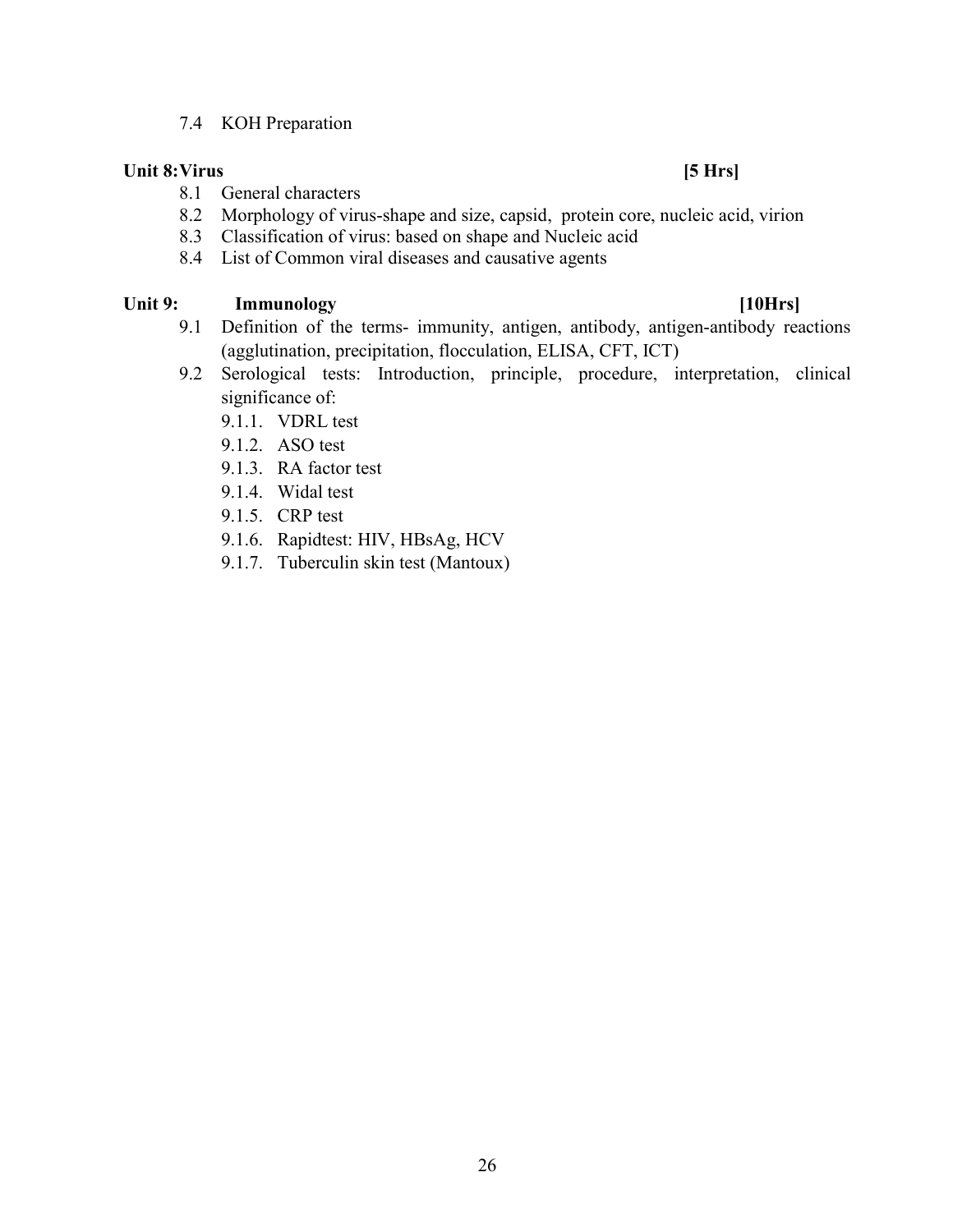Practical: [156 Hrs]

- 1. List different instruments /chemicals used in microbiology laboratory.
- 2. Cleaning of glassware, tables and floors.
- 3. Collect sample for microbiological test: Blood, urine, sputum, pus, hair, nail, skin
- 4. Prepare culture media- BHI broth, Nutrient agar, Blood agar, Macconkey agar, Mueller Hinton agar, Chocolate agar, and biochemical media.
- 5. Prepare Gram's and ZiehlNeelson stain- Crystal violet, iodine, neutral red, carbol fuchsin, malachite green, methylene blue, decolourizing solutions:70% alcohol, 3% acid alcohol
- 6. Perform gram stain on pus, sputum,, urethral swab,HVS
- 7. Perform Ziehl- Neelson staining for AFB
- 8. Sterilization and disinfection of glassware, media, reagents and chemicals
- 9. Assist in inoculation and incubation for:
	- 9.1. Urine culture
	- 9.2. Blood culture
	- 9.3. Pus culture
	- 9.4. Throat swab culture
- 10. Perform serological tests
	- 11.1. VDRL test
	- 11.2. ASO test
	- 11.3. Widal test
	- 11.4. CRP test
	- 11.5. Rapidtest: HIV, HBsAg, HCV
	- 11.6. Tuberculin skin test (Mantoux)

### References:

- 1. A Hand Book of Medical Laboratory Technology, Christian Medical College, Vellore.
- 2. A Laboratory Manual for Rural Developing Countries, Maurice King.
- 3. A Laboratory Manual for Rural Tropical Hospital, Volume I and Volume II Monica Cheesbrough.
- 4. A Laboratory Manual for Rural Tropical Hospitals, A basic for Training Courses, Monica Cheesbrough.
- 5. A Text Book of Medical Microbiology, Dr. Prakash Ghimire, Keshab Parajuli, Vidhyarthi Pustak Bhandar, Bhotahity, Kathmandu
- 6. Text Book of Microbiology –Anantha Narayan and Paniker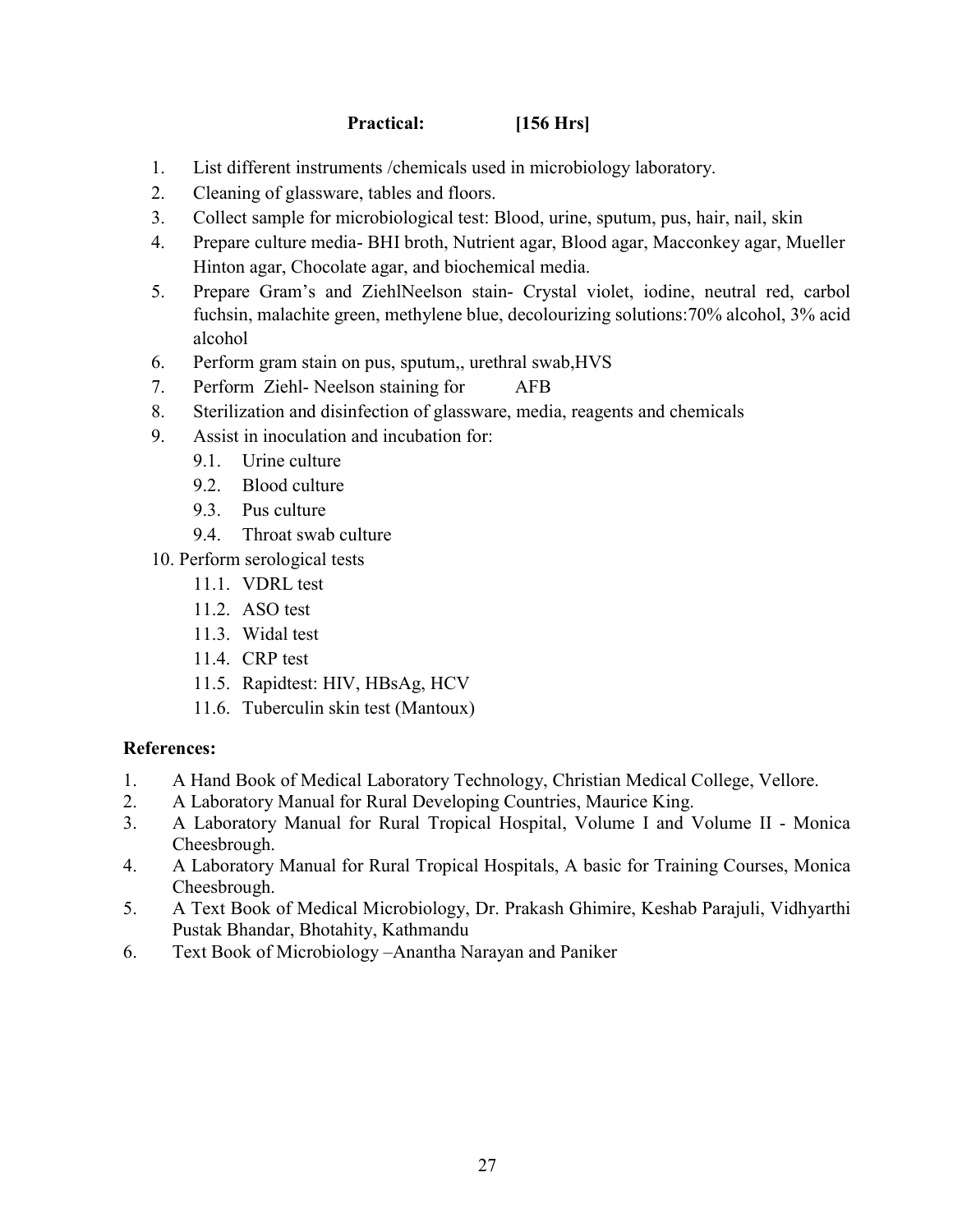## Medical Parasitology

 Total: 6Hrs /week Theory: 2 Hrs Practical: 4Hrs/week

### Course description:

This course is designed to provide a basic concept of medical parasitology and human parasites prevalent in Nepal. The course provide skill to identify the intestinal and blood parasites from clinical samples.

#### Course objectives:

After completion of this course students will be able to:

- 1. Understand the fundamental of medical parasitology
- 2. Explain the common intestinal and blood parasites prevalent in Nepal
- 3. Describe mode of infection, life cycle, pathogenesis, diagnosis and prevention and control of common intestinal and blood parasites
- 4. Carryout basic laboratory procedures to diagnosis common parasites.

### Course Contents:

### Theory

### Unit 1: Parasitology and parasites [4Hrs]

- 1.1 Definition, terminology and scope of medical parasitology
- 1.2 Classification of Parasites; Protozoa and Helminths
- 1.3 Definition of Ecto, endo, facultative, obligate, accidental and wandering parasites and vector
- 1.4 Definition and classification of Host
- 1.5 Host parasite relationship: symbiosis, synergism, mutualism, parasitism,
- 1.6 Antagonism, commensalism
- 1.7 Infection and infestation.

### Unit 2: List the medically important parasites [1Hr]

- 2.1 Intestinal parasites
- 2.1 Blood and tissue parasites

### Unit 3: Protozoal parasites [14 Hrs]

- 3.1 Mode of infection, habitat, life cycle, pathogenesis, laboratory diagnosis, prevention and control of the intestinal protozoa
	- 3.1.1 Entamoeba histolytica.
	- 3.1.2 Giardia lamblia
	- 3.1.3 Trichomonas vaginalis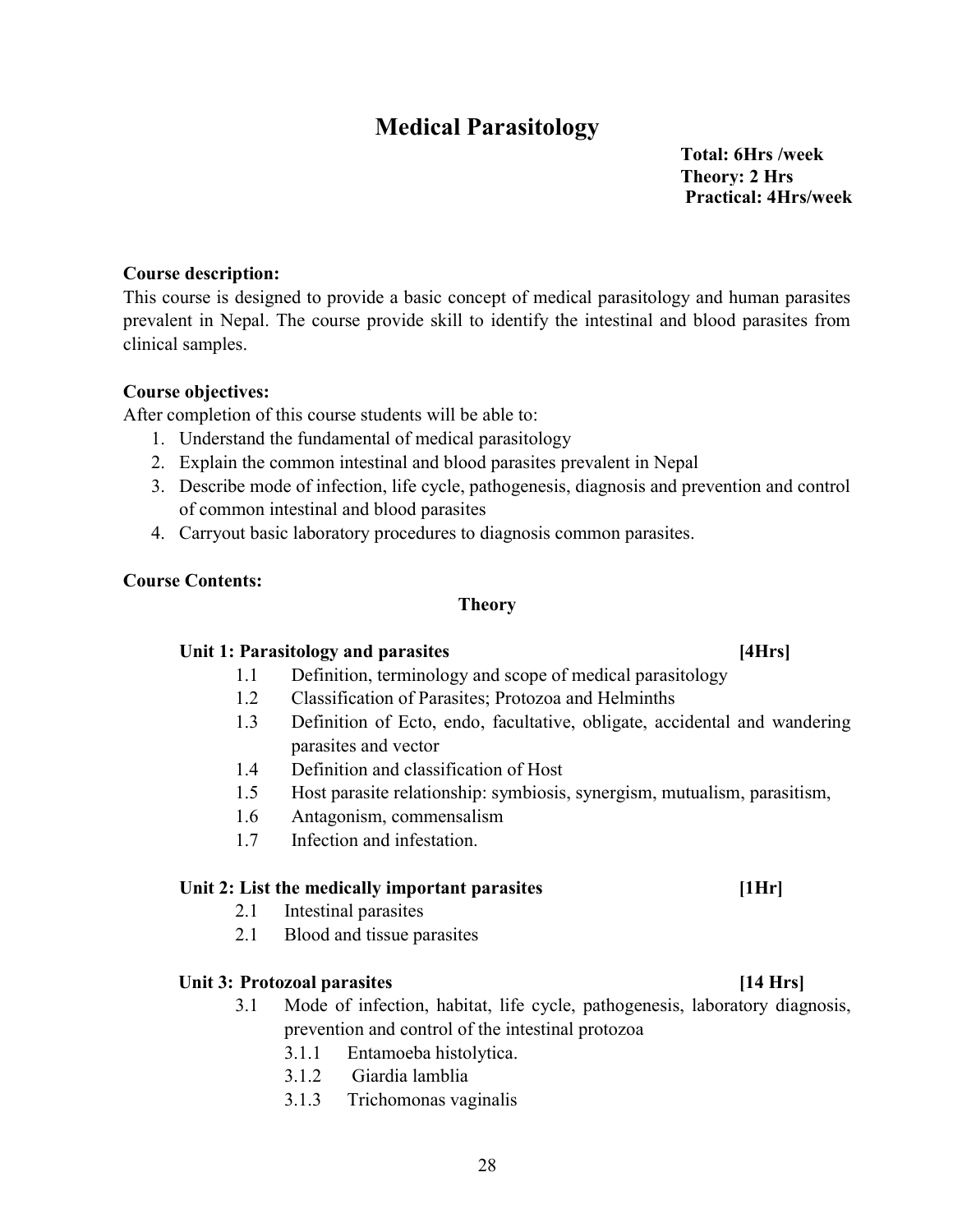- 3.1.4 Leishmania donovani
- 3.1.5 Plasmodium spp.
- 3.1.6 Differences of E. histolytica and E.coli
- 3.1.7 Difference between amoebic and bacillary dysentery
- 3.2 Basic concept of Cyrptosporidium and Cyclospora

#### Unit 4: Helminthes parasites [20 Hrs]

### 4.1 Mode of infection, habitat, life cycle, pathogenesis, laboratory diagnosis, prevention and control of the intestinal helminthes

- 4.1.1 Ascaris lumbricoides
- 4.1.2 Ancylostoma duodenale
- 4.1.3 Difference between Ancylostoma duodenale and Necator americanus
- 4.1.4 Enterobius vermicularis
- 4.1.5 Trichuris trichiura
- 4.1.6 Strongyloides stercoralis
- 4.1.7 Taenia saginata
- 4.1.8 Taenia solium
- 4.1.9 Difference between Taenia saginata and Taenia solium
- 4.1.10 Echinococcus granulosus
- 4.1.11 Hymenolepis nana
- 4.1.12 Wuchereria bancrofti

#### Unit 5: Sample collection in parasitology [3 Hrs]

- 6.6 Collection of sample, labeling, use of container, instruction, transportation/preservation, requisition and reporting form
	- 5.1.1 Stool
	- 5.1.2 Urine

#### Unit 6: Techniques in stool examination **Example 20** Hrs

- 6.1 Preparation of Reagents: Introduction, composition, procedure, uses, importance and precautions of:
	- 6.1.1 Normal saline solution
	- 6.1.2 Iodine solution: Lugol´s and Dobell's iodine method
	- 6.1.3 Saturated saline solution,
	- 6.1.4 ZnSO4 solution
	- 6.1.5 Benzidine reagent
	- 6.1.6 Benedict's solution
- 6.2 Description of routine and microscopic examination
	- 6.2.1 Physical examination: Basic concept of color, consistency, blood and mucus, normal and Abnormal condition and causes
	- 6.2.2 Microscopic examination:

#### 29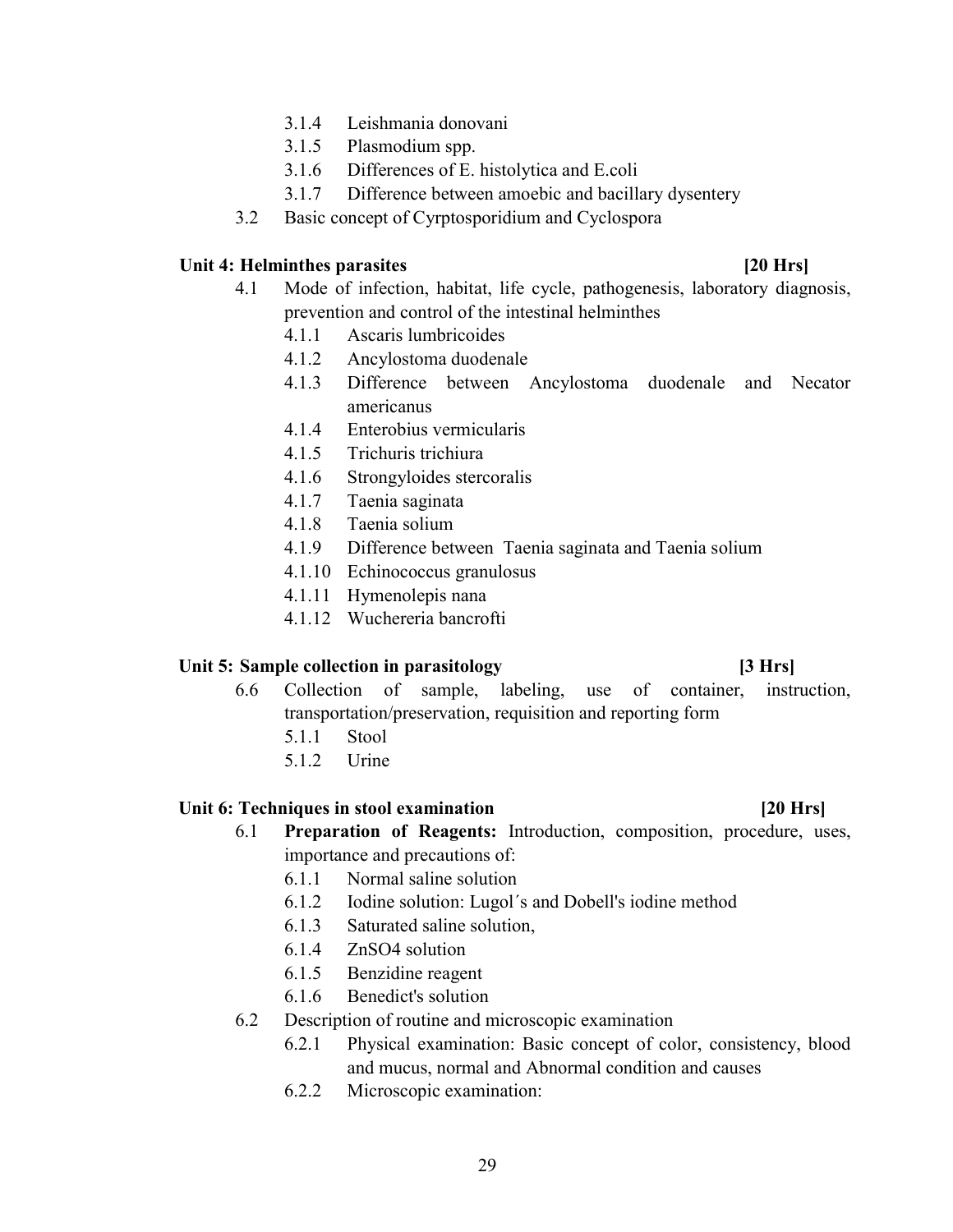- Smear preparation,
- Identification of characteristic of ova, larva, cyst and trophozoites of parasites,
- Blood Cells (Macrophage, WBC, RBC) and undigested food particles.
- 6.3 Stool concentration technique: Introduction, Principle, uses, procedure
	- 6.3.1 Flotation techniques
	- 6.3.2 Sedimentation techniques
- 6.4 Stool chemical examination: Introduction, principle, materials requirement, procedure, sources of error of:
	- 6.4.1 Occult blood test: Benzidine and rapid test kit
	- 6.4.2 Reducing substance (sugar)

#### Unit 7: Urine Analysis: [5 Hrs]

- 7.1 Physical examination: Basic concept of color, Transparency, volume, specific gravity, normal and Abnormal condition and causes
- 7.2 Dipstick test: pH, protein and sugar
- 7.3 Microscopic examination: Urinary deposit
	- 7.3.1 Smear preparation,
	- 7.3.2 Identification of cells, crystals, casts and urinary parasites
- 7.4 Urine chyle Test: Introduction, Principle, procedure, Interpretation and Precautions

#### Unit 8: Serum aldehyde Test [2 Hrs]

8.1. Introduction, Principle, procedure uses and importance, interpretation and precaution

#### Unit 9: Microscopic examination of blood parasites [6 Hrs]

- 9.1 Sample collection, smear preparation, staining, examination and reporting
	- 9.1.1 Malarial parasites: Identification of Plasmodium spp
	- 9.1.2 Microfilaria

#### Unit 10: Perform pregnancy Test from Urine Sample. [1 Hr]

10.1 Introduction, Sample collection, Principle, procedure, interpretation and precaution.

#### Unit 11: Perform Semen analysis [2 Hrs]

11.1 Introduction, collection, procedure, macroscopic and microscopic examination, sperm count, morphology of normal and abnormal spermatozoa.

11.1.1 Normal reference value

11.1.2 Preparation of diluting fluid.

#### 30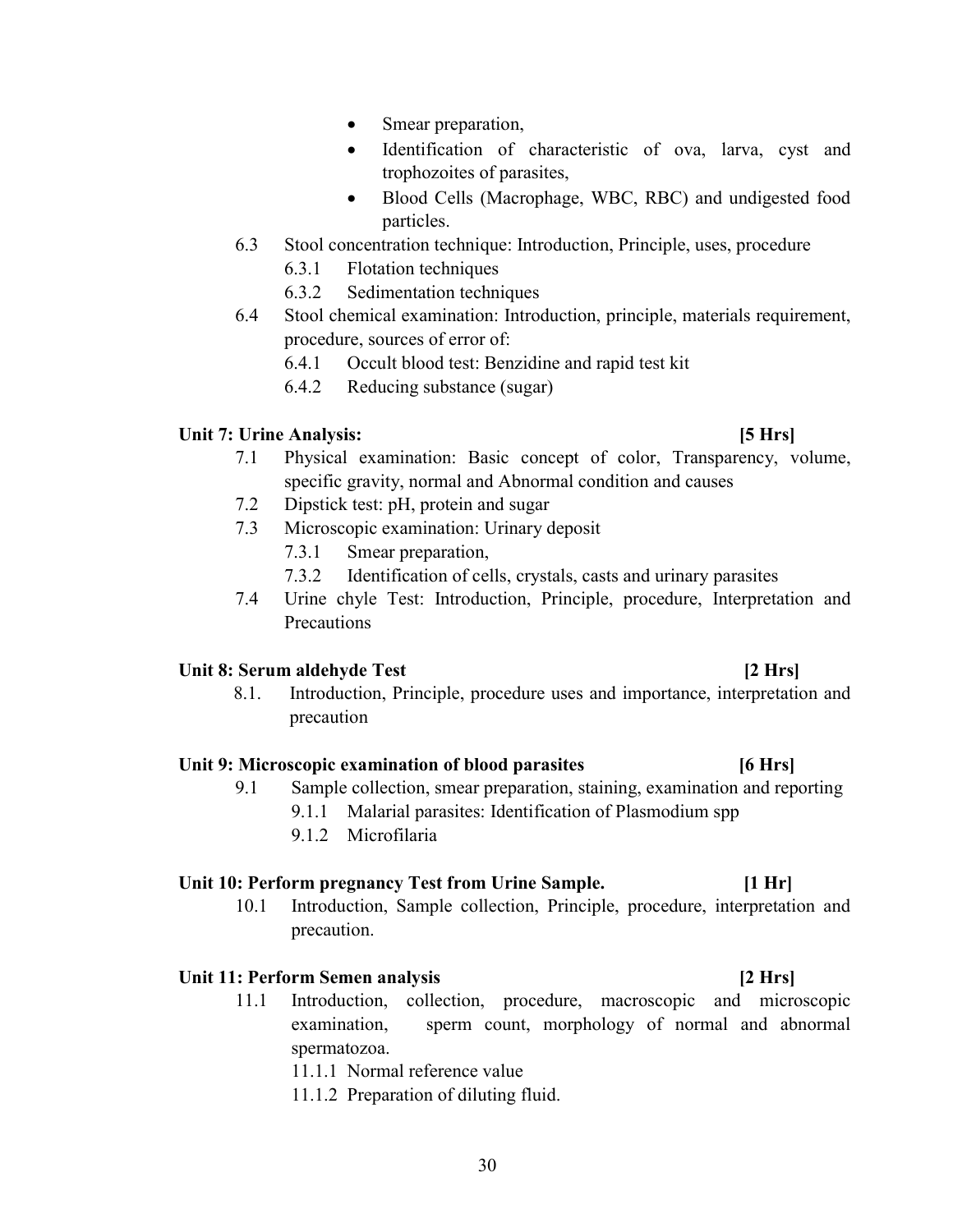#### Practical: (156 hrs)

#### 1. Materials used in Parasitological lab

- 1.1 Identify and list out different equipment/Glassware.
- 1.2 Identify Chemicals, Reagent & solution used in clinical lab

### 2. Prepare different solution and Reagent

- 2.1. Normal Saline
- 2.2. Buffer Solution
- 2.3. Iodine Solution
- 2.4. Saturated Saline Solution,
- 2.5. ZnSO4 Solution
- 2.6. Benedict's Reagent
- 2.7. Benzidine solution
- 2.8. 10% Formal Saline

### 3. Perform Urine routine Examination

- 3.1. Physical Examination (colour, volume, specific gravity, Transparency, PH)
- 3.2. Perform dipstick examination: pH, sugar, Protein
- 3.3. Microscopic Examination
	- 3.3.1. Examine Pus cells, epithelial cells, RBC, Casts and Crystals, bacteria and others
	- 3.3.2. Identify Trichomonas vaginalis in Urine Sample.

### 4. Perform Specific gravity in Urine: By Urinometer and Strip.

5. Perform Chyle Test in Urine

### 6. Perform Aldehyde Test from Blood Sample by Formalin

### 7. Identify Malaria Parasite (MP) on Blood Smear

- 7.1. Blood Sample Collection
- 7.2. Thick and Thin Smear Preparation
- 7.3. Fixation & Staining by Giemsa stain.
- 7.4. Microscopic Observation and identification of different species of Plasmodium.
- 7.5. By Rapid Kit Method.

### 8. Identify Microfilaria (MF) on blood Smear

- 8.1. Wet Preparation
- 8.2. Thick & Thin Smear Preparation
- 8.3. Fixation & Staining
- 8.4. Microscopic Observation, Identification and reporting.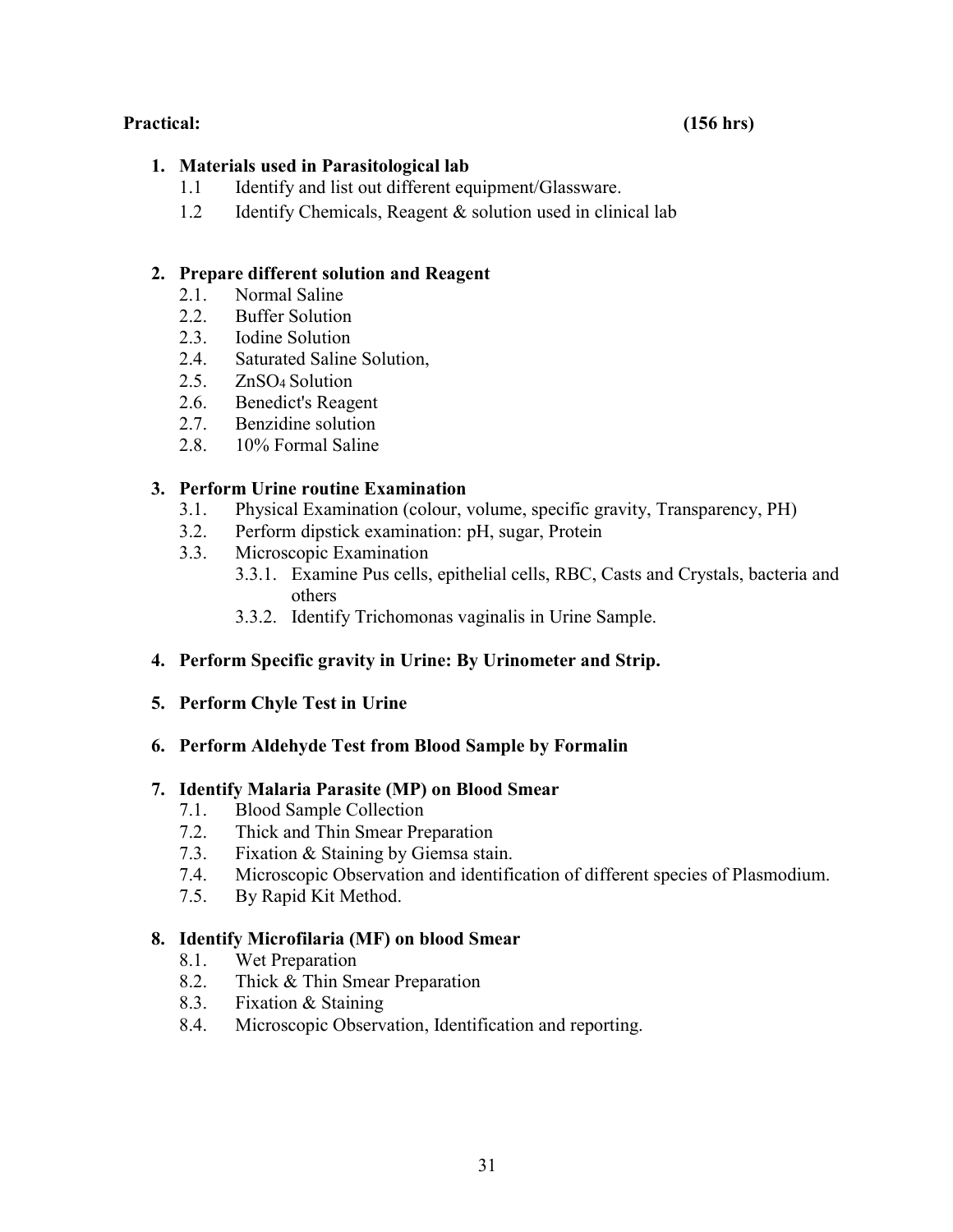#### 9. Perform Stool Routine Examination

- 9.1. Stool Smear preparation by normal Saline and Lugol's iodine Method
- 9.2. Perform Physical Examination: color, consistency, mucus, blood and adult worm
- 9.3. Microscopic Examination
	- 9.3.1. Identify pus cells, epithelial cells, RBC, Undigested Particles.
	- 9.3.2. Identify ova, larva, Cyst, Trophozoites.

#### 10. Stool Examination by Concentration Techniques

- 10.1 Flotation Method: Saturated salt solution
- 10.2 Sedimentation Method: Formal ether solution

#### 11. Perform Occult blood Test in Stool by Benzidine reagent and Hemospot (Rapid Kit)

12. Detect the reducing Sugar in Stool by Benedict Solution

#### 13. Perform Urine Pregnancy Test by paper Immuno chromatography method

#### 14. Perform Semen Analysis

- 14.1. Sample collection
- 14.2. Macroscopic (colour, Viscocity, P<sup>H</sup>, Volume, Liquefication time)
- 14.3. Microscopic Examination
	- 14.3.1. Morphology of normal/abnormal Sperm
	- 14.3.2. Sperm Count
	- 14.3.3. Motility
	- 14.3.4. Pus cell, RBC.

#### References:

- 1. Dr. keshav Parajuli, Dr. Prakash Ghimire (2070), Laboratory Parasitology, Vidhyarthi Pustak Bhandar, Bhotahiti, Ktm.
- 2. D.R. Arora, B. Arora (2008), Medical Parasitology 2<sup>nd</sup> Edition, CBS Publisher, New Delhi.
- 3. Praful B. Godkar, Darshan P. Godkar, Textbook of Medical Laboratory Technology, 2<sup>nd</sup>Edition,Bhalani Publishing House, Mumbai.
- 4. Subhash Chandra Parija, (2013), Textbook of Medical Parasitology 4<sup>th</sup> Edition, All India Publishers, New Delhi.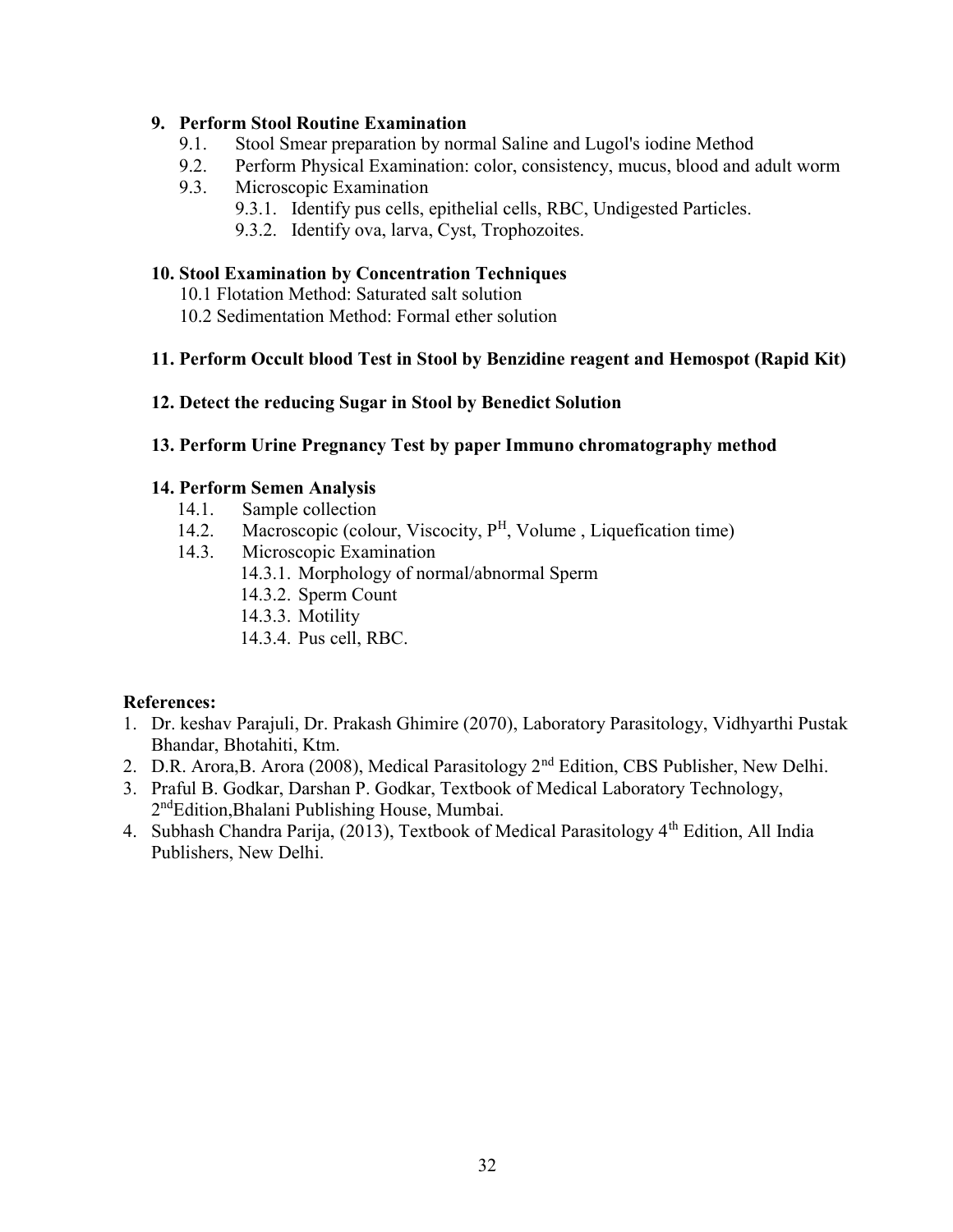### First Aid and Communicable Diseases

 Total: 3 hours /week Theory: 2 hours/week Practical: 1 hour/week

#### Course description:

This course is designed to provide students with a basic concept of health and safe practice in the laboratory, first aid and communicable diseases. This course is developed for awareness of first aid and its techniques needed for primary treatment before going to the hospital for further management. Every day laboratory personnel work with acids, alkalis, electricity, sharp cuts etc. and there is always a chance of accidental events as well as infection with various disease causing agents.

#### Course objectives:

After completion of this course students will be able to:

- 1. Explain health and safe practice in the laboratory.
- 2. Minimize health laboratory risks and accidents.
- 3. Apply first aid and basic treatment during laboratory work.
- 4. Understand communicable and hospital borne diseases.

#### Course Contents:

#### Theory

### Chapter-I: Laboratory Hazards/Accidents/Safety & Management

#### Unit 1: Health and related hazards [4 Hours]

### 1.1. Definition of Health and disease, infestation, infection, communicable diseases.

1.2. Definition of Hazards, Risk & risk factors, Accidents, Safety

#### Unit 2: Identification of common causes of accidents [5 Hours]

- 2.1. Basic concept on hazards and associated accidents:
	- 2.1.1. unsafe laboratory practice, naked flame, microbial hazard, chemical hazard, glassware hazard, equipment hazard, explosions, infestation by ants, rodents, cockroaches and unreliable water supply
	- 2.1.2. Control measures

#### Unit 3: Factors contributing to the occurrence of accidents [4 Hours]

3.1. Basic concept on factors associated with accidents: Lack of training, attitude, work load, untidy work, rush and loss of concentration, lack of safety precaution

### Unit 4: code of safe laboratory practice and personal safety measures [4 Hours]

- 4.1. Introduction, unsafe laboratory practice, associated accidents, safety measures, safe working environment and practice, personal health/ hygiene and practice.
- 4.2. Use of safety signs and Biohazard symbols.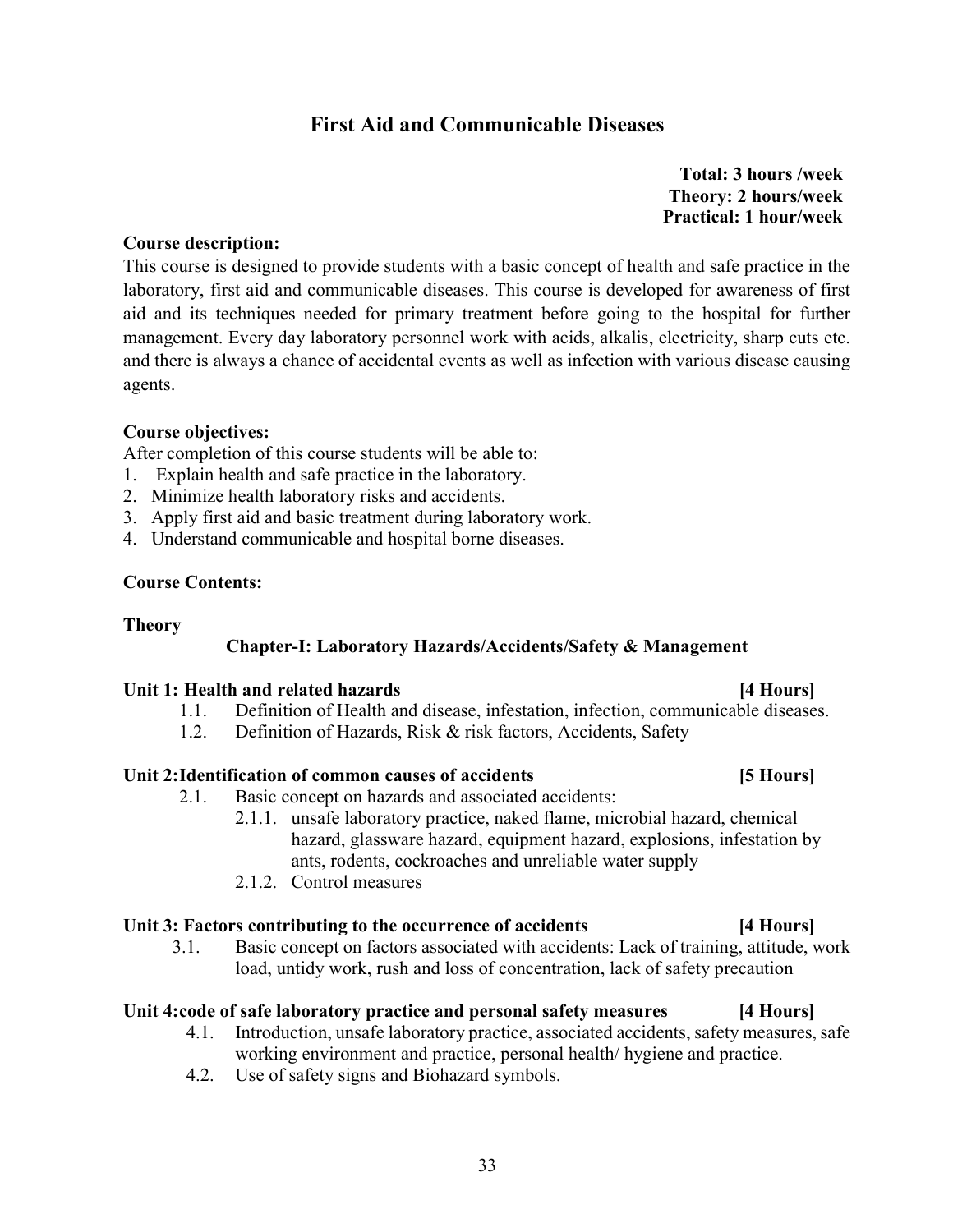### Unit 5: Identification of microbial hazard and preventive measures [6 Hours]

- 5.1. Basic concept on microbial hazard:
- 5.2. Classification of infective microorganisms, risk groups,
- 5.3. Safe working: safety cabinet, safe transport, safe pipetting and dispensing.
- 5.4. Method of decontamination of infectious materials and disposal of laboratory waste

#### Unit 6: Introduction to chemical and reagents [4 Hours]

- 6.1. Basic concepts on flammable chemicals, toxic, harmful and irritating chemicals oxidizing chemicals, corrosive chemicals, explosive chemicals,
- 6.2. Safe storage and uses

#### Unit 7: Identification of glassware and equipment related hazards and fire safety. [5 Hours]

- 7.1. Basic concepts on equipment related accidents
- 7.2. Prevention of accidents, safe handling of glassware and safe management after breakage.
- 7.3. Fire management, firefighting equipment, guidelines to reduce the risk of fire and preventive measures.

### Chapter II: First Aid

#### Unit 8: Introduction of first aid [4 Hours]

8.1. Definition, aims, steps and treatment of first aid, factors influencing the skill development.

### Unit 9: Management of first aid and emergency treatment [5 Hours]

- 9.1. Basic concepts on emergency first aid procedure:
- 9.2. Emergency management of cuts, bleeding, resuscitation, electric shock, and heat burns, and chemical burns, fainting and poisoning

#### Unit 10: First aid management for bites / burns (heat and chemical)/injuries (needle stick) cuts and wounds/ fracture/ frost bite and electric shock [5 Hours]

- 10.1. Introduction, definition, types of bites (insects, snake, dog), frost bite, and first aid treatment to victim
- 10.2. Injuries: cut and wound care, dressing and its types, procedures and special techniques of dressing.
- 10.3. Definition, aim, types, application types of bandage.
- 10.4. Fractures: types and first aid management

#### Unit 11: First aid management for epistaxis/ hemorrhage/ choking/ drowning [3 Hours]

11.1. Introduction, definition, first aid treatment of hemorrhage, epistaxis, choking, drowning and fainting.

### Unit 12: First aid management for poisoning the same control of the set of the set of the set of the set of the set of the set of the set of the set of the set of the set of the set of the set of the set of the set of the

12.1. Definition, sign and symptoms and first aid for poisoning (chemical and gases).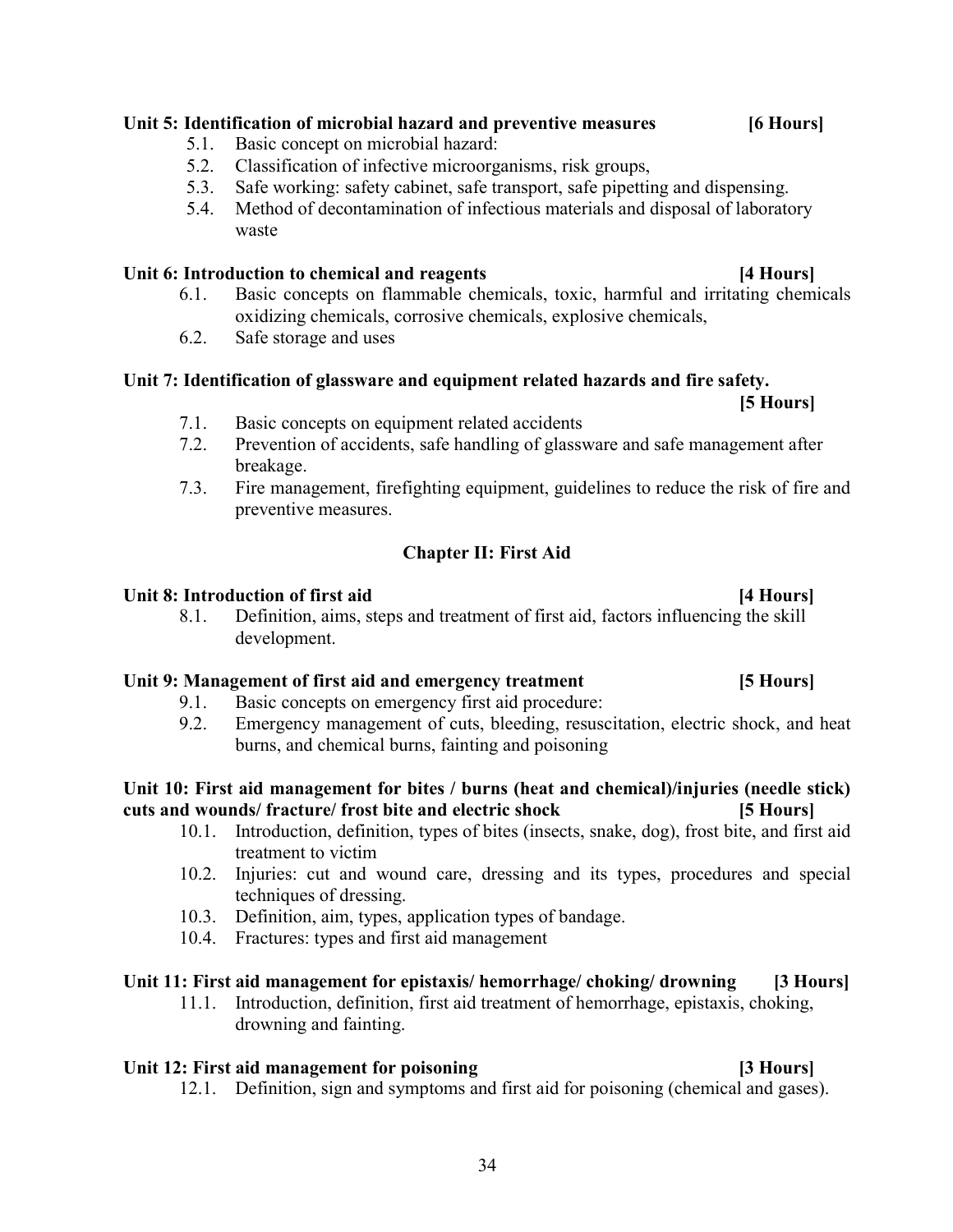#### Unit 13: First aid management of cardio pulmonary resuscitation [3 Hours]

13.1. Definition, purpose, and procedure of cardio pulmonary resuscitation

### Chapter-III Community Health

### Unit 14: Introduction to community health [2 Hours]

14.1. Definition of epidemiology, terms used in epidemiology (Case, control, vector, reservoir, endemic, epidemic, pandemic, sporadic, disease: control, elimination, eradication, zoonotic disease,)

#### Unit 15: Introduction to communicable diseases [3 Hours]

15.1. Definition, types, carrier, reservoir and source, mode of transmission and concept of diseases.

### Unit 16: Agents as disease causing factors. [4 Hours]

- 16.1. Epidemiological triad (Agent, Host & Environment)
- 16.2. Differences between communicable and non-communicable diseases, community and hospital acquired microbial infections,
- 16.3. National Immunization schedule
- 16.4. Water borne disease (introduction, types, prevention)
- 16.5. Droplet infections

#### Unit 17: Communicable diseases of respiratory system [3 Hours]

- 17.1. Enlist viral, bacterial, protozoal and helminthes infections/diseases:
- 17.2. Common preventative measures
- 17.3. Common lab diagnosis methods with examples

### Unit 18: Communicable diseases of digestive system [3 Hours]

- 18.1. Enlist viral, bacterial, protozoal and helminthes infections/diseases:
- 18.2. Common preventative measures
- 18.3. Common lab diagnosis methods with examples

#### Unit 19: Communicable diseases of other body systems [4 Hours]

19.1. General introduction to rabies, tetanus, TB, leprosy, sexually transmitted infections (STIs), typhoid fever: (Definition, causative agent, lab diagnosis method & preventive measures)

#### Unit 20: Measurement of blood pressure and body temperature [4 Hours]

- 20.1. General introduction to blood pressure: principle, procedure, normal values of systolic and, diastolic pressure and its variations.
- 20.2. Body temperature: principle, procedure, temperature at different parts of body, physiological and pathological variations, application in health laboratory services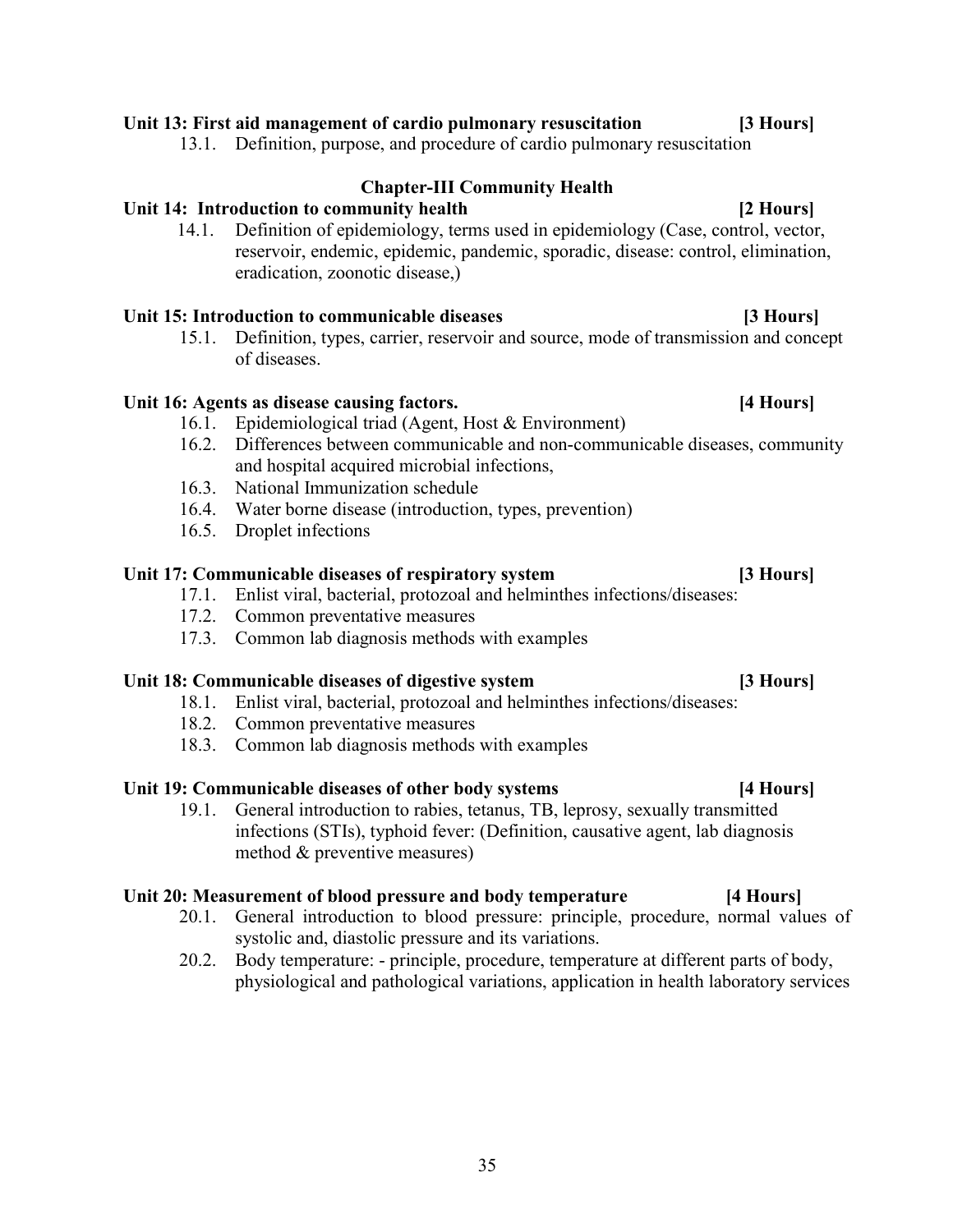#### Practical: [39 hours]

#### List of Task/Skill/exercise

- 1. Prepare first aid box
- 2. Measure blood pressure
- 3. Perform hand washing steps
- 4. Demonstrate Post exposure prophylaxis chart
- 5. Identify hazardous sign and symbols
- 6. Segregate waste (color coding)
- 7. Dispose waste (use of disinfectants, autoclaving, incineration)
- 8. Apply personal protective equipment (PPE).

#### References:

- 1. K. Park (2011) Preventive and Social Medicine, Jabalpur : M/S Banarsidas Bhanot
- 2. Vivek Jain (2013) Review of Preventive & Social medicine, Jaypee Brothers Medical Publisher (P) LTD
- 3. Dr. Y.R Bhattarai (2016) Quick Review of Health science, Samiksha Publication
- 4. DK publishing (2011) ACEP First Aid manual, American College of Emergency Physicians
- 5. Rajesh Kumar Gupta and Rajiv Kumar Sharma "A Text book of Basic Pathology, First Aid and Basic public Health". 2nd edition 2016, Samiksha publication, Adwaitmarga, Bagbazar
- 6. Rajesh Kumar Gupta and Binod Kumar Yadav, "A Text book of Medical Laboratory Technology" Volume 1 and 2, Second edition 2069, Samiksha Publication, Adwaitmarga, Bagbazar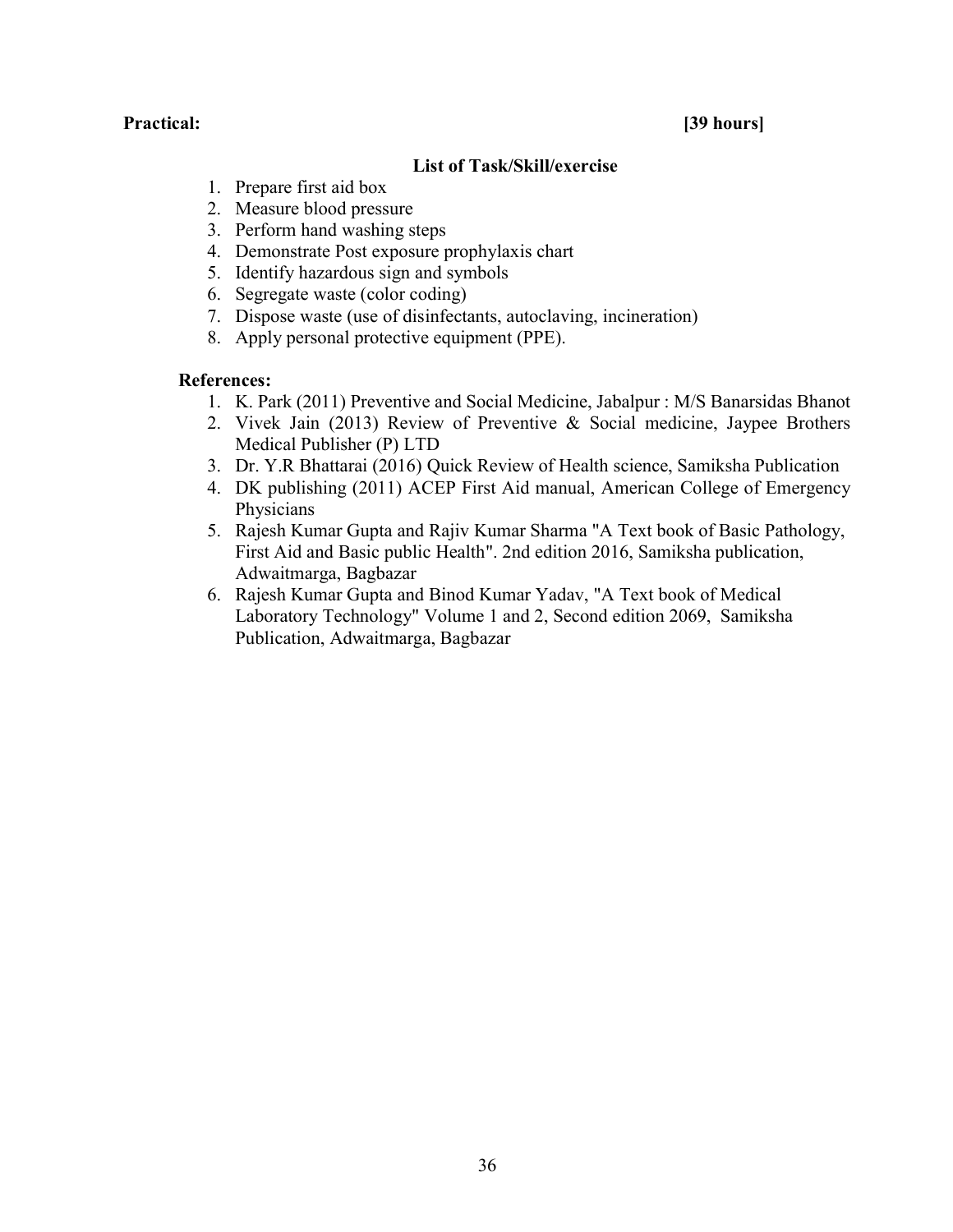## Laboratory Management and Quality Assurance Total: 4 hours Theory: 1 hour/week Practical: 3 hours/week

#### Course Description:

This course is designed to provide basic knowledge and skill on laboratory management and quality assurance (QA) in laboratory practice. Good quality management and QA program plays a vital role to improve quality of laboratory services. This course provides the students with knowledge to develop confidence, effectiveness, efficiency, accountability in laboratory management and quality laboratory work.

### Course Objectives:

At the end of course, the students will be able to:

- 1. Help implementation of appropriate quality assurance program.
- 2. Help in planning and designing of a functional laboratory.
- 3. Employ sound management practices for safe and healthy environment.
- 4. Proper implementation of bio-safety measures and waste management

#### Course Contents:

### Theory [39 hrs]

#### Unit 1: Introduction to lab management and quality assurance [4 hrs]

- 1.1 Introduction, definition, purpose and objective of the laboratory management and quality assurance.
- 1.2 Introduction to network of laboratories in Nepal.
- 1.3 Code of conduct

#### Unit 2: Laboratory design in the same state of  $\left[3 \text{ hrs}\right]$

- 2.1. Basic concept of laboratory organization: Location, space requirement, light, ventilation, temperature control, electrical supply, water supply, sanitation, noise control, Use of fume hood/safety hood
- 2.2. Partition of the section, floor management, standard size of working area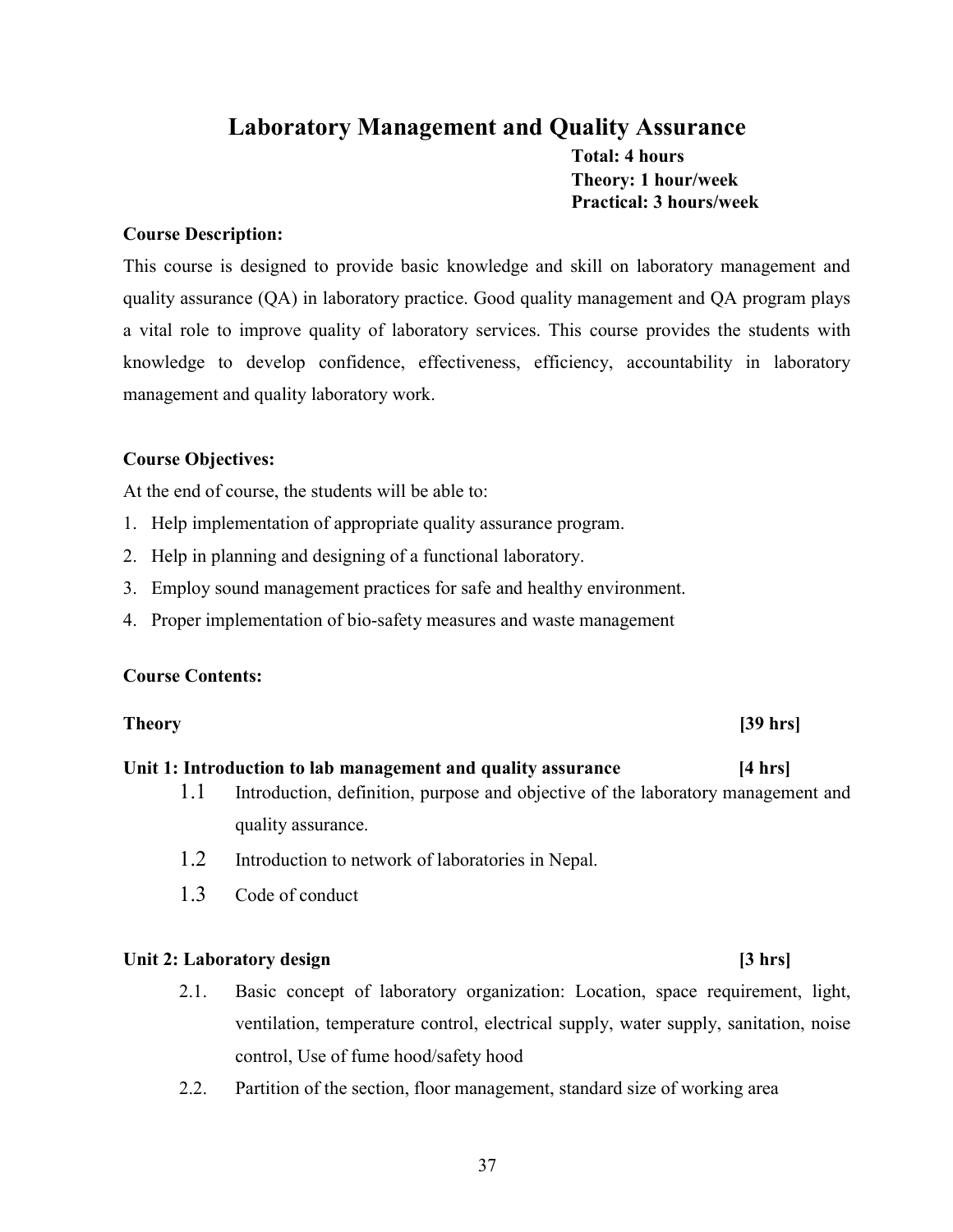|      | Unit 3: Introduction to different sections of lab                                         | $[3 \text{ hrs}]$ |
|------|-------------------------------------------------------------------------------------------|-------------------|
| 3.1. | list different labs and basic tests performed                                             |                   |
| 3.2. | list different instruments in each labs and their functions                               |                   |
|      | Unit 4: Laboratory work flow                                                              | $[2 \, hrs]$      |
| 4.1. | Description of work flow in lab- Specimen collection, specimen organization,              |                   |
|      | transport, testing and reporting of the results                                           |                   |
|      | Unit 5: Personnel management:                                                             | $[2 \, hrs]$      |
| 5.1. | Staff duty rotation                                                                       |                   |
| 5.2. | Importance of continued medical education/trainings                                       |                   |
|      | Unit 6: Standard operating procedures                                                     | $[3 \text{ hrs}]$ |
| 6.1. | Introduction and importance of standard operating procedures (SOP)                        |                   |
| 6.2. | Parts and Preparation of SOPs                                                             |                   |
|      | Unit 7: Reporting and record keeping                                                      | $[2 \, hrs]$      |
| 7.1. | Reporting formats, units used                                                             |                   |
| 7.2. | Record keeping and its importance                                                         |                   |
| 7.3. | Use of computers in reporting and record keeping                                          |                   |
|      | Unit 8: Total quality management and quality assurance:                                   | $[6 \text{ hrs}]$ |
| 8.1. | Define TQM (Total quality management), QA (quality assurance) and QC (quality<br>control) |                   |
| 8.2. | Define accuracy, precision, sensitivity and specificity                                   |                   |
| 8.3. | Internal quality control, errors (pre analytical, analytical and post analytical), use    |                   |
|      | of controls                                                                               |                   |
| 8.4. | External quality assurance scheme                                                         |                   |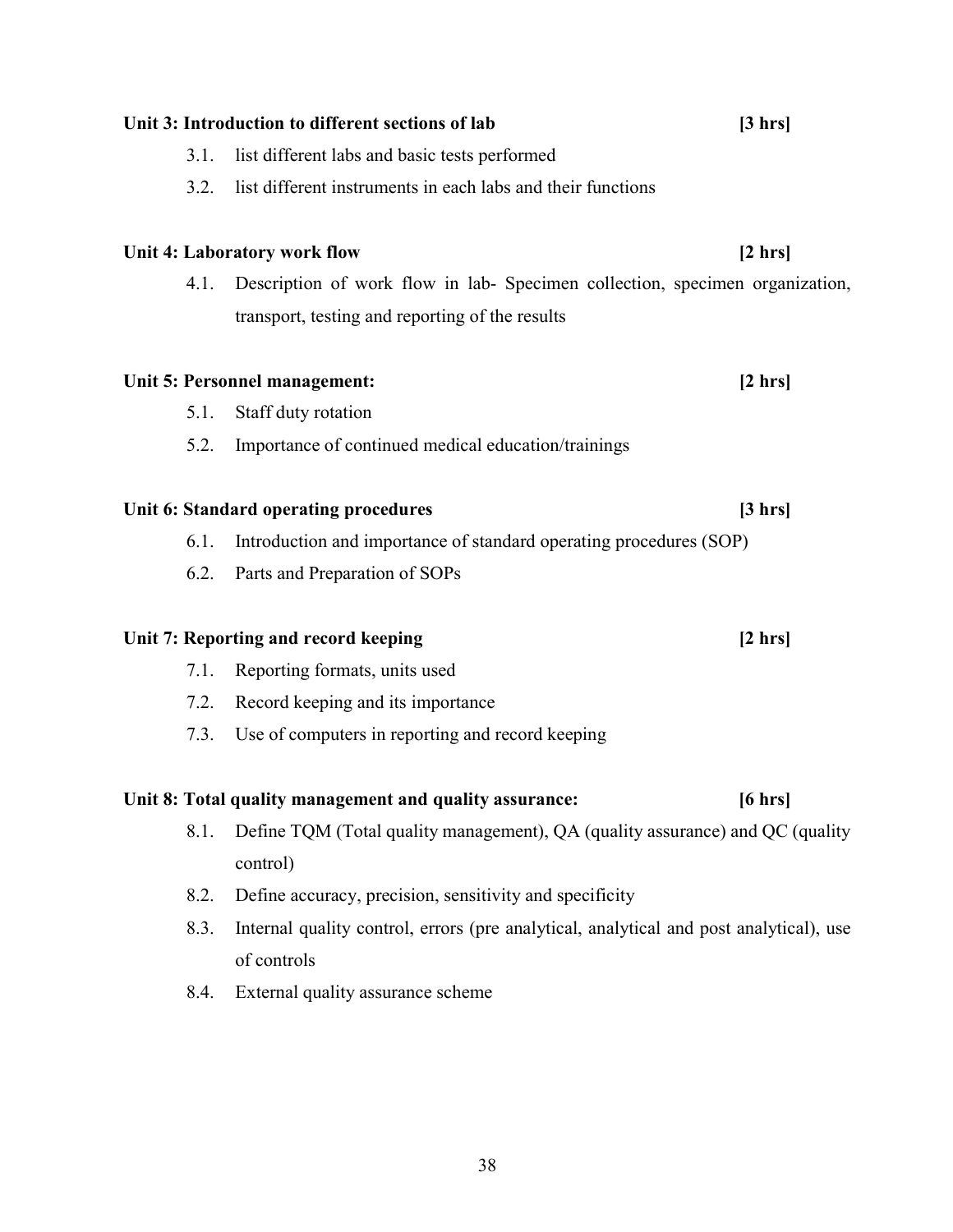#### Unit 9: Lab hazards and lab safety: [4 hrs]

- 9.1. Definition of laboratory hazards and description of its types eg. fire/ electrical / chemical / biological hazards
- 9.2. Laboratory Safety measures- personal protective equipment, health and safety of the staff, equipment safety

#### Unit 10. Medical ethics: [2 hrs]

- 10.1. Medical ethics and its principles
- 10.2. Confidentiality
- 10.3. Ethical consent.

#### Unit 11 Bio-safety and bio-security [6 hrs]

- 11.1. Introduction to bio-safety and bio-security
- 11.2. Risk group classification of micro-organisms
- 11.3. Concept of Bio-safety levels 1,2,3,4
- 11.4. Laboratory waste management: Segregation of waste, uses of color coded bins and disposal of waste
- 11.5. Concept of 3R (Reduce, Reuse and Recycle)

#### Unit 12: Inventory management [2 hrs]

- 12.1. Maintain stock inventory
- 12.2. Maintaining expiry charts
- 12.3. Logistics management

#### Practical: 117 hrs

- A. Perform basic computer skills on word and excel. 40 hrs
- B. Lab related practical 77 hrs
- 1. Observe different departments in lab (biochemistry, microbiology, hematology, parasitology, collection etc)
- 2. List out the instruments, glassware, accessories used, along with their uses.
- 3. Observe and practice specimen collection
- 4. Perform coding of sample received/collected.
- 5. Transport and process specimen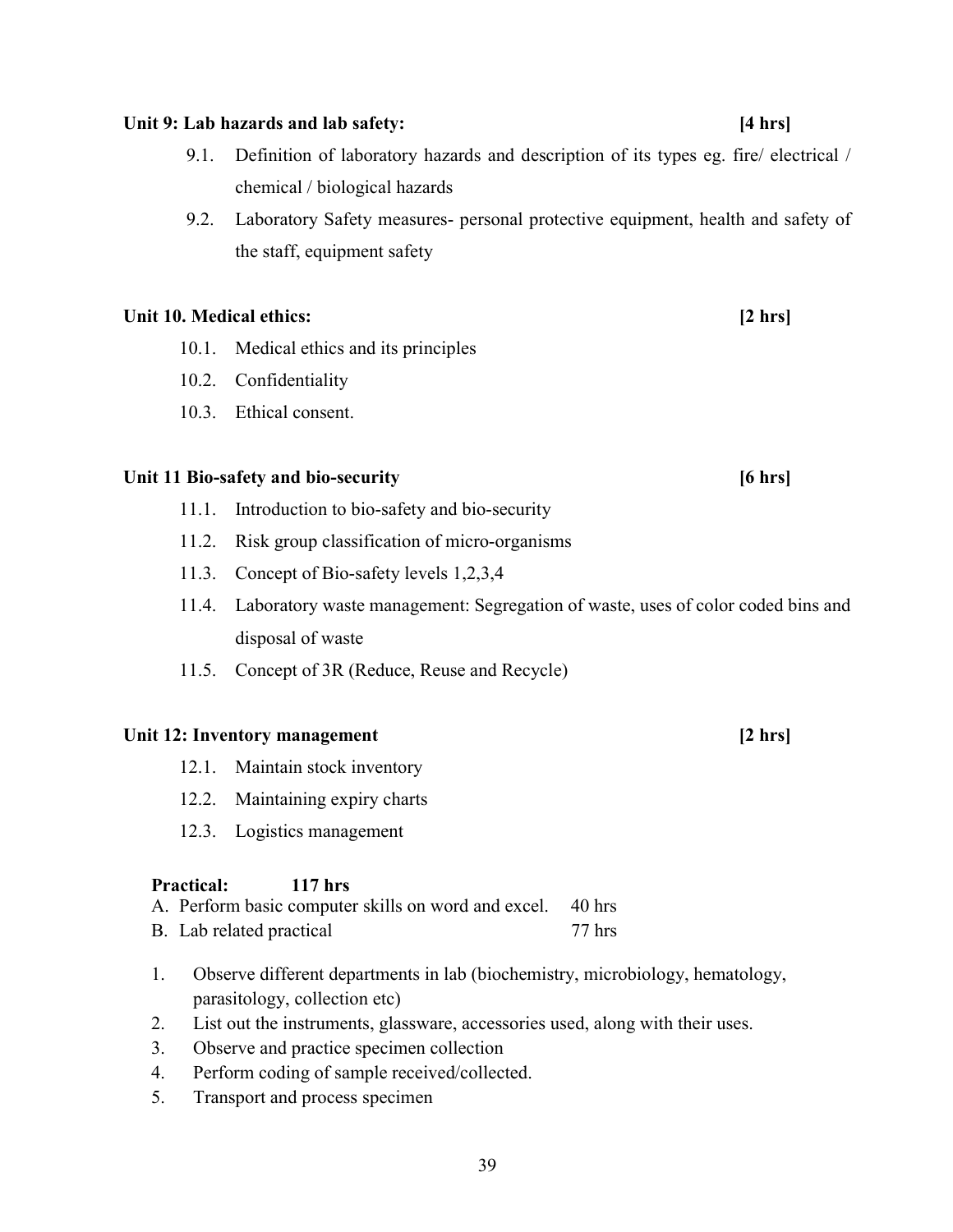- 6. Assist to prepare duty rotation
- 7. Prepare SOPs for different tests (Glucose, hemoglobin, gram stain, urine routine examination)
- 8. Collect different report formats
- 9. Assist to prepare computerized reports
- 10. Maintain lab records,use of computers in record keeping
- 11. To observe use of IQC materials
- 12. Identify different hazards in lab and use of those hazard symbols
- 13. Use personal protective equipment in lab and follow safety measures
- 14. Segregate waste, use proper color coded bins and safe disposal of waste
- 15. Prepare and use expiry charts
- 16. Observe management of inventory and maintain stock records

### References:

- 1. Carl A Burtis, Edward R Ashwood, David E Bruns, Teitz (2008) Text book of clinical chemistry and molecular diagnostics, Elseviers
- 2. Cheesbrough M, (2004) District laboratory practice in tropical countries, Cambridge University press
- 3. Bharucha C. et al (1970), A handbook of medical laboratory technology, Christian Medical College, vellore
- 4. Henry JB ( 2006), Clinical diagnosis and management by laboratory methods, W.B. Saunders
- 5. Mukherjee KL, (2013), Medical laboratory technology (volumes I-III), Mcgraw Hill professional
- 6. World health organization (WHO) (2005), laboratory biosafety manual
- 7. Barbara H. Estridge, Anna P. Reynolds, Norma J. Walters, (2000), Basic Medical Laboratory Techniques, Cengage Learning
- 8. Praful B. Godkar, Darshan P. Godkar, (2014), Textbook of Medical Laboratory Technology (volume I-II), Bhalani Publishing House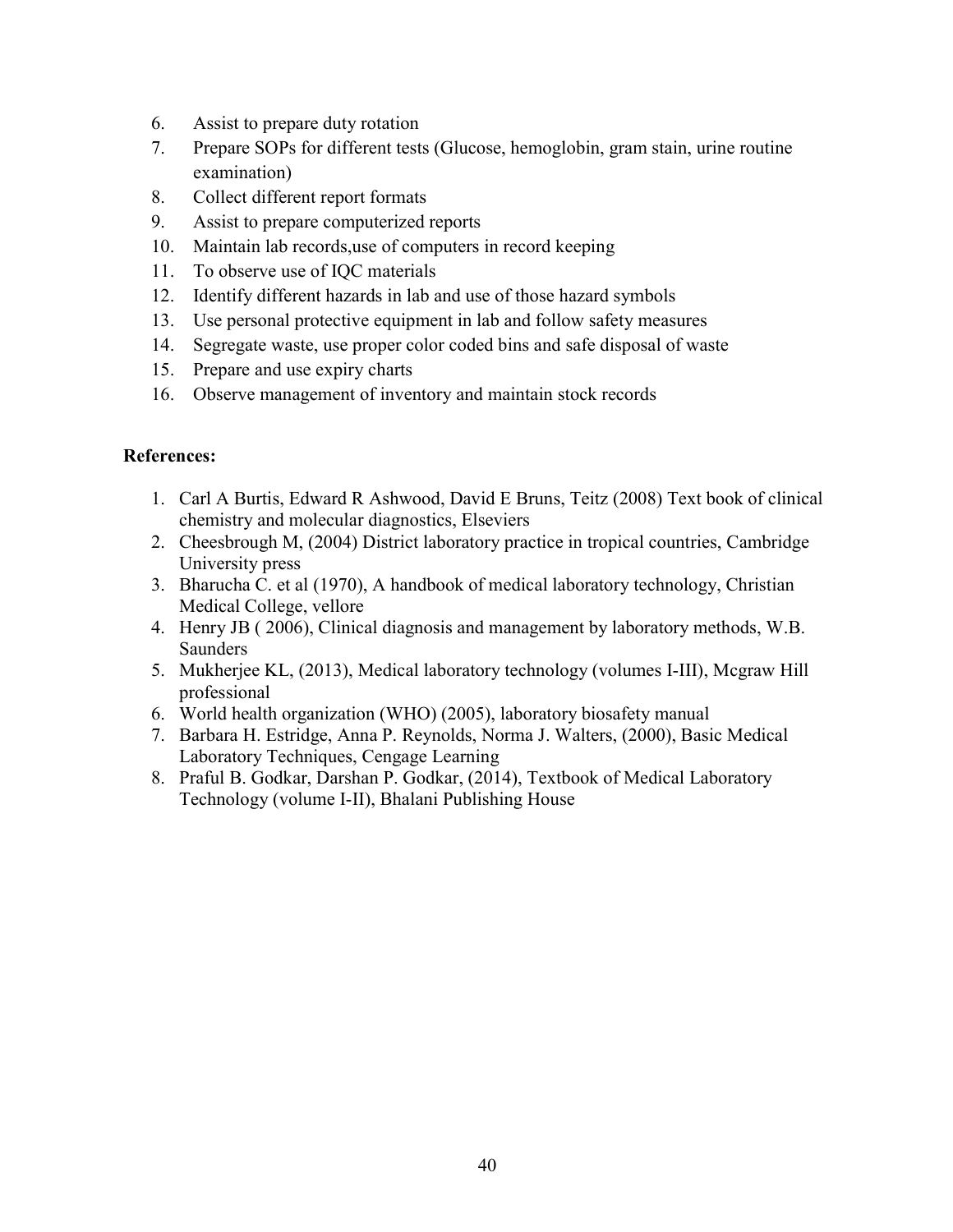## Comprehensive Clinical Laboratory Practice

#### Total hours: 273 hours

#### Course Description

This field experience program is designed to help students to apply the comprehensive knowledge and skills on actual situation. The program is offered at the end of in house training but before placing for On-the-Job Training. This Comprehensive Laboratory Practice will play vital role in their future laboratory practice during OJT at different hospitals. Students should have proper documentation or record during their hospital posting at different clinical laboratory departments of the hospital.

#### **Objectives**

At the end of the course, the students will be able to:

- 1. Acquire knowledge about laboratory procedures from health institutions/hospitals,
- 2. Assist/perform all routine and some special laboratory procedures independently and accurately,
- 3. Build confidence in laboratory procedures.

#### Placement schedule

The whole class of students will be divided into five groups and placed for the following sections of clinical laboratory.

| S. No. | <b>Subject Area/Sections</b>                                  | <b>Duration</b>     |
|--------|---------------------------------------------------------------|---------------------|
|        | Sample collection, preservation, storage, transportation $\&$ | 48 hours            |
|        | organization of clinical laboratory                           | $(6 \text{ days})$  |
| 2.     | Haematology and Blood banking lab                             | 48 hours            |
|        |                                                               | $(6 \text{ days})$  |
| 3.     | Clinical Biochemistry lab                                     | 64 hours            |
|        |                                                               | $(8 \text{ days})$  |
| 4.     | Medical Parasitology lab / stool and urine analysis           | 48hours             |
|        |                                                               | $(6 \text{ days})$  |
| 5.     | Medical Microbiology (Bacteriology) Serology lab              | 64 hours            |
|        |                                                               | $(8 \text{ days})$  |
|        | <b>Total</b>                                                  | 272hours            |
|        |                                                               | $(34 \text{ days})$ |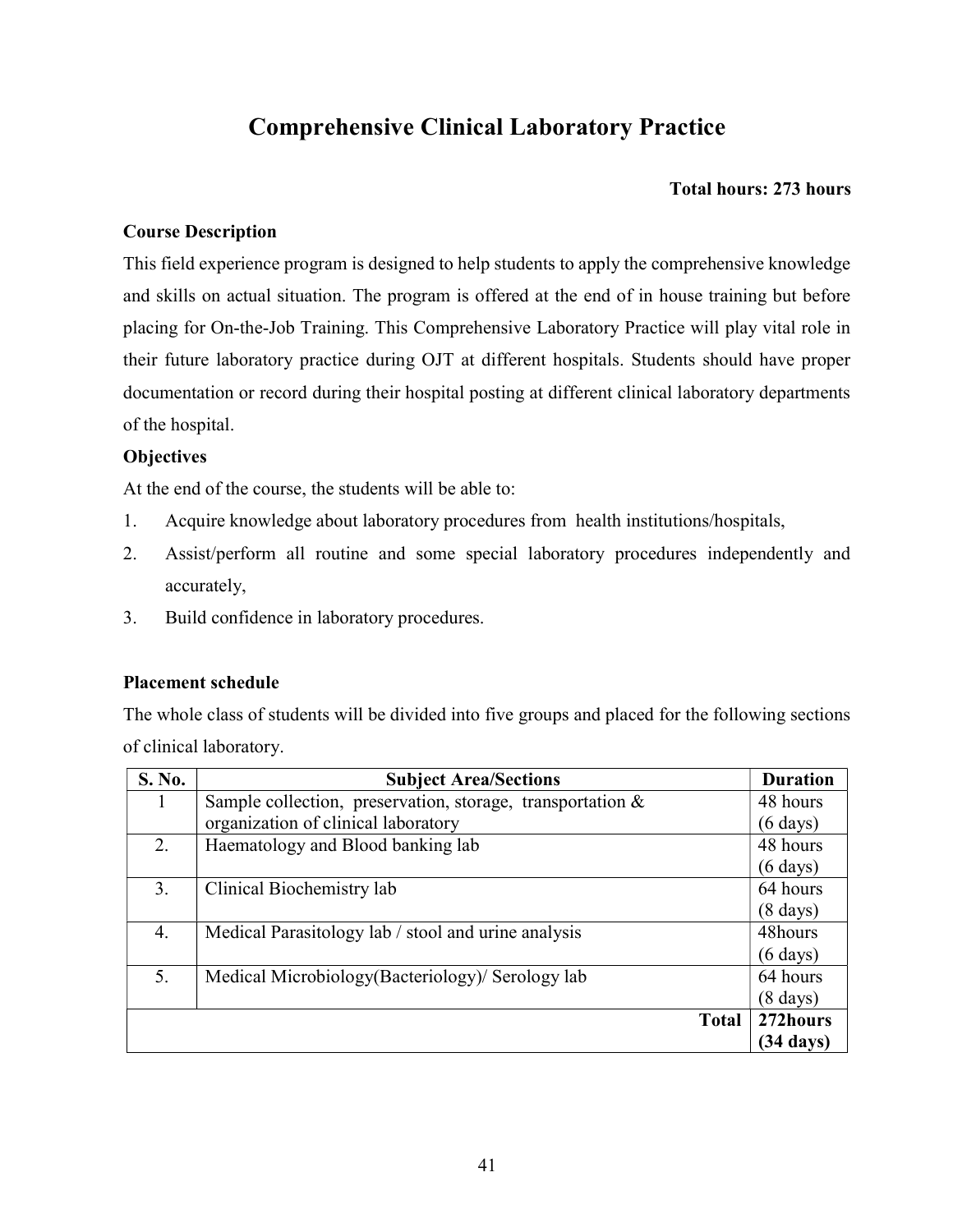### Tasks under Comprehensive Laboratory Practice:

#### Subject/Area: Sample Collection, Preservation, Storage, Transportation & Organization of Clinical laboratory

- 1. List the materials required in collection room
- 2. Prepare different laboratory chemicals/solutions and anticoagulants
- 3. Collect the blood sample
- 4. Collect the different samples for different tests (hematology, biochemistry, serology)
- 5. Collect the different samples for microbial tests
- 6. Clean the laboratory

#### Subject/Area: Hematology and Blood Banking Lab

- 1. List the chemicals/reagents and solutions used in hematology laboratory
- 2. Prepare different chemicals/ reagents and solutions used in hematology laboratory
- 3. Prepare blood smear and stain
- 4. Identify the blood cells
- 5. Count Differential Leukocyte
- 6. Enumerate Total leukocyte count (TLC)
- 7. Enumerate RBC count
- 8. Enumerate Platelet count
- 9. Estimate Hemoglobin concentration
- 10. Plot Hemoglobin standard curve
- 11. Perform Erythrocyte sedimentation rate (ESR)
- 12. Perform PCV
- 13. Calculate erythrocyte indices
- 14. Observe BT/CT
- 15. Perform Blood grouping
- 16. Observe/perform Compatibility test
- 17. Clean the laboratory

#### Subject/Area: Clinical Biochemistry Lab

- 1. List the different chemicals/reagents and solutions used in clinical biochemistry laboratory
- 2. Operate the equipment used in biochemistry laboratory
- 3. Assist/prepare different laboratory chemical/solutions
- 4. Assist to estimate blood glucose by O- Toluidine method
- 5. Assist to estimate blood glucose by GOD/POD method
- 6. Assist to estimate blood urea by DAM and Enzymatic method
- 7. Assist to estimate serum creatinine
- 8. Assist to estimate serum amylase
- 9. Observe estimation of serum uric acid
- 10. Observe/estimate of Serum Bilirubin
- 11. Clean the laboratory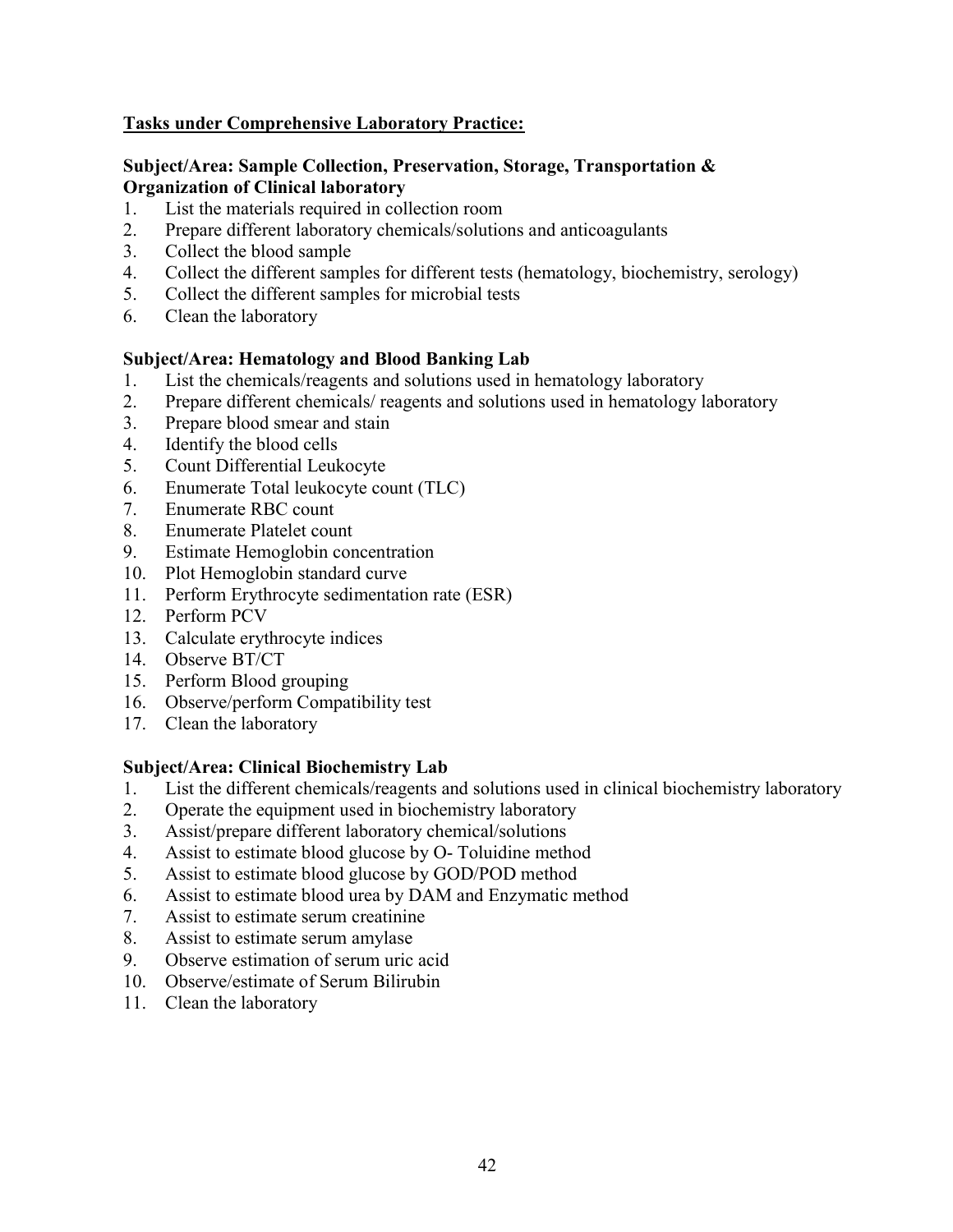#### Subject/Area: Medical Parasitology Lab / Stool and Urine Analysis

- 1. List the different Chemicals/reagents and solutions used in parasitology laboratory
- 2. Assist/prepare different laboratory chemical/solutions
- 3. Observe/perform Aldehyde test from blood sample
- 4. Observe/perform Malaria parasites (MP) on blood smear
- 5. Observe/perform Microfilaria (MF) on blood smear
- 6. Observe/perform Occult blood test in stool sample
- 7. Observe /perform detection of reducing substances in stool sample
- 8. Observe/perform Urine routine examination
- 9. Observe/perform Acetone test in urine
- 10. Observe/perform Specific gravity in urine
- 11. Observe/perform Bile pigment test
- 12. Observe/perform Chyle test in urine
- 13. Assist/perform Stool routine exam: physical examination and microscopic observation
- 14. Observe/perform Urine pregnancy test
- 15. Observe/perform Semen analysis
- 16. Clean the laboratory

#### Subject/Area: Medical Microbiology (Bacteriology) Lab / Serology lab

- 1. List the different chemicals/reagents and solutions used in microbiology and serology laboratory
- 2. assist/ prepare of Grams and Ziehl-Neelson stain
- 3. assist/prepare of culture media
- 4. Assist/perform Gram staining
- 5. Observe/perform Ziehl- Neelsen stain for AFB
- 6. Observe/perform Skin scraping smear for AFB
- 7. assist to sterilization of different glassware, media, reagents and chemicals
- 8. Disinfect different glassware/ media
- 9. Observe/perform Inoculation and incubation urine sample
- 10. Observe/perform Inoculation and incubation pus sample
- 11. Observe/perform Inoculation and incubation blood sample
- 12. Observe/perform Inoculation and incubation throat swab sample
- 13. Observe/perform Biochemical tests
- 14. Observe/perform Sensitivity Test
- 15. Observe/perform Serological test
- 16. Observe/perform Tuberculin test
- 17. Clean of Glassware, table and floor

Students should be present in the departments at least 90% of the allotted days to be eligible to sit in the final examination. Students will have to perform all tests under the supervision of departmental staffs and may be allowed to perform tests independently if the supervisor finds them perfect.

Students should keep their practical records (logbook) signed periodically by their supervisor/instructor at the end of the posting in each subject.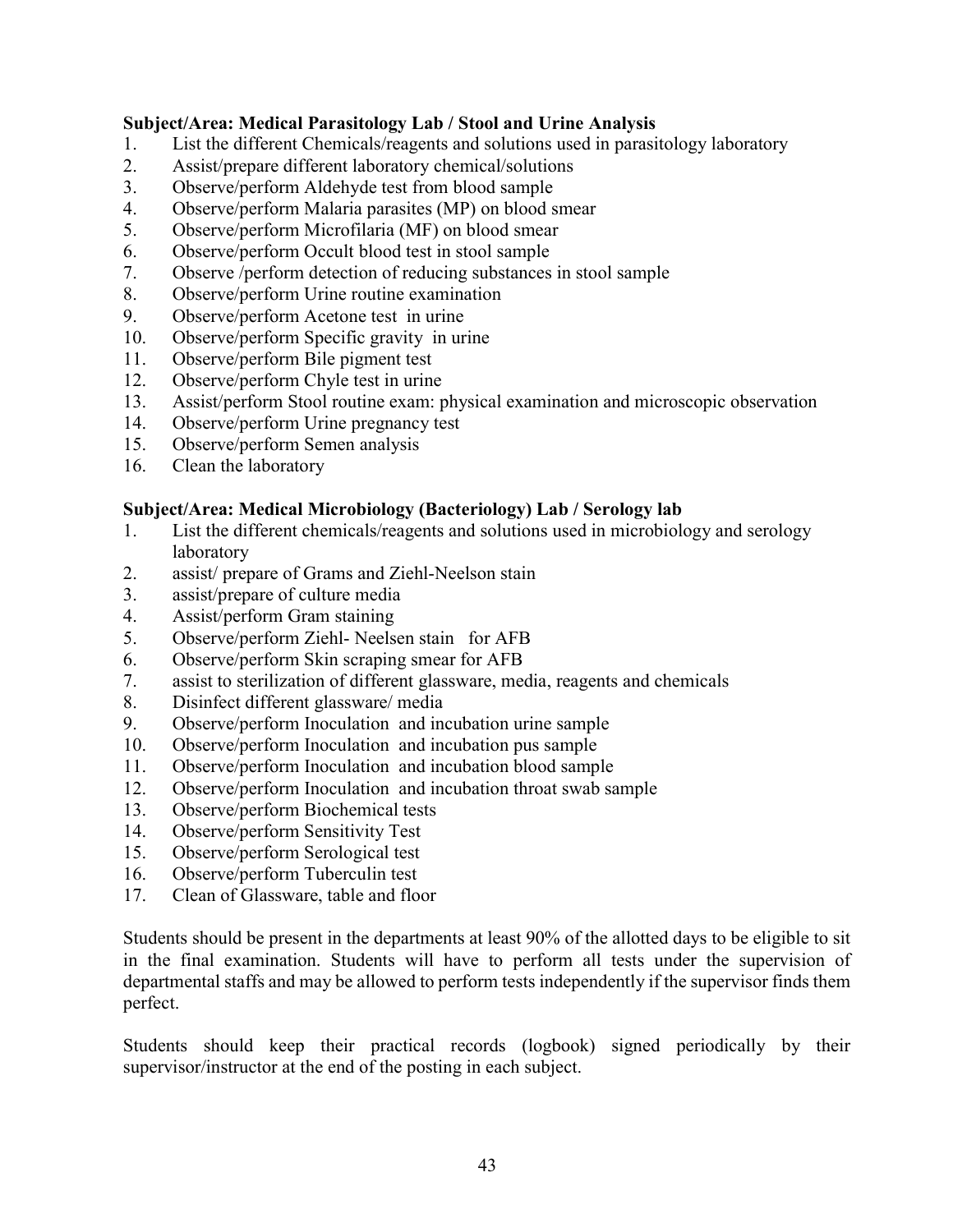- 1) During this postings college will send expertise to guide students from respective departments for better learning
- 2) College authorities should have cross check during this practice hour
- 3) After completing Comprehensive Laboratory Practice, students should have some kind of presentations in their college regarding the knowledge and skill gained during their practice.

#### Evaluation Scheme

Under this scheme students will have to observe/perform a prescribed number of tests in each department. At the end of the term the teacher or supervisor closely evaluates their performance for accuracy and precision according to the evaluation sheet proposed. At the end of the course there will be a final practical examination.

| <b>Section</b> | <b>Evaluator/Paper</b>                                                                           | <b>Distribution of marks</b> | <b>Total</b><br><b>Marks</b> |             |     |
|----------------|--------------------------------------------------------------------------------------------------|------------------------------|------------------------------|-------------|-----|
|                |                                                                                                  | <b>Internal</b>              | Final                        | <b>Time</b> |     |
|                | Related laboratory<br>supervisor/teacher (continuous<br>evaluation)                              |                              |                              |             | 120 |
| 3              | Related institute/school<br>supervisor/teacher (evaluation<br>based on logbook and presentation) |                              |                              |             | 50  |
|                | <b>Total</b>                                                                                     |                              |                              |             | 170 |

### Distribution of marks for evaluation

Important note: Each student must pass in each of the section of the evaluation as presented above with a minimum of 60% marks.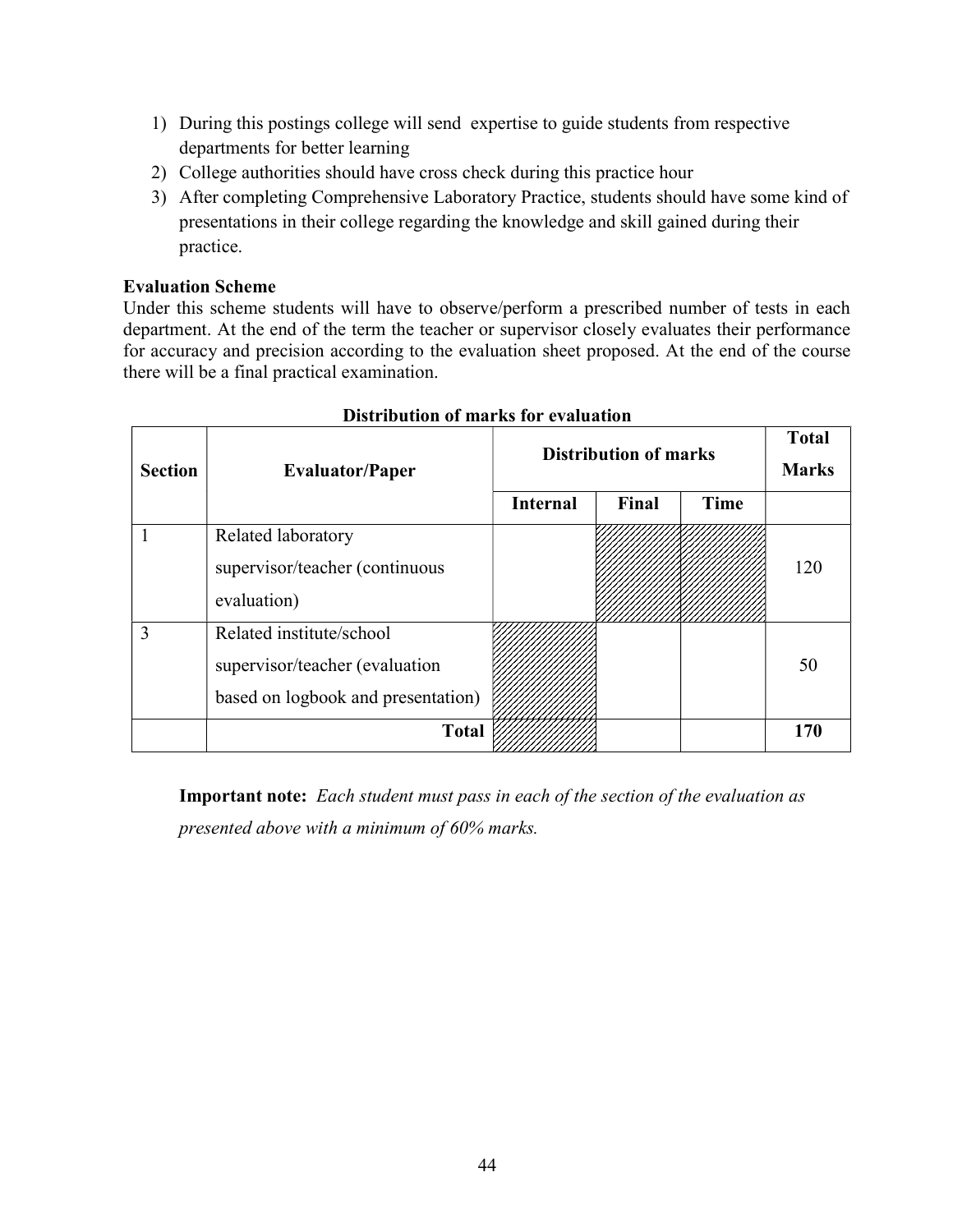## On the Job Training (OJT)

#### Full Marks: 500 Practical: 24 weeks/960 Hrs

#### Description:

On the Job Training (OJT) is a 6 months (24 weeks/144 working days) program that aims to provide trainees an opportunity for meaningful career related experiences by working fulltime in real organizational settings where they can practice and expand their classroom based knowledge and skills before graduating. It will also help trainees gain a clearer sense of what they still need to learn and provides an opportunity to build professional networks. The trainee will be eligible for OJT only after attending the final exam. The institute will make arrangement for OJT. The institute will inform the CTEVT at least one month prior to the OJT placement date along with plan, schedule, the name of the students and their corresponding OJT site.

### Objectives:

The overall objective of the On the Job Training (OJT) is to make trainees familiar with firsthand experience of the real work of world as well as to provide them an opportunity to enhance skills. The specific objectives of On the Job Training (OJT) are to;

- apply knowledge and skills learnt in the classroom to actual work settings or conditions and develop practical experience before graduation
- familiarize with working environment in which the work is done
- work effectively with professional colleagues and share experiences of their activities and functions
- strengthen portfolio or resume with practical experience and projects
- develop professional/work culture
- broaden professional contacts and network
- develop entrepreneurship skills on related occupation

### Activity:

In this program the trainees will be placed in the real work of world under the direct supervision of related organization's supervisors. The trainees will perform occupation related daily routine work as per the rules and regulations of the organization. The trainees must perform daily routine test in a well setup laboratory. In addition to the above the trainee must work in biochemistry, microbiology, hematology, parasitology unit.

### Potential OJT Placement site:

The nature of work in OJT is practical and potential OJT placement site should be as follows;

- Public Health Center (PHC) with well set up laboratory,
- District hospital at 15 or above beds,
- Zonal hospital,
- National hospital,
- Medical college,
- Well set up laboratory with biochemistry, microbiology, hematology, parasitology unit including capacity of daily routine test.